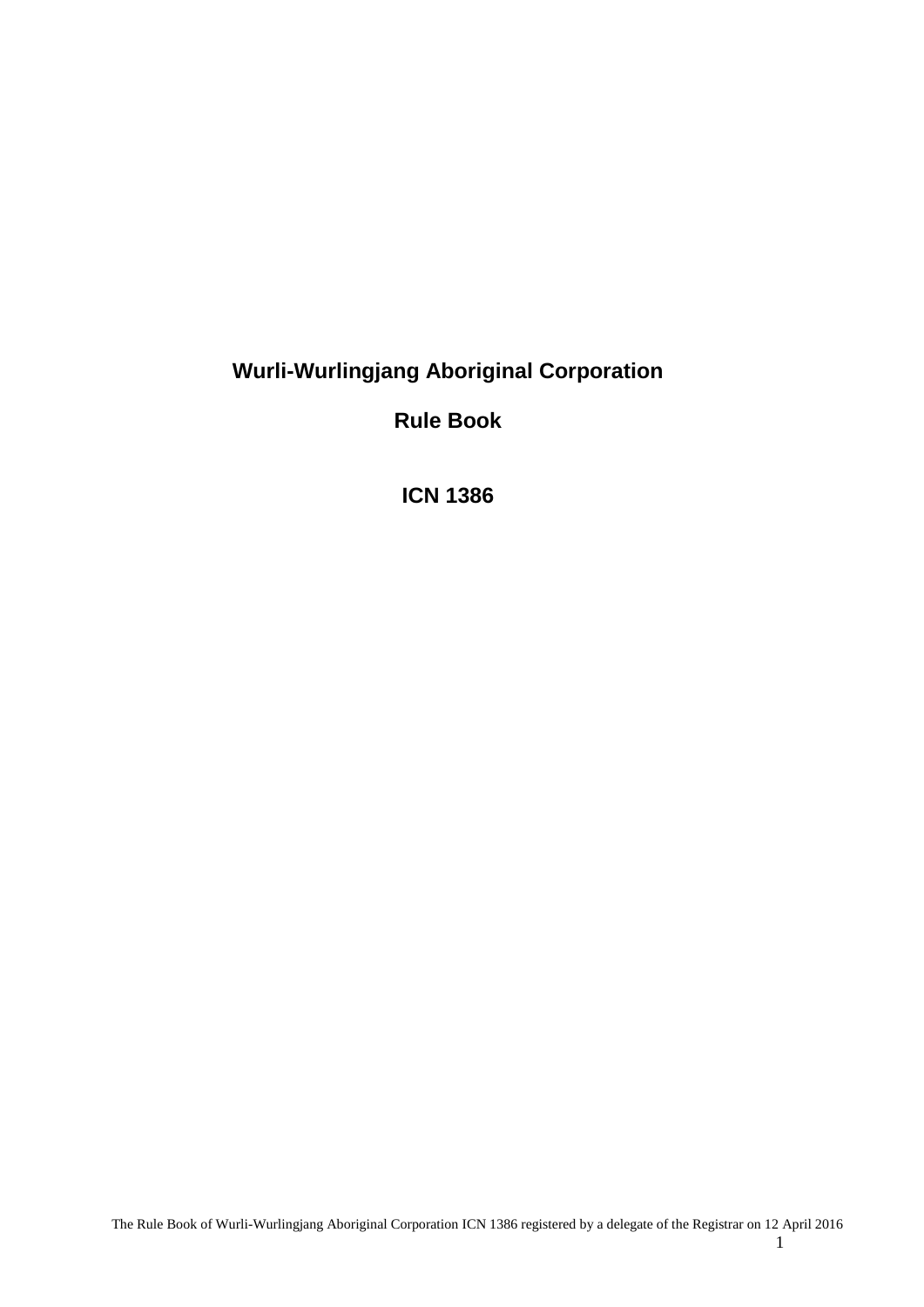# **Table of Contents**

|    | 3.1                                                       |                                                                                                                                   |  |
|----|-----------------------------------------------------------|-----------------------------------------------------------------------------------------------------------------------------------|--|
|    | 3.2                                                       |                                                                                                                                   |  |
|    |                                                           |                                                                                                                                   |  |
| 5. |                                                           |                                                                                                                                   |  |
|    | 5.1                                                       |                                                                                                                                   |  |
|    | 5.2<br>5.2.1<br>5.2.2<br>5.2.3<br>5.2.4                   | How to become a member using the application form set out in Schedule 211                                                         |  |
|    | 5.3                                                       |                                                                                                                                   |  |
|    | 5.4                                                       |                                                                                                                                   |  |
|    | 5.5<br>5.5.1                                              |                                                                                                                                   |  |
|    | 5.6<br>5.6.2                                              |                                                                                                                                   |  |
|    | 5.7<br>5.7.1<br>5.7.2                                     |                                                                                                                                   |  |
|    | 5.8                                                       |                                                                                                                                   |  |
|    | 5.9<br>5.9.1<br>5.9.2<br>5.9.3<br>5.9.4<br>5.9.5<br>5.9.6 | Cancelling membership if member is not or ceases to be eligible 13<br>Membership may be cancelled if member cannot be contacted14 |  |
|    | 5.10                                                      |                                                                                                                                   |  |
|    | 5.11                                                      |                                                                                                                                   |  |
| 6. |                                                           | REGISTERS OF MEMBERS AND FORMER MEMBERS  15                                                                                       |  |
|    | 6.1                                                       |                                                                                                                                   |  |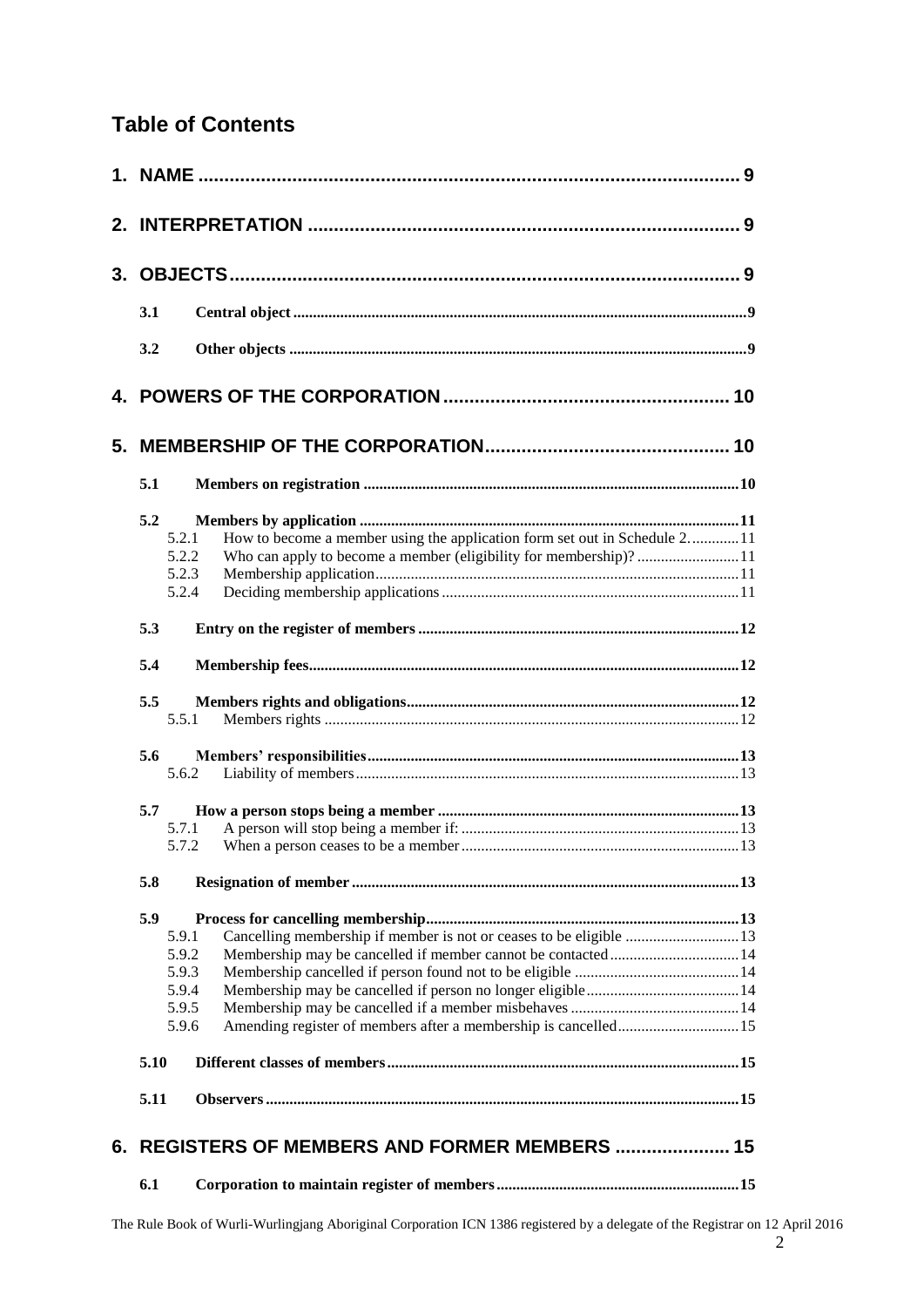| 6.2  | 6.2.1          |                                                                                                                                                                   |  |
|------|----------------|-------------------------------------------------------------------------------------------------------------------------------------------------------------------|--|
| 6.3  |                |                                                                                                                                                                   |  |
| 6.4  |                |                                                                                                                                                                   |  |
| 6.5  |                | Location and inspection of registers of members and former members 15                                                                                             |  |
|      | 6.5.1          |                                                                                                                                                                   |  |
|      | 6.5.2          |                                                                                                                                                                   |  |
|      | 6.5.3          |                                                                                                                                                                   |  |
|      | 6.5.4          |                                                                                                                                                                   |  |
| 6.6  |                |                                                                                                                                                                   |  |
| 6.7  |                |                                                                                                                                                                   |  |
|      |                | 7. ANNUAL GENERAL MEETINGS AND GENERAL MEETINGS 16                                                                                                                |  |
| 7.1  |                |                                                                                                                                                                   |  |
|      | 7.1.1          |                                                                                                                                                                   |  |
|      | 7.1.2          |                                                                                                                                                                   |  |
|      | 7.1.3          |                                                                                                                                                                   |  |
| 7.2  |                |                                                                                                                                                                   |  |
|      | 7.2.1          |                                                                                                                                                                   |  |
|      | 7.2.2          |                                                                                                                                                                   |  |
|      | 7.2.3          |                                                                                                                                                                   |  |
| 7.3  |                |                                                                                                                                                                   |  |
|      | 7.3.1          |                                                                                                                                                                   |  |
|      | 7.3.2          |                                                                                                                                                                   |  |
|      | 7.3.3<br>7.3.4 | Directors may apply to deny a members' request to call a general meeting18                                                                                        |  |
|      |                |                                                                                                                                                                   |  |
| 7.4  |                |                                                                                                                                                                   |  |
|      | 7.4.1          |                                                                                                                                                                   |  |
|      | 7.4.2<br>7.4.3 | Requirement to give notice of general meeting to members and officers  19<br>Requirement to give notice of general meeting and other communications to auditor 19 |  |
|      | 7.4.4          |                                                                                                                                                                   |  |
| 7.5  |                |                                                                                                                                                                   |  |
| 7.6  |                |                                                                                                                                                                   |  |
|      | 7.6.1          |                                                                                                                                                                   |  |
|      | 7.6.2          |                                                                                                                                                                   |  |
|      | 7.6.3          |                                                                                                                                                                   |  |
| 7.7  |                |                                                                                                                                                                   |  |
|      | 7.7.1          |                                                                                                                                                                   |  |
|      | 7.7.2          |                                                                                                                                                                   |  |
|      | 7.7.3          |                                                                                                                                                                   |  |
| 7.8  |                |                                                                                                                                                                   |  |
| 7.9  |                |                                                                                                                                                                   |  |
| 7.10 |                |                                                                                                                                                                   |  |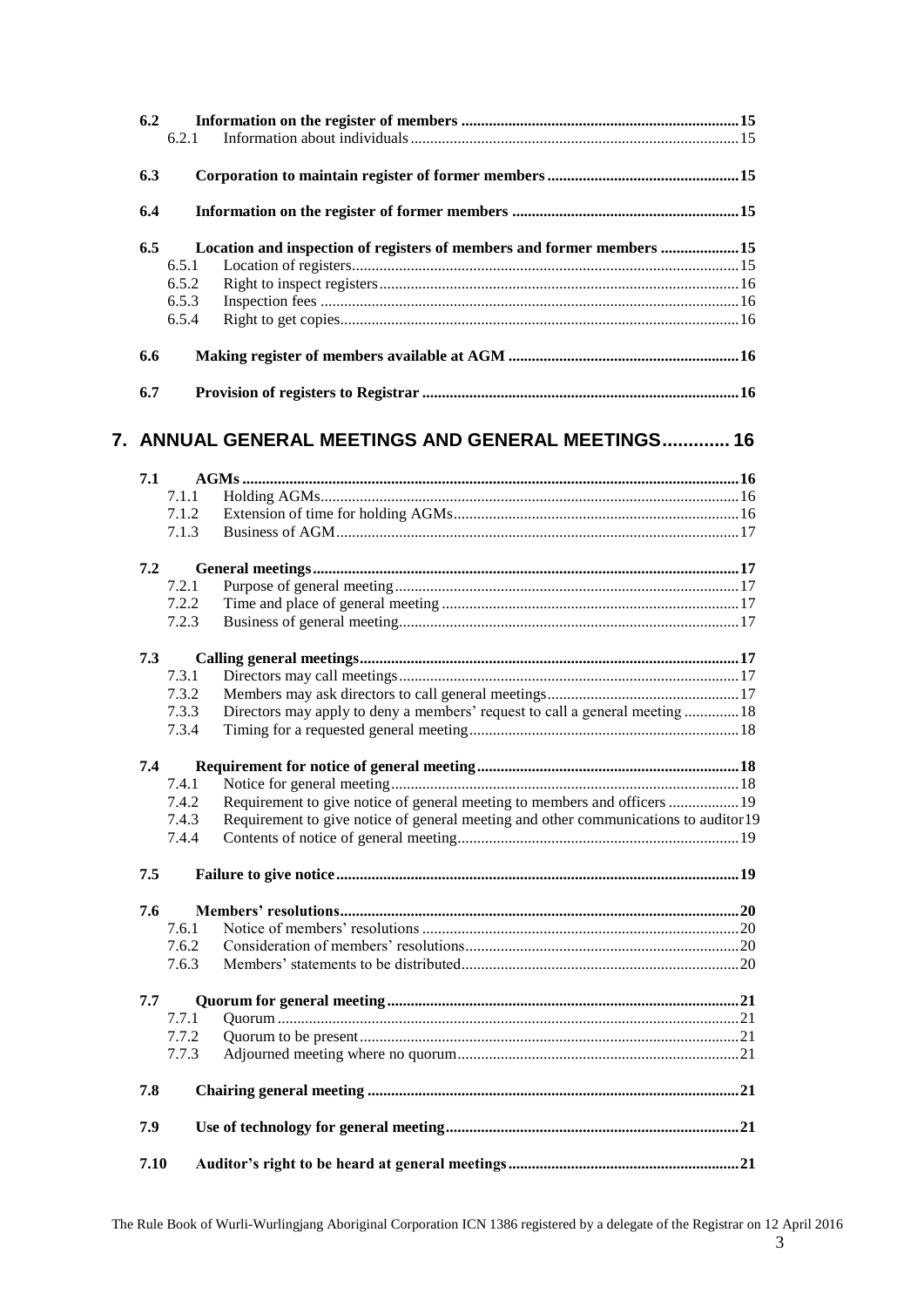| 7.11 |                                                                                       |  |
|------|---------------------------------------------------------------------------------------|--|
| 7.12 |                                                                                       |  |
|      | 7.12.1                                                                                |  |
|      | 7.12.2                                                                                |  |
|      | 7.12.3                                                                                |  |
|      | 7.12.4                                                                                |  |
|      |                                                                                       |  |
|      | 7.12.5                                                                                |  |
|      | 7.12.6                                                                                |  |
| 7.13 |                                                                                       |  |
| 7.15 |                                                                                       |  |
|      | 7.15.1                                                                                |  |
|      | 7.15.2                                                                                |  |
|      | 7.15.3                                                                                |  |
|      | 7.15.4                                                                                |  |
|      |                                                                                       |  |
| 7.17 |                                                                                       |  |
|      | Questions and comments by members on corporation management at AGM 25<br>7.17.1       |  |
|      | 7.17.2                                                                                |  |
| 7.18 |                                                                                       |  |
|      | 7.18.1                                                                                |  |
|      | 7.18.2                                                                                |  |
|      | 7.18.3                                                                                |  |
|      |                                                                                       |  |
|      |                                                                                       |  |
| 8.1  |                                                                                       |  |
|      | The corporation must have not less than 9 and not more than 16 directors. 25<br>8.1.1 |  |
| 8.2  |                                                                                       |  |
|      | 8.2.1                                                                                 |  |
|      |                                                                                       |  |
|      | 8.2.3                                                                                 |  |
| 8.4  |                                                                                       |  |
|      | 8.4.1 Becoming a director by appointment at a relevant annual general meeting26       |  |
|      | 8.4.2                                                                                 |  |
| 8.5  |                                                                                       |  |
| 8.6  |                                                                                       |  |
|      |                                                                                       |  |
| 8.8  |                                                                                       |  |
| 8.9  |                                                                                       |  |
|      | 8.9.1                                                                                 |  |
| 8.10 |                                                                                       |  |
| 8.11 |                                                                                       |  |
|      | 8.11.1                                                                                |  |
|      | 8.11.2                                                                                |  |
|      |                                                                                       |  |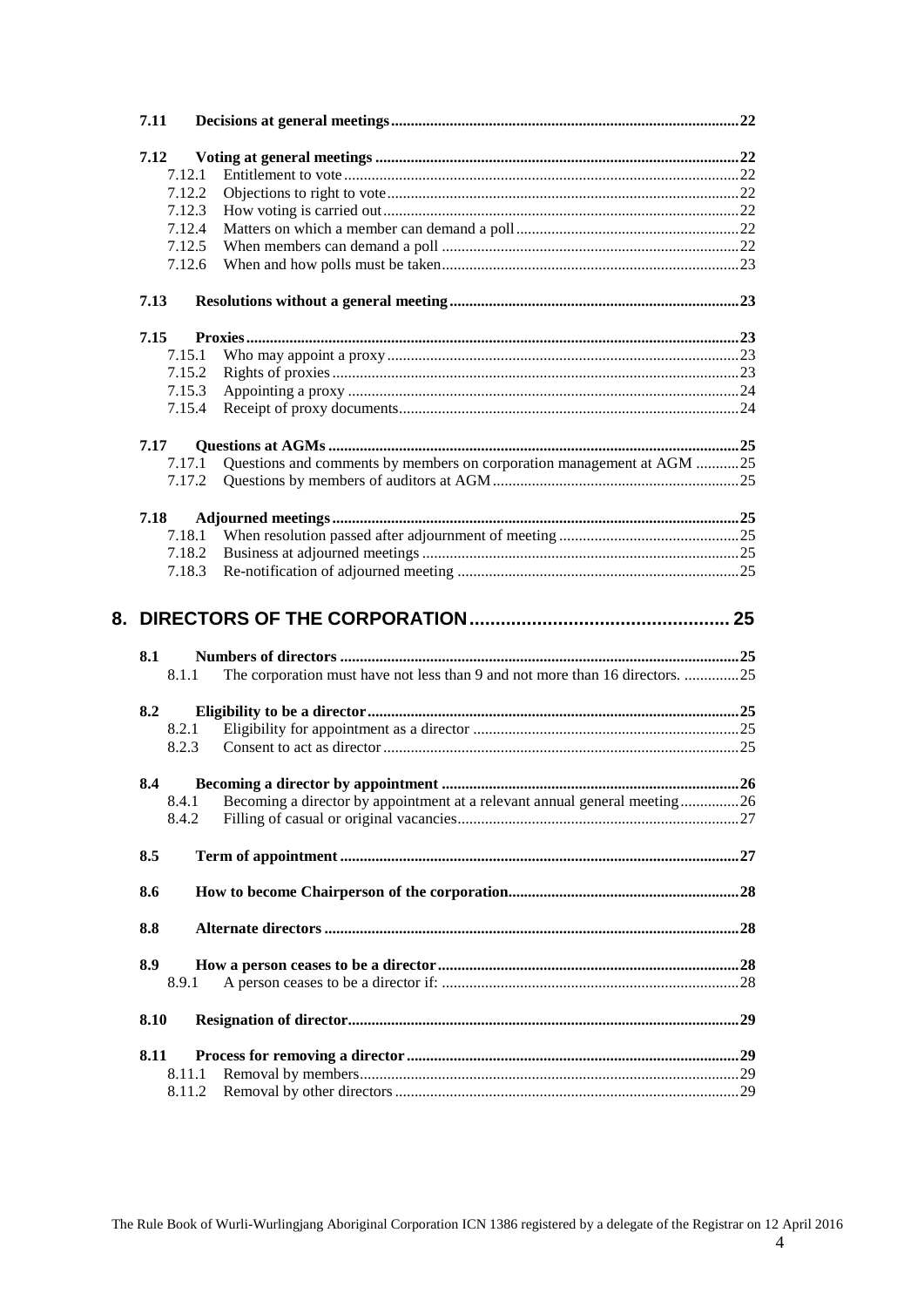| 9.1  |                                                                                           |  |
|------|-------------------------------------------------------------------------------------------|--|
|      | 10. FUNCTIONS, POWERS AND DUTIES OF DIRECTORS  30                                         |  |
| 10.1 |                                                                                           |  |
| 10.2 | Duty of directors, officers and employees to disclose material personal                   |  |
|      | 10.2.1<br>Disclosure of material personal interest by an officer or employee 31<br>10.2.2 |  |
| 10.3 |                                                                                           |  |
| 10.4 |                                                                                           |  |
| 10.5 |                                                                                           |  |
| 10.6 |                                                                                           |  |
|      |                                                                                           |  |
| 11.1 |                                                                                           |  |
| 11.2 |                                                                                           |  |
| 11.3 |                                                                                           |  |
| 11.4 |                                                                                           |  |
| 11.5 |                                                                                           |  |
| 11.6 |                                                                                           |  |
|      | 11.6.1                                                                                    |  |
|      | 11.6.2                                                                                    |  |
|      |                                                                                           |  |
| 12.1 |                                                                                           |  |
|      | 12.1.1                                                                                    |  |
|      | 12.1.2                                                                                    |  |
| 12.2 |                                                                                           |  |
| 12.3 |                                                                                           |  |
| 12.4 |                                                                                           |  |
|      | 12.4.1                                                                                    |  |
|      | 12.4.2                                                                                    |  |
| 12.5 |                                                                                           |  |
|      | 12.5.1                                                                                    |  |
|      | 12.5.2                                                                                    |  |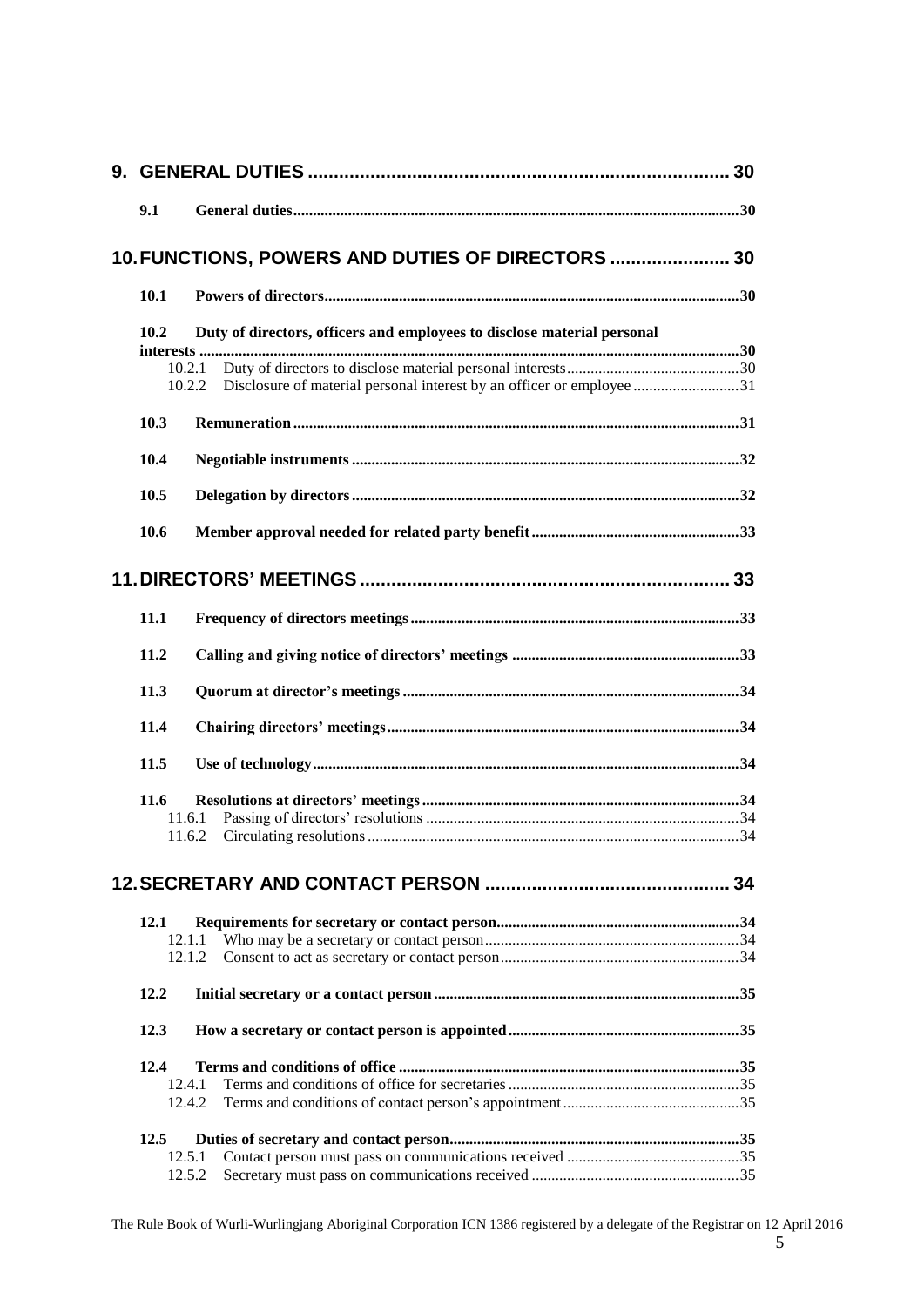|       | <b>13. EXECUTION OF DOCUMENT AND THE COMMON SEAL OF THE</b>                           |  |
|-------|---------------------------------------------------------------------------------------|--|
|       |                                                                                       |  |
| 13.1  |                                                                                       |  |
| 13.2  |                                                                                       |  |
|       | 13.2.1                                                                                |  |
|       | 13.2.2                                                                                |  |
|       |                                                                                       |  |
| 14.1  |                                                                                       |  |
| 14.2  |                                                                                       |  |
|       | 14.2.1                                                                                |  |
| 14.3  |                                                                                       |  |
|       |                                                                                       |  |
| 14.4  | 14.4.1                                                                                |  |
|       | 14.4.2                                                                                |  |
| 14.5  |                                                                                       |  |
|       |                                                                                       |  |
| 14.6  |                                                                                       |  |
| 14.7  | Right of access to corporation books by director or past director 38                  |  |
| 14.8  |                                                                                       |  |
| 14.9  |                                                                                       |  |
| 14.10 |                                                                                       |  |
| 14.11 |                                                                                       |  |
|       |                                                                                       |  |
|       |                                                                                       |  |
|       |                                                                                       |  |
|       | 14.11.4 General provisions regarding access to internal governance framework rules 40 |  |
|       |                                                                                       |  |
|       |                                                                                       |  |
|       |                                                                                       |  |
|       |                                                                                       |  |
| 17.1  |                                                                                       |  |
| 17.2  |                                                                                       |  |
| 17.3  |                                                                                       |  |
| 17.4  |                                                                                       |  |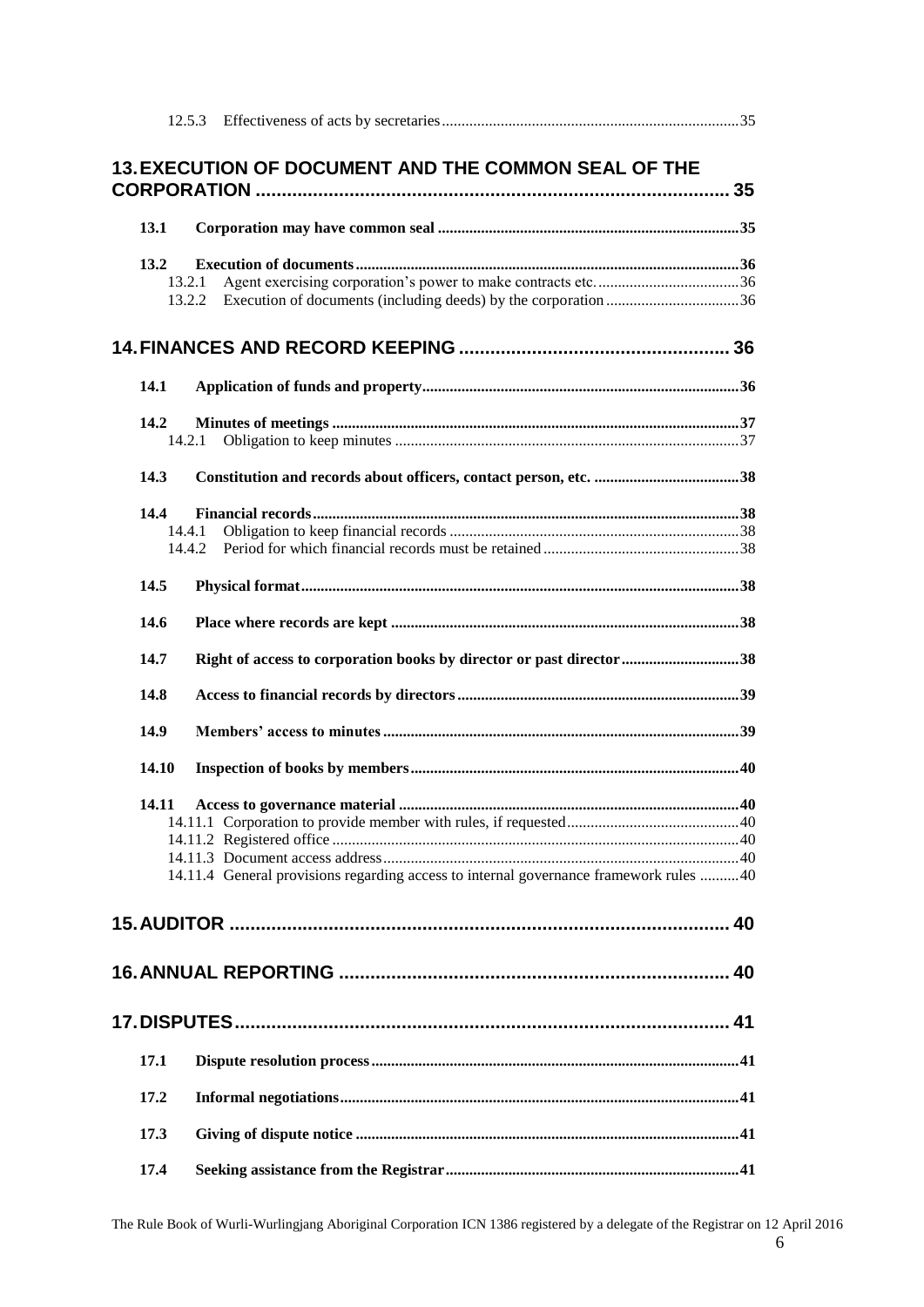|  | 17.5 |                                                  |  |
|--|------|--------------------------------------------------|--|
|  | 17.6 |                                                  |  |
|  |      |                                                  |  |
|  | 18.1 |                                                  |  |
|  | 18.2 |                                                  |  |
|  | 18.3 |                                                  |  |
|  |      |                                                  |  |
|  | 19.1 |                                                  |  |
|  | 19.2 |                                                  |  |
|  |      |                                                  |  |
|  | 20.1 |                                                  |  |
|  | 20.2 |                                                  |  |
|  | 20.3 |                                                  |  |
|  |      | 21. ESTABLISHMENT AND OPERATION OF GIFT FUND  43 |  |
|  |      |                                                  |  |
|  |      |                                                  |  |
|  |      | SCHEDULE 2 - APPLICATION FOR MEMBERSHIP FORM  48 |  |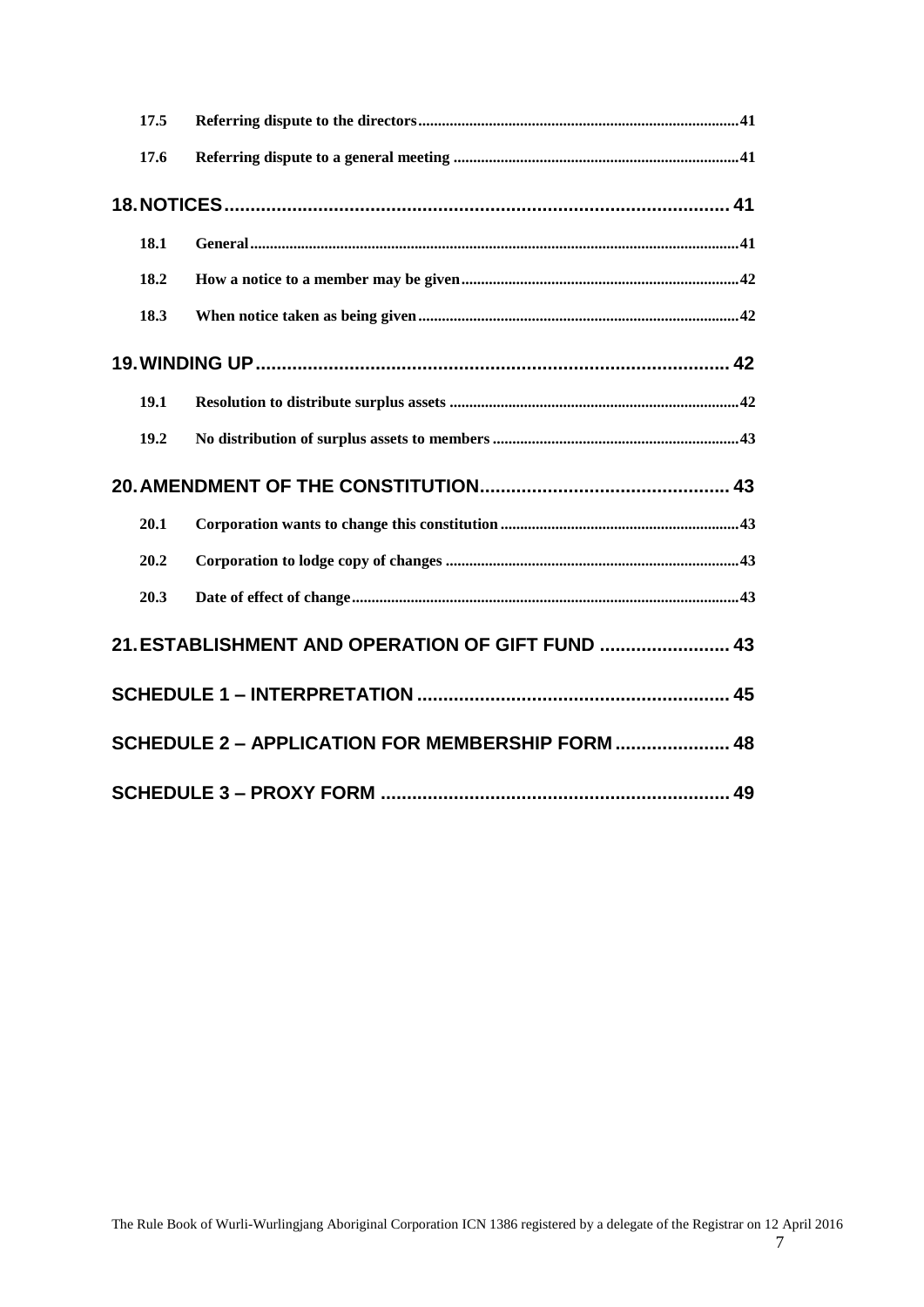## **Introduction to the Rule Book**

## *Regulation of internal governance of Aboriginal and Torres Strait Islander corporations*

The *Corporations (Aboriginal and Torres Strait Islander) Act 2006* incorporates and regulates Aboriginal and Torres Strait Islander corporations.

The internal governance of an Aboriginal and Torres Strait Islander corporation is mainly regulated by the following:

- relevant provisions of the Act and any Regulations made under it
- the rules contained in a corporation's constitution
- common law rules relating to corporations.

#### *Provisions of the Act regulating internal governance*

The provisions of the Act that regulate the internal governance of an Aboriginal and Torres Strait Islander corporation fall into two key categories:

- **1. set laws—**provisions of the Act which a corporation must comply with
- **2. rules that can be replaced—**provisions of the Act which a corporation must comply with unless the corporation's constitution has rules changing or replacing them.

You can also apply to the Registrar of Aboriginal and Torres Strait Islander Corporations for an exemption from some of the set laws. Exemptions will usually only be given if the corporation can show that the law will not work for them.

#### *The corporation's constitution*

An Aboriginal and Torres Strait Islander corporation must also have a written constitution, which at a minimum:

- sets out the corporation's name and objectives
- sets out a dispute resolution mechanism for disputes internal to the corporation.

The constitution may also:

- modify or replace some or all of the 'replaceable rules', and/or
- add other rules, provided they are workable and consistent with the Act
- change the way some of the set laws work for the corporation.

Even though some rules can be replaced, the constitution cannot simply state that the replaceable rule does not apply—it must cover the subject matter of that rule.

The rules that a corporation has replaced, together with the corporation's constitution, are effectively a contract:

- between the corporation and each member
- between the corporation and each director and corporation secretary
- between a member and each other member.

Under that contract, each person agrees to observe and perform the requirements of the rules.

The set laws are binding on the corporation and its officers and members because they are part of the Act).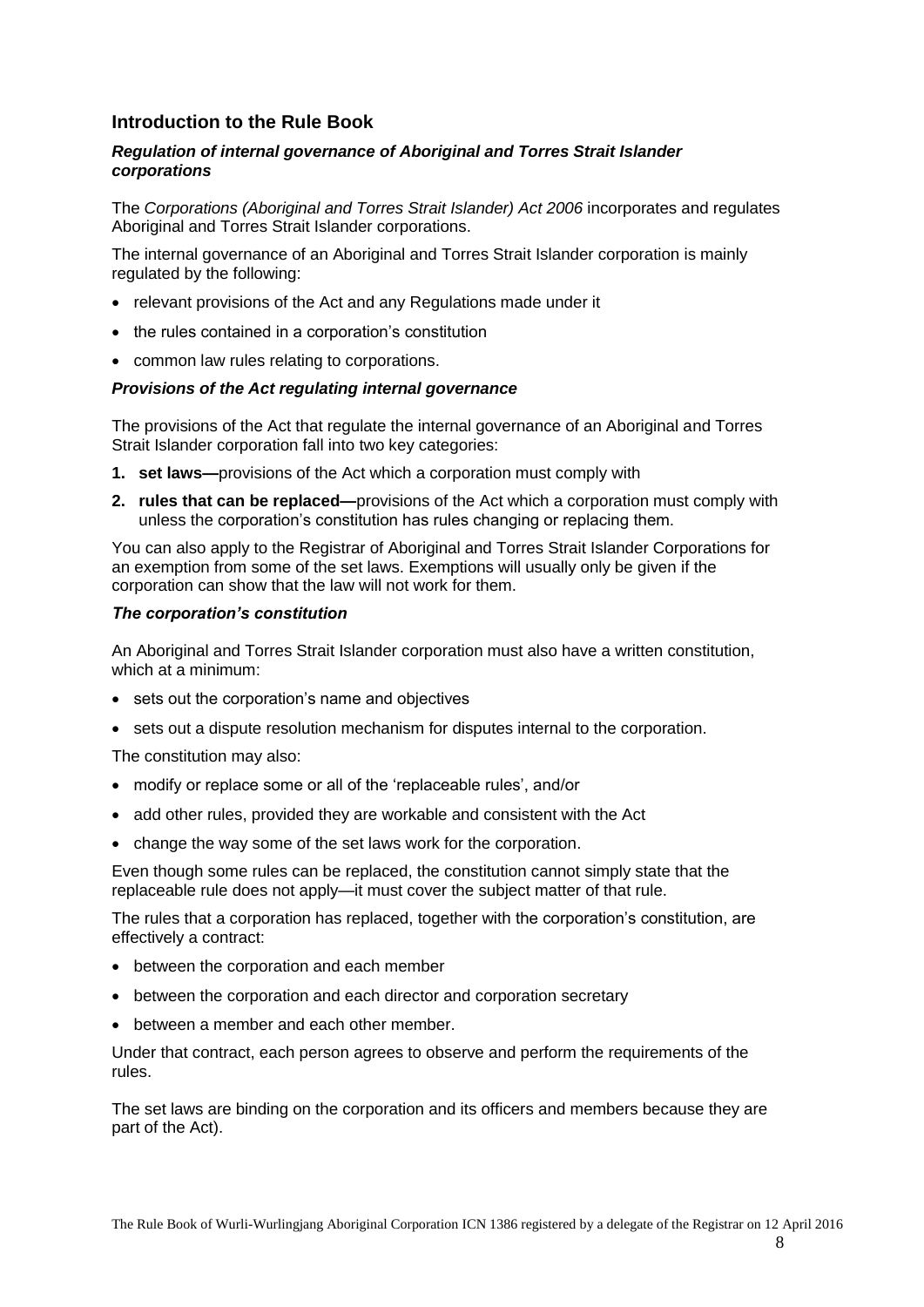## <span id="page-8-0"></span>1. **Name**

The name of the corporation is **Wurli-Wurlingjang Aboriginal Corporation**.

## <span id="page-8-1"></span>2. **Interpretation**

See **Schedule 1** for the meanings of terms and phrases used in this Rule Book.

#### <span id="page-8-2"></span>3. **Objects**

## <span id="page-8-3"></span>**3.1 Central object**

The central object of the corporation is to relieve the poverty, sickness, destitution distress, suffering, misfortune and helplessness of the Aboriginal people of the Katherine Region, particularly in Member Communities.

#### <span id="page-8-4"></span>**3.2 Other objects**

In pursuing its central object the corporation may strive to achieve other subsidiary objects.

In recognition of the severe health problems encountered by the Aboriginal People of the Katherine Region, such subsidiary objects shall include:

- (a) Assisting Member Communities, Members and their families to attain the highest possible level of health
- (b) Assisting Member Communities, Members and their families to become increasingly self-reliant and assume maximum responsibility for their own health and welfare.
- (c) Relieving suffering by providing accessible, acceptable and appropriate Aboriginal controlled primary health care and welfare to Member Communities, Members, their families and visitors.
- (d) Ensuring Aboriginal participation individually and collectively in the identification of health needs, planning and development of programs and implementation of the communities' health care services.
- (e) Arresting social disintegration within Member Communities by ensuring that all programs and actions are in accordance with the cultural values and practices of Member Communities.
- (f) Assist members and Member Communities to find solutions to the problems of drug and alcohol abuse and dependency. Support and co-operate with other organisations providing drug and alcohol services to members and Member **Communities**
- (g) Promoting knowledge and understanding and disseminating information within the wider Australian Community of:
	- (i) the special difficulties experienced by Aboriginal people as a minority within the community
	- (ii) the existing inequality in health status between the Aboriginal people of the Katherine Region and wider Australian Community
	- (iii) and to seek the support and assistance of governmental and other agencies with the object of relieving the same.
- (h) Providing for consultation and co-operation between Member Communities and members, and Government and specialised agencies engaged in the provision of health and welfare services to Aboriginal people in order that Member Communities and members may benefit in accordance with these objects.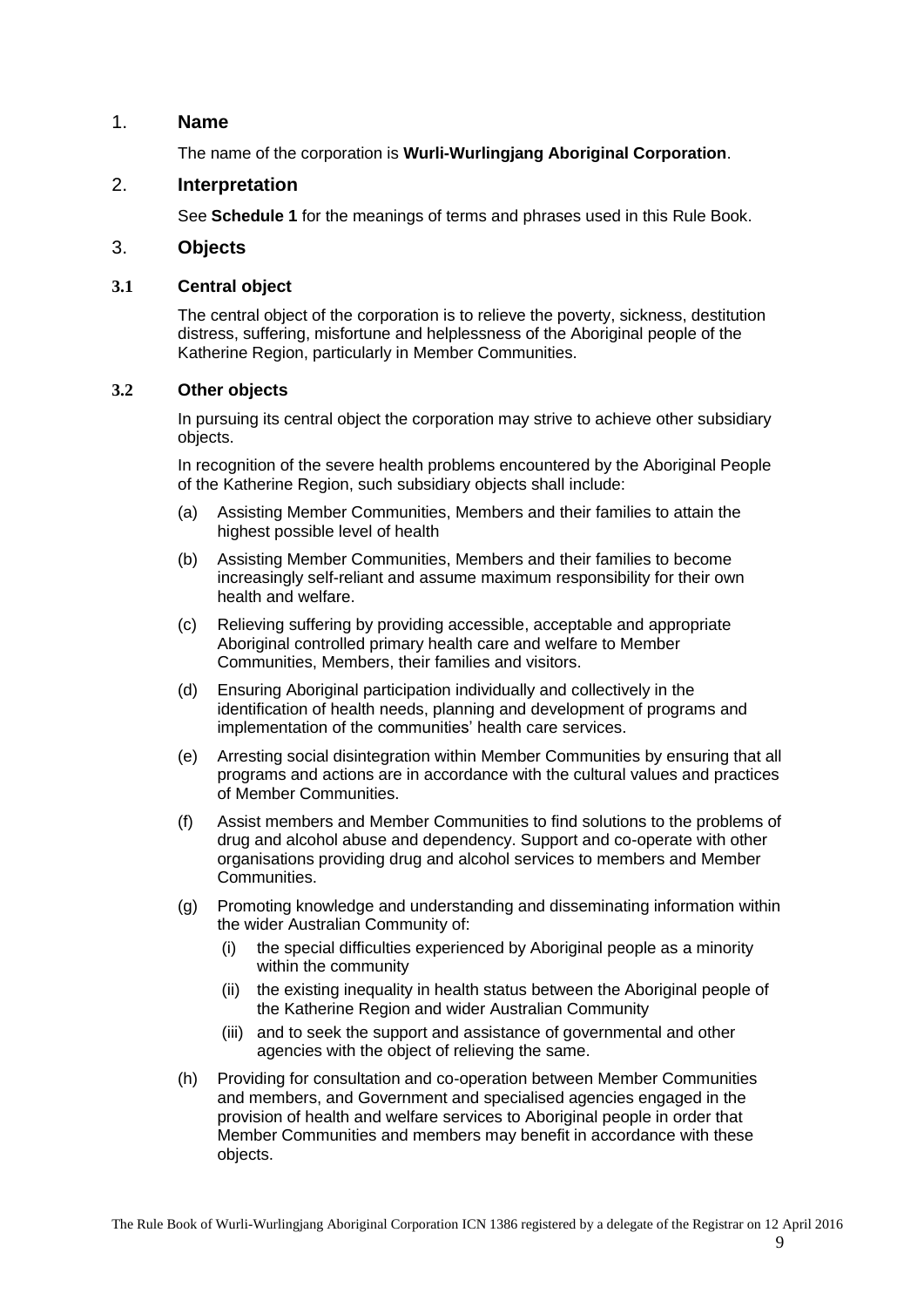- (i) Promoting necessary changes in non-Aboriginal controlled organisations that provide health and welfare services to Aboriginal people, so as to make them appropriate, accessible and acceptable to members and their families.
- (j) Fostering appropriate Aboriginal controlled research into the health and welfare issues affecting Aboriginal people in the Katherine Region, and by so doing attempting to overcome their health and welfare problems.
- (k) Promoting culturally appropriate methods of managing and preventing health problems by recognising and supporting the vital role of traditional health practitioners and birth attendants in the provision of primary health care services.
- (l) Promoting community development and education and employment training opportunities for members and for the employees of the corporation and to work with other agencies to achieve this, with the aim of improving the living conditions and quality of life enjoyed by the Aboriginal community of Katherine and therefore to permit people to lead economically productive, socially satisfying, and healthier lives.
- (m) Recognising the distress caused by the high unemployment rate of Aboriginal people in the Katherine Region, encouraging, supporting and assisting Aboriginal people to apply for all employment opportunities offered by Wurli-Wurlingjang.
- (n) Promoting the employment and training of local Aboriginal people, chosen by the community, to be Aboriginal Health Workers, and:
	- (i) promoting and supporting the Aboriginal Health Workers to be in charge of the delivery of health programs
	- (ii) promoting and facilitating the achievement by Aboriginal Health Workers of a maximum degree of skill and professional development by ongoing education
	- (iii) taking positive measures to ensure that non-Aboriginal health professionals employed by the corporation perform functions that assist and support the functions of the Aboriginal Health Workers rather than replacing them.
- (o) Developing relationships with organisations and groups with similar aims and needs, particularly other Aboriginal organisations and groups.
- (p) Facilitating consultation and co-operation between Member Communities with the object of mutual benefit.
- (q) Ensuring equitable access to appropriate services for special needs groups within the community ie - women, aged persons etc.

## <span id="page-9-0"></span>4. **Powers of the corporation**

The corporation has the powers provided for under Section 96-1 of the Act and may exercise any of its powers for the purpose of achieving its objects.

## <span id="page-9-1"></span>5. **Membership of the corporation**

### <span id="page-9-2"></span>**5.1 Members on registration**

The members of the Corporation (in its status as an association incorporated under the *Aboriginal Councils and Associations Act*) immediately prior to the commencement of the Act remain members of the Corporation without being required to apply for membership pursuant to subrule [5.2.](#page-10-0)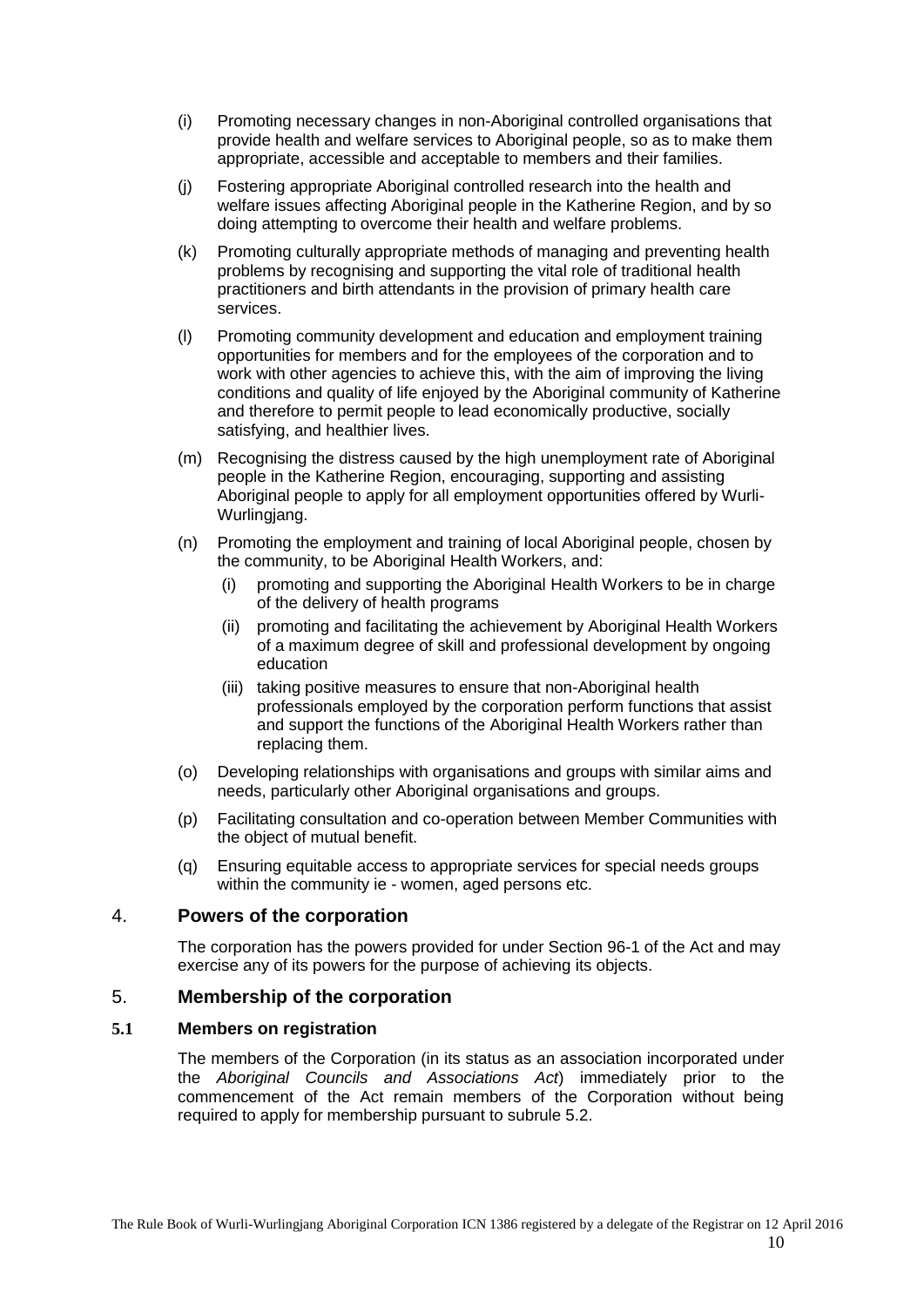## <span id="page-10-0"></span>**5.2 Members by application**

5.2.1 How to become a member using the application form set out in Schedule 2.

<span id="page-10-1"></span>A person becomes a member if:

- (a) the person wants to become a member and applies in writing
- (b) the person is eligible for membership
- (c) the directors accept the application
- (d) the person's name is entered on the register of members.
- <span id="page-10-6"></span><span id="page-10-5"></span><span id="page-10-2"></span>5.2.2 Who can apply to become a member (eligibility for membership)
	- (a) Eligibility for membership of the corporation is restricted to Aboriginal persons over the age of 18 who are permanently resident in one of the following geographical areas:
		- (i) Rockhole Aboriginal Living Area
		- (ii) Myalli Brumby Aboriginal Living Area
		- (iii) Geyulkgan Ngurro Aboriginal Living Area
		- (iv) Jodetluk Aboriginal Living Area
		- (v) Katherine Town
		- (vi) Binjari Aboriginal Living area
	- (b) Subject to these rules, an adult Aboriginal person will be deemed "permanently resident" if he:
		- (i) has been continuously resident in any one of the areas referred to in paragraph (a) for a period of not less than 3 months, and
		- (ii) is currently resident at that place.
	- (c) The Aboriginal people who are permanently resident at the geographical areas referred to in paragraph (a) will be known as "Member Communities".
	- (d) The Aboriginal people who are permanently resident in Katherine Town shall be deemed, for the purpose of the Rules, to form a Member Community known as the "Town Member Community".
- <span id="page-10-3"></span>5.2.3 Membership application
	- (a) A person (the applicant) who wants to become a member must apply to the corporation.
	- (b) The application must be in writing, must be signed by the applicant, and must be in accordance with the form set out in Schedule 2.
- <span id="page-10-4"></span>5.2.4 Deciding membership applications
	- (a) The directors will consider and decide membership applications. The directors may appoint from time to time a membership adviser to undertake research and to report to and advise the corporation in relation to any issue of membership status arising under this Rule Book. Consideration of and a decision in relation to a membership application (or a group of membership applications) may be deferred pending reporting and advice from the membership adviser.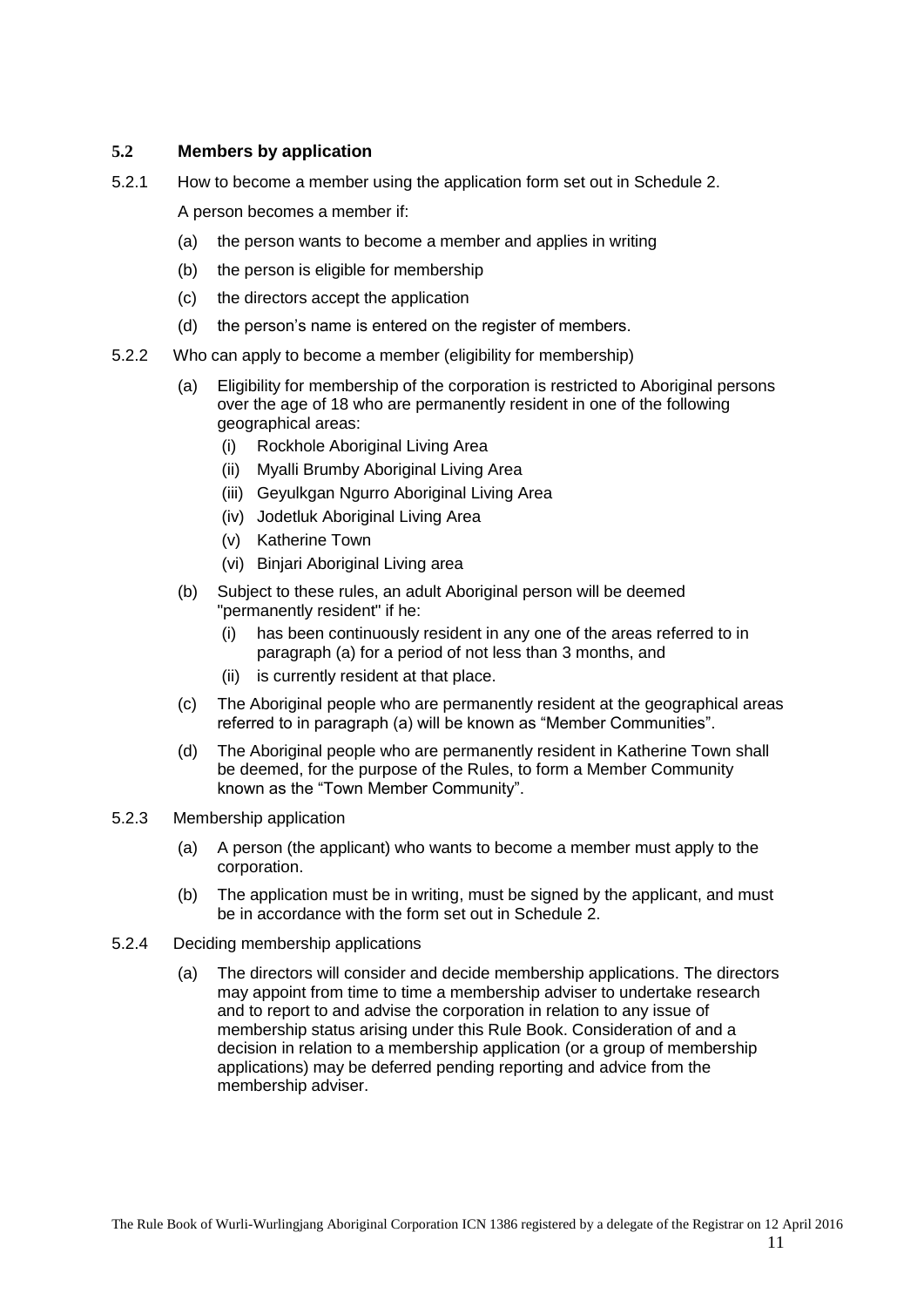- (b) Applications will be considered and decided in the order in which they are received by the corporation.
- (c) The directors must not accept an application for membership of the corporation unless the applicant:
	- (i) applies according to rule [5.2.3](#page-10-3)
	- (ii) meets all the eligibility for membership requirements.
- (d) The directors may refuse to accept a membership application even if the applicant has applied in writing and complies with all the eligibility requirements.
- (e) However, they must notify the applicant in writing of the decision and the reasons for it.
- (f) Any applicant for membership may at any time require the directors to reconsider its decision if he or she can show relevant changed circumstances.

#### <span id="page-11-0"></span>**5.3 Entry on the register of members**

- (a) If the directors accept a membership application, the applicant's name must be entered on the register of members within 14 days.
- (b) However, if:
	- (i) the applicant applies for membership after a notice has been given for the holding of a general meeting, and
	- (ii) the meeting has not been held when the directors consider the application,

then the corporation must not enter the person on the register of members until after the general meeting has been held.

#### <span id="page-11-1"></span>**5.4 Membership fees**

The corporation must not impose fees for membership of the corporation.

#### <span id="page-11-2"></span>**5.5 Members rights and obligations**

- <span id="page-11-3"></span>5.5.1 Members rights
	- (a) Each member has rights under the Act and these rules including the rights set out below. A member:
		- (i) can attend, speak and subject to [8.3.1\(d\),](#page-25-2) participate in decision making at a general meeting in accordance with subrules [7.11](#page-21-0) and [7.12](#page-21-1)
		- (ii) Subject to subrule [8.2.1,](#page-24-11) can be appointed as a director
		- (iii) cannot be removed as a member unless the directors and the corporation have complied with rule [5.9](#page-12-6)
		- (iv) can put forward resolutions to be decided on at a general meeting of the corporation in accordance with rule [7.6](#page-19-0)
		- (v) can ask the directors to call a general meeting of the corporation in accordance with rule [7.3.2](#page-16-7)
		- (vi) can access the following books and records of the corporation:
			- (A) the register of members, under rule [6.5](#page-14-9)
			- (B) the minute books, under rule [14.9](#page-38-1)
			- (C) the corporation's rule book, under rule [14.11](#page-39-1)
			- (D) certain reports prepared by or for the directors and the corporation, in accordance with the Act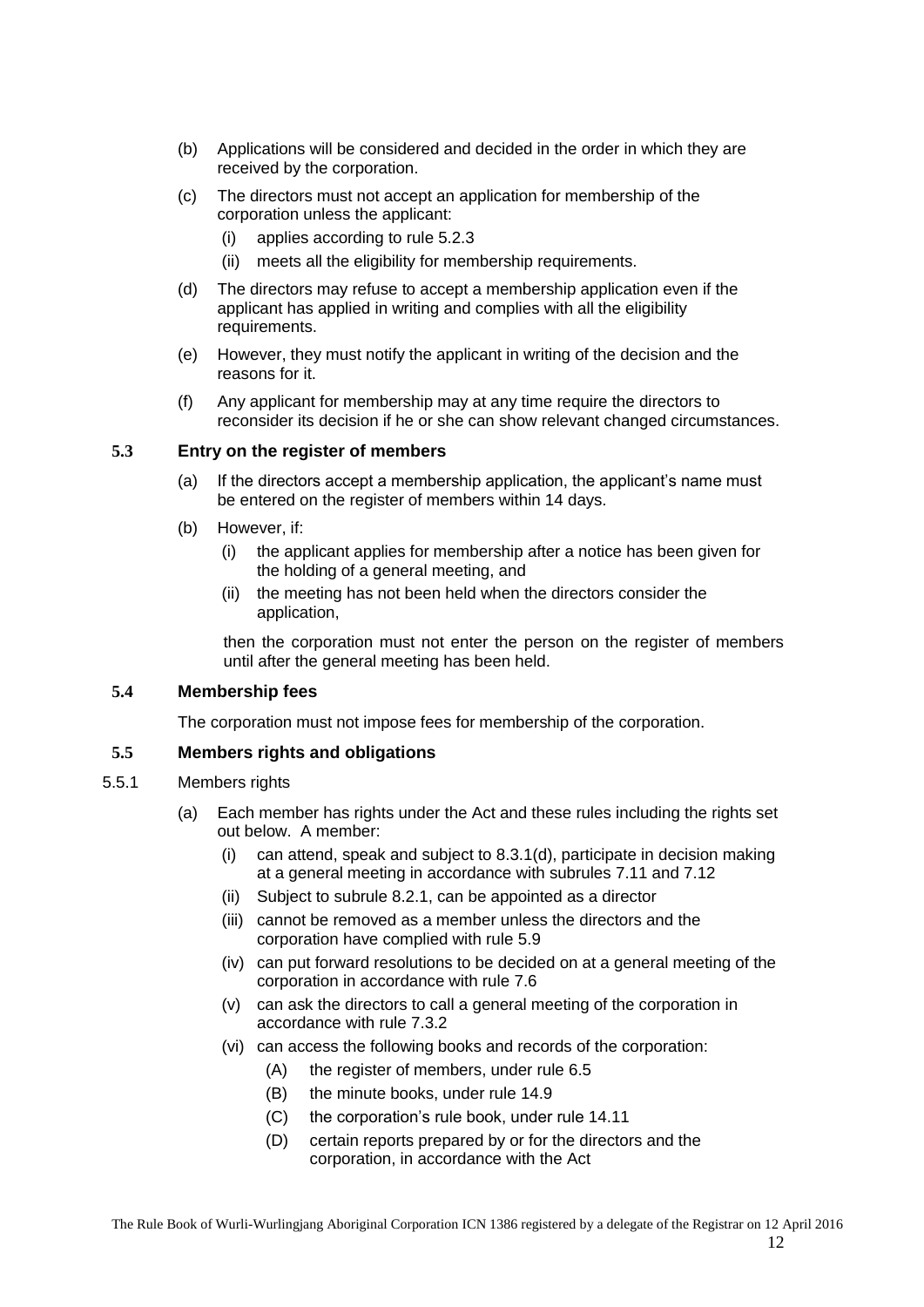- (vii) can ask the directors to provide access to any other records or books of the corporation in accordance with rule [14.10](#page-39-0)
- (viii) can have any disputes with another member or with the directors dealt with under the process in rule [17](#page-40-0)
- (ix) Can attend and speak at directors meetings unless the directors pass a resolution closing all or part of the directors meeting to certain members.
- (b) Members do not have the right to share in the profits of the corporation or take part in the distribution of the corporation's assets if it is wound up.
- (c) If a member believes that their rights have been breached or ignored by the directors, the member can use the dispute resolution process in rule [17.](#page-40-0)

#### <span id="page-12-0"></span>**5.6 Members' responsibilities**

Each member has the following responsibilities:

- (a) to comply with the Act and these rules
- (b) to notify the corporation of any change in their address within 28 days
- (c) to comply with any code of conduct adopted by the corporation
- (d) to treat other members and the directors with respect and dignity
- (e) to not behave in a way that significantly interferes with the operation of the corporation or of corporation meetings.
- <span id="page-12-1"></span>5.6.2 Liability of members

The members are not liable to contribute to the property of the corporation on winding up.

#### <span id="page-12-2"></span>**5.7 How a person stops being a member**

- <span id="page-12-3"></span>5.7.1 A person will stop being a member if:
	- (a) the person resigns as a member (see rule [5.8\)](#page-12-5)
	- (b) the person dies
	- (c) the person's membership of the corporation is cancelled (see rule [5.9.1\)](#page-12-7).
- <span id="page-12-4"></span>5.7.2 When a person ceases to be a member

A person ceases to be a member when the member's name is removed from the register of members as a current member of the corporation.

#### <span id="page-12-5"></span>**5.8 Resignation of member**

- (a) A member may resign by giving a resignation notice to the corporation.
- (b) A resignation notice must be in writing.
- (c) the corporation must remove the member's name from the register of current members of the corporation within 14 days after receiving the resignation notice.

#### <span id="page-12-6"></span>**5.9 Process for cancelling membership**

- <span id="page-12-7"></span>5.9.1 Cancelling membership if member is not or ceases to be eligible
	- (a) The directors may, by resolution, cancel the membership of a member if the member:
		- (i) is not eligible for membership or
		- (ii) has ceased to be eligible for membership.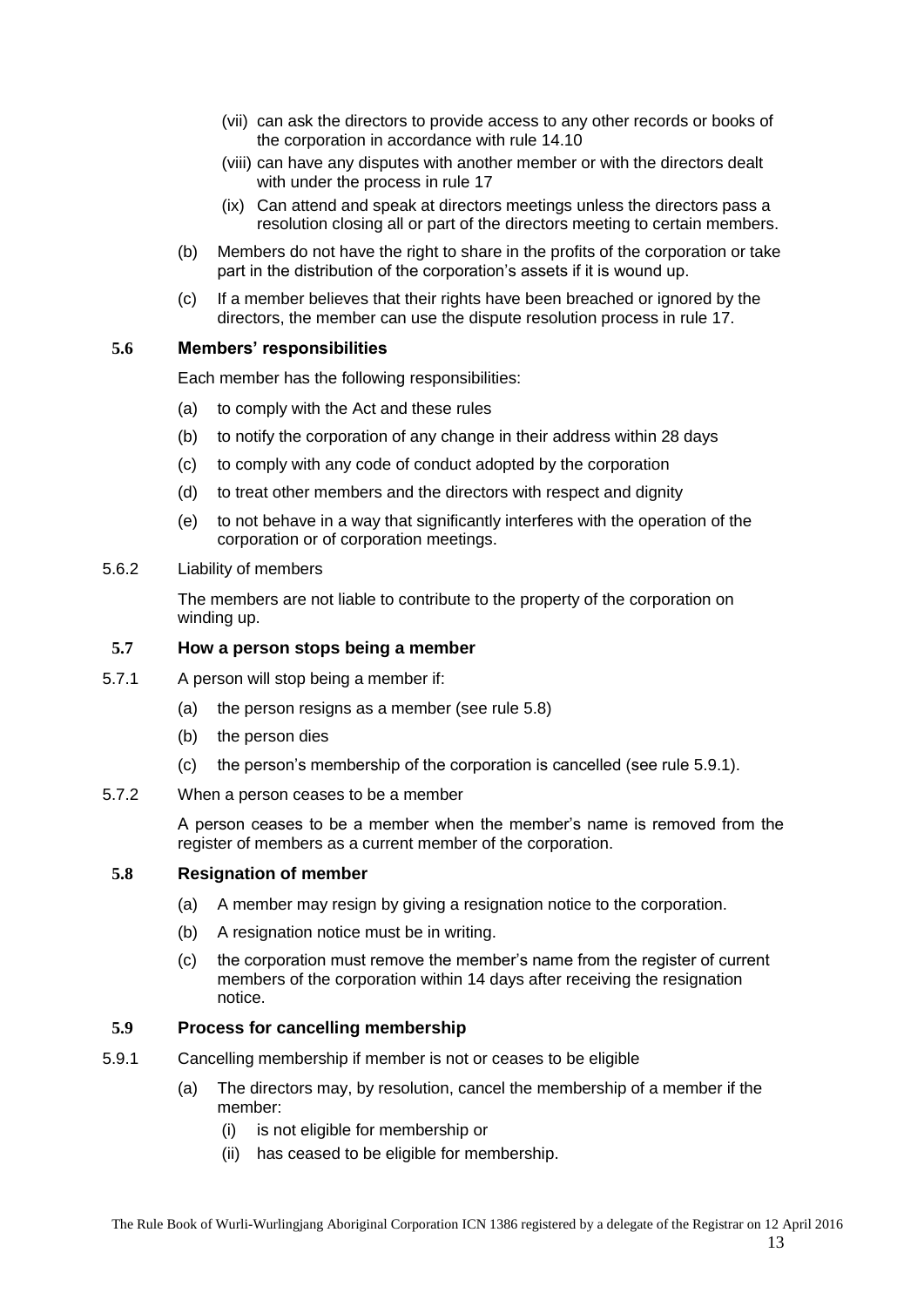- (b) Before cancelling the membership, the directors must give the member notice in writing stating that:
	- (i) the directors intend to cancel the membership for the reasons specified in the notice, and
	- (ii) the member has 14 days to object to the cancellation of the membership, and
	- (iii) the objection must be in writing.
- <span id="page-13-4"></span>(c) If the member does not object, the directors must cancel the membership.
- (d) If the member does object as set out in paragraph [\(b\)\(iii\):](#page-13-4)
	- (i) the directors must not cancel the membership
	- (ii) only the corporation by special resolution in general meeting may cancel the membership.
- (e) If a membership is cancelled, the directors must give the member a copy of the resolution (being either the resolution of the directors or the resolution of the general meeting) as soon as possible after it has been passed.
- <span id="page-13-0"></span>5.9.2 Membership may be cancelled if member cannot be contacted
	- (a) The membership may be cancelled by special resolution in a general meeting if the corporation:
		- (i) has not been able to contact that member at their address entered on the register of members for a continuous period of two years before the meeting and
		- (ii) has made two or more reasonable attempts to contact the member during that 2-year period but has been unable to.
	- (b) If the corporation cancels the membership, the directors must send that person a copy of the resolution at their last known address, as soon as possible after the resolution has been passed.
- <span id="page-13-1"></span>5.9.3 Membership cancelled if person found not to be eligible
	- (a) Membership must be cancelled if the directors (or the corporation in a general meeting held pursuant to this Rule Book) determines that the person was not at the time of being registered as a member eligible for membership.
	- (b) The corporation, by special resolution in a general meeting, may cancel the member's membership if the general meeting is satisfied that member is not an Aboriginal person.
	- (c) If the corporation cancels a person's membership under this rule, the directors must give that person a copy of the resolution, as soon as possible.
- <span id="page-13-2"></span>5.9.4 Membership may be cancelled if person no longer eligible

Membership may be cancelled if the directors determine that the member has moved their permanent place of residence from one of the places referred to in rule [5.2.2\(a\).](#page-10-5)

- <span id="page-13-3"></span>5.9.5 Membership may be cancelled if a member misbehaves
	- (a) The corporation may cancel the membership by special resolution in a general meeting if the general meeting is satisfied that member has behaved in a way that significantly interfered with the operation of the corporation or of corporation meetings.
	- (b) If the corporation cancels a membership under this rule, the directors must give that person a copy of the resolution, as soon as possible after it has been passed.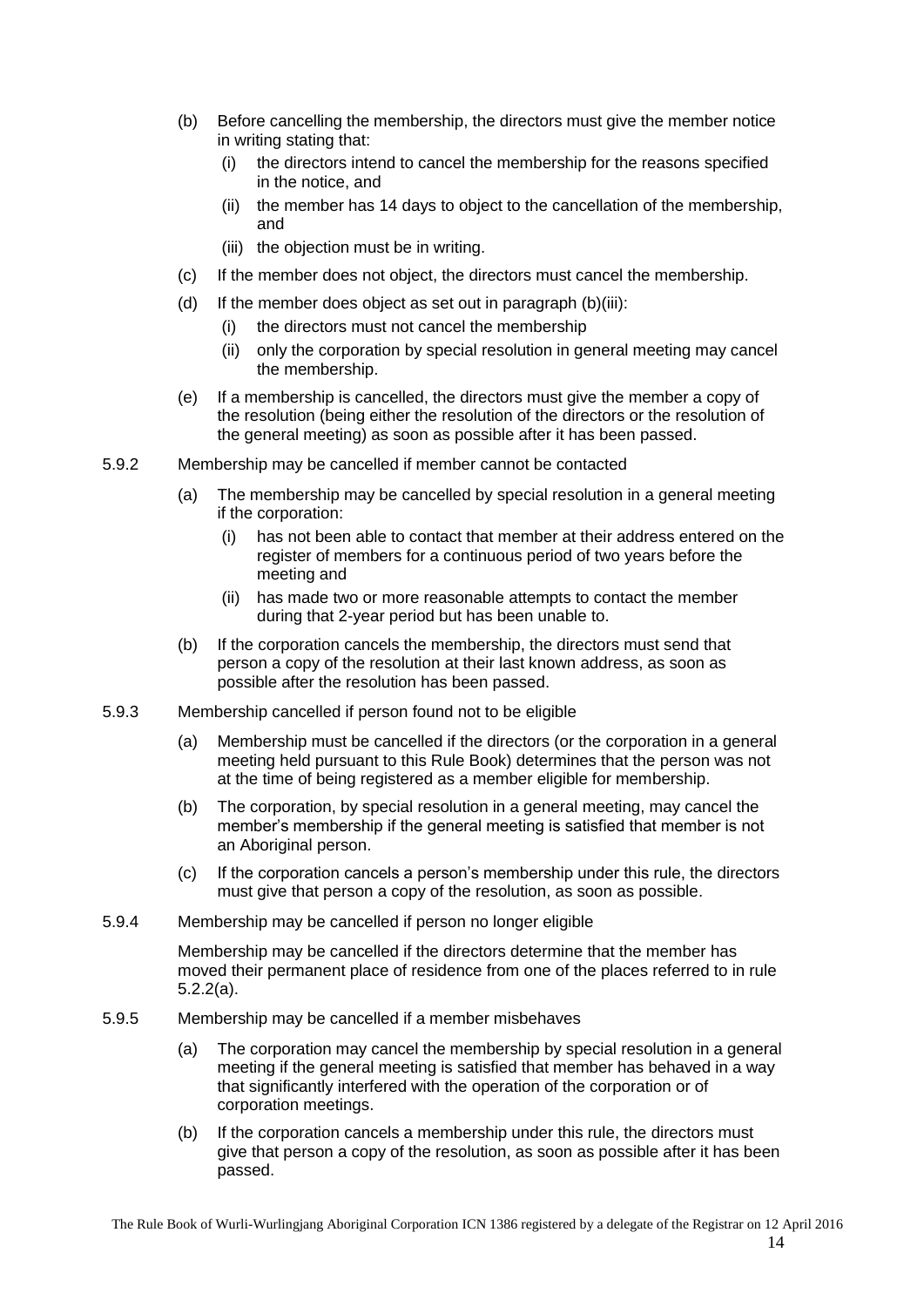#### <span id="page-14-0"></span>5.9.6 Amending register of members after a membership is cancelled

Within 14 days of a member's membership being cancelled, the corporation must remove their name from the register of current members of the corporation.

#### <span id="page-14-1"></span>**5.10 Different classes of members**

The corporation does not have different classes of membership.

#### <span id="page-14-2"></span>**5.11 Observers**

The corporation does not have observers.

#### <span id="page-14-3"></span>6. **Registers of members and former members**

#### <span id="page-14-4"></span>**6.1 Corporation to maintain register of members**

The corporation must set up and maintain a register of members.

#### <span id="page-14-5"></span>**6.2 Information on the register of members**

<span id="page-14-6"></span>6.2.1 Information about individuals

The register of members must contain the following information about individual members:

- (a) the member's full name (including Aboriginal names if applicable)
- (b) the member's original registered address including Member Community
- (c) details of any changes of address including Member Community
- (d) details of the date of any change of address
- (e) the date on which the member's name was entered on the register.

#### <span id="page-14-11"></span><span id="page-14-7"></span>**6.3 Corporation to maintain register of former members**

- (a) The corporation must set up and maintain a register of former members who ceased to be members since 01/07/07.
- (b) The corporation may maintain the register of former members in one document with the register of members.

#### <span id="page-14-8"></span>**6.4 Information on the register of former members**

Subject to the commencement timeframe prescribed in subrule [6.3\(a\),](#page-14-11) the register of former members must contain the following information about each individual who stopped being a member within the last 7 years:

- (a) the member's name (given and family name) and address
- (b) the date on which the individual stopped being a member.

The register may also contain any other name by which the individual is or was known.

#### <span id="page-14-9"></span>**6.5 Location and inspection of registers of members and former members**

<span id="page-14-10"></span>6.5.1 Location of registers

The corporation must keep the register of members and the register of former members at:

- (a) the corporation's registered office if it is registered as a large corporation, or
- (b) the corporation's document access address if it is registered as a small or medium corporation.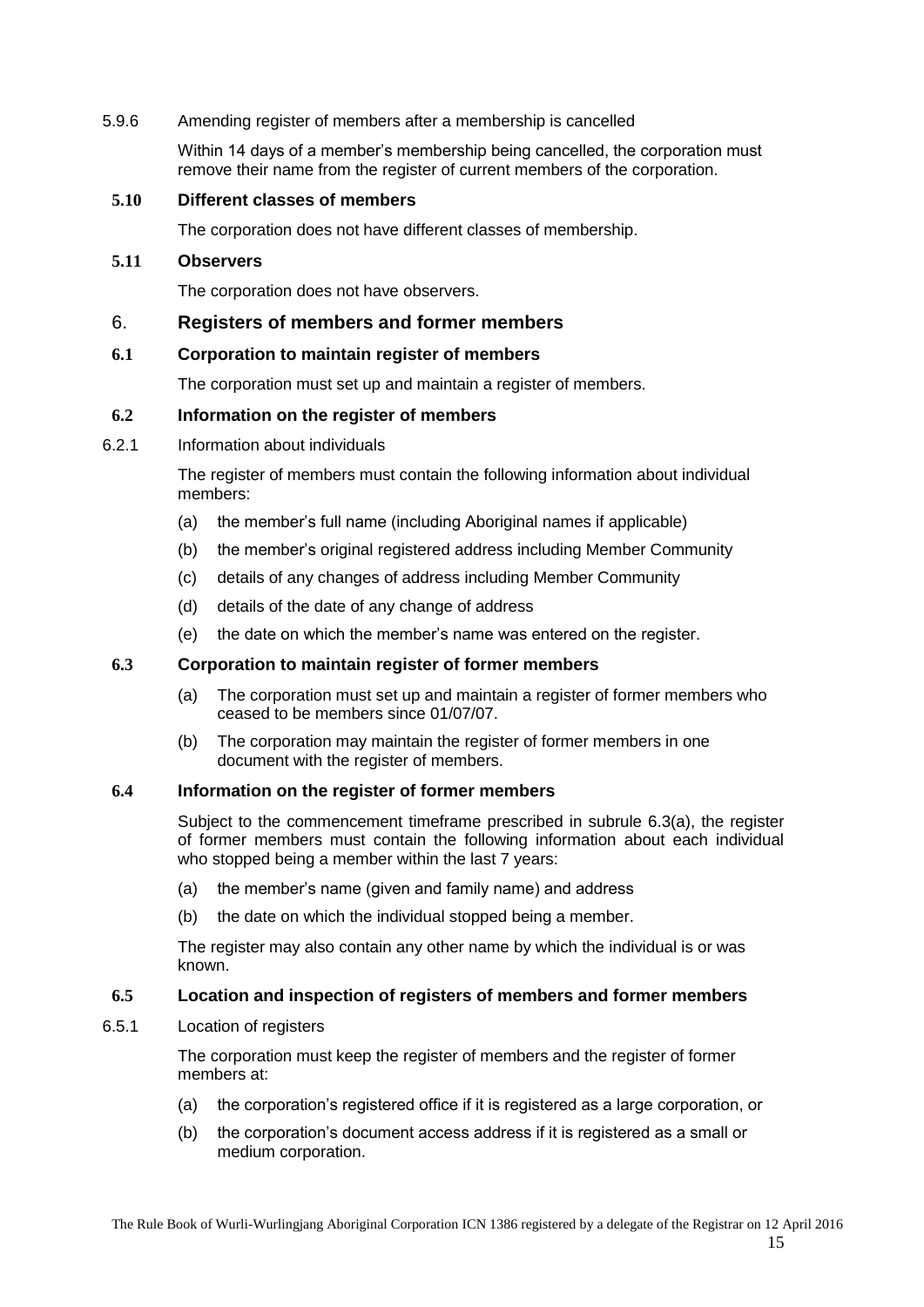- <span id="page-15-0"></span>6.5.2 Right to inspect registers
	- (a) The register of members and register of former members must be open for inspection by any person, and any person has a right to inspect the registers.
	- (b) If a register is kept on a computer, the corporation must allow the person to inspect a hard copy of the information on the register (unless the person and the corporation agree that the person can access the information by computer).
- <span id="page-15-1"></span>6.5.3 Inspection fees
	- (a) A member may inspect the registers without charge.
	- (b) A person who is not a member may inspect the registers only on payment of any fee required by the corporation.
- <span id="page-15-2"></span>6.5.4 Right to get copies

The corporation must give a person a copy of the registers (or a part of either register) within 7 days (or such longer period as the Registrar may allow) if the person:

- (a) asks for the copy, and
- (b) pays any fee (up to the prescribed amount) required by the corporation.

#### <span id="page-15-3"></span>**6.6 Making register of members available at AGM**

The corporation must:

- (a) make the register of members available for inspection (without charge) by members at the AGM
- (b) ask each member attending the AGM to check and update their entry.

#### <span id="page-15-4"></span>**6.7 Provision of registers to Registrar**

If the Registrar requests a copy of the register of members, or the register of former members, it must be provided within 14 days or such longer period as the Registrar specifies.

## <span id="page-15-5"></span>7. **Annual general meetings and general meetings**

## <span id="page-15-6"></span>**7.1 AGMs**

#### <span id="page-15-7"></span>7.1.1 Holding AGMs

The corporation must hold an AGM within 5 months after the end of its financial year.

- <span id="page-15-8"></span>7.1.2 Extension of time for holding AGMs
	- (a) The corporation may apply to the Registrar to extend the period within which the corporation must hold an AGM, provided the application is made before the end of that period.
	- (b) If the Registrar grants an extension, the corporation must hold its AGM within the extended period specified by the Registrar.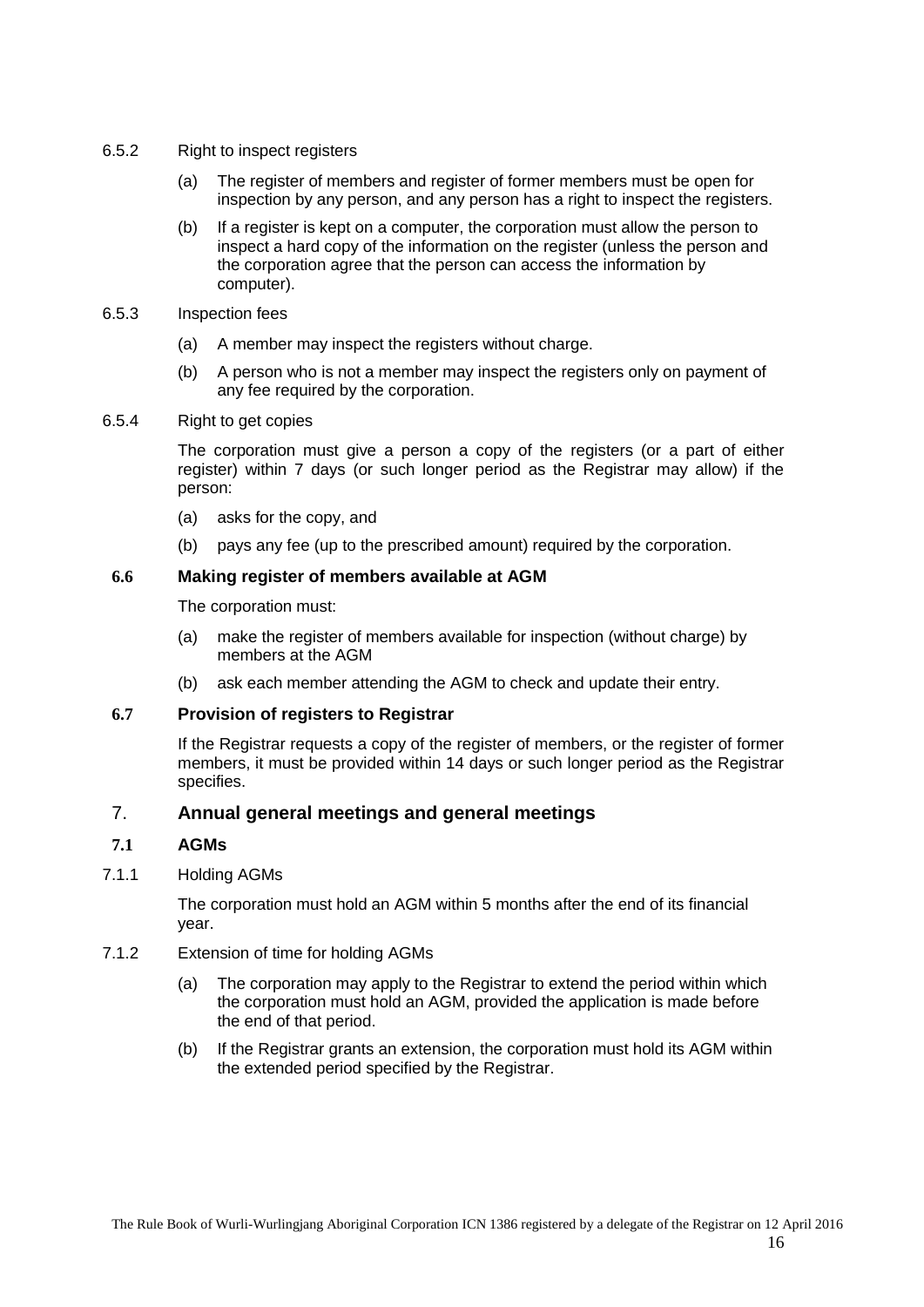## <span id="page-16-0"></span>7.1.3 Business of AGM

The business of an AGM may include any of the following, even if not referred to in the notice of meeting:

- (a) confirmation of the minutes of the previous general meeting, except at the first AGM
- (b) the consideration of the reports that under Chapter 7 of the Act are required to be presented at the AGM
- (c) where the AGM is a relevant annual general meeting, the appointment of directors
- (d) the appointment and remuneration of the auditor (if any)
- (e) checking of details on the register of members (see rule [6.6\(b\)\)](#page-15-3)
- (f) asking questions about management of the corporation and asking questions of the corporation's auditor (if any) (see rule [7.15\)](#page-24-0).

#### <span id="page-16-1"></span>**7.2 General meetings**

<span id="page-16-2"></span>7.2.1 Purpose of general meeting

A general meeting must be held for a proper purpose.

- <span id="page-16-3"></span>7.2.2 Time and place of general meeting
	- (a) A general meeting must be held at a reasonable time and place.
	- (b) If the directors change the place of a general meeting, notice of the change must be given to each person who is entitled to receive it.
- <span id="page-16-4"></span>7.2.3 Business of general meeting

The business at each general meeting must include:

- (a) confirmation of the minutes of the previous general meeting
- (b) all matters set out in the notice of the general meeting.

#### <span id="page-16-5"></span>**7.3 Calling general meetings**

<span id="page-16-6"></span>7.3.1 Directors may call meetings

The place, date and hour of every general meeting shall be determined by the directors and general meeting notices in accordance with subrule [7.4.4](#page-18-2) shall be given by such person or persons as are authorised by the directors.

- <span id="page-16-8"></span><span id="page-16-7"></span>7.3.2 Members may ask directors to call general meetings
	- (a) The directors must call and arrange to hold a general meeting on the request of at least the required number of members specified under subsection 201-5 of the Act.
	- (b) A request under rule [7.3.2\(a\)](#page-16-7) must:
		- (i) be in writing
		- (ii) state any resolution to be proposed at the meeting
		- (iii) be signed by the members making the request
		- (iv) nominate a member to be the contact member on behalf of the members making the request
		- (v) be given to the corporation.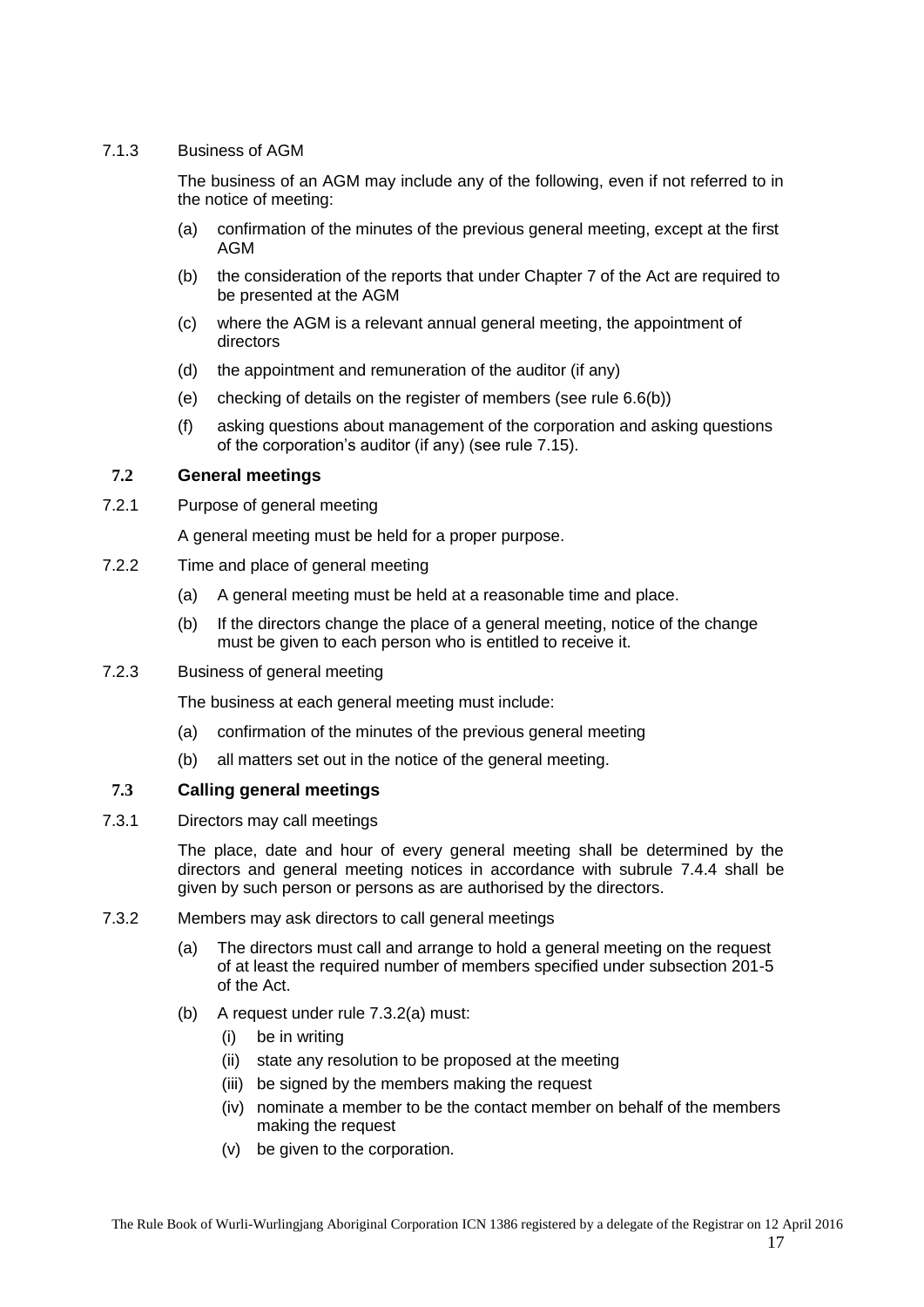- (c) Separate copies of a document setting out a request under rule [7.3.2\(a\)](#page-16-7) may be used for signing by members if the wording of the request is identical in each copy.
- <span id="page-17-0"></span>7.3.3 Directors may apply to deny a members' request to call a general meeting
	- (a) If the directors resolve:
		- (i) that a request under rule [7.3.2](#page-16-7) is frivolous or unreasonable, or
		- (ii) that complying with a request under rule [7.3.2](#page-16-7) would be contrary to the interests of the members as a whole,

a director, on behalf of all of the directors, may apply to the Registrar for permission to deny the request.

- (b) An application must:
	- (i) be in writing
	- (ii) set out the ground on which the application is made
	- (iii) be made within 21 days after the request was made.
- (c) The directors must, as soon as possible after making an application, give the contact member (see rule [7.3.2\(b\)\(iv\)\)](#page-16-8) notice that an application has been made.
- <span id="page-17-1"></span>7.3.4 Timing for a requested general meeting
	- (a) The directors must call the meeting within 21 days after the request was sent to them.
	- (b) If:
		- (i) a director has applied to deny a request, and
		- (ii) the Registrar refuses that request,
		- (iii) the directors must call the meeting within 21 days after being notified of the Registrar's decision.

## <span id="page-17-2"></span>**7.4 Requirement for notice of general meeting**

- <span id="page-17-3"></span>7.4.1 Notice for general meeting
	- (a) At least 21 days' notice must be given of a general meeting.
	- (b) The corporation:
		- (i) may call an AGM on shorter notice, if all the members agree beforehand
		- (ii) may call any other general meeting on shorter notice, if at least 95% of the members agree beforehand.
	- (c) At least 21 days' notice must be given of a general meeting at which a resolution will be moved to:
		- (i) remove a director
		- (ii) appoint a director in place of a director removed or
		- (iii) remove an auditor.

Shorter notice cannot be given for these kinds of meetings.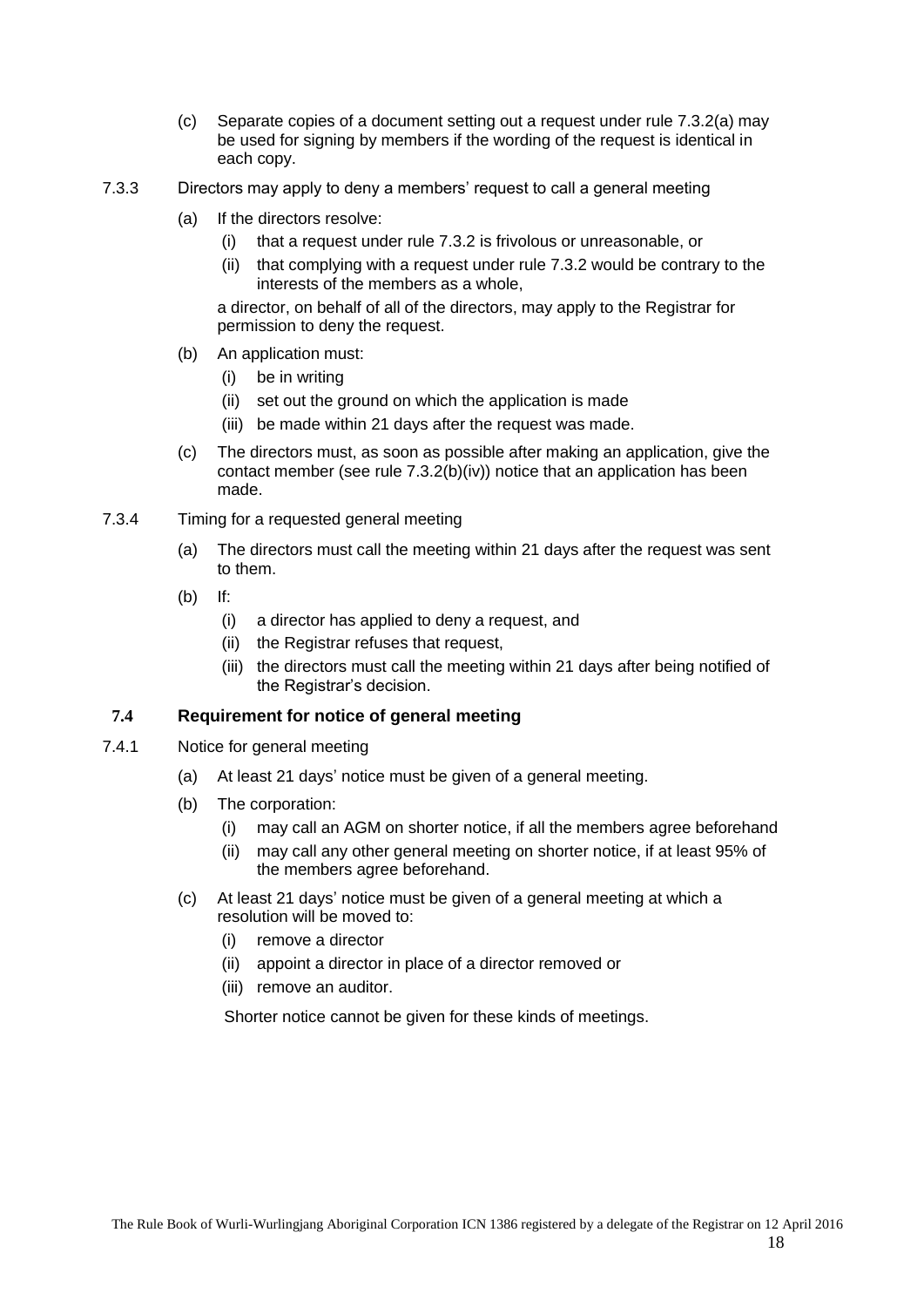- <span id="page-18-0"></span>7.4.2 Requirement to give notice of general meeting to members and officers
	- (a) The corporation must give written notice of a general meeting to the following people:
		- (i) each member entitled to vote at the meeting
		- (ii) each director
		- (iii) the secretary (if any)
		- (iv) the contact officer (if any).
	- (b) The Corporation may give the notice of meeting to a member personally, or by sending it by post, fax or other electronic means nominated by the member, or by publishing the notice in *The Katherine Times* and/or *The Northern Territory News* (or in the event of those newspapers being discontinued, in equivalent subsequently available Northern Territory-based newspapers).
	- (c) A notice of meeting:
		- (i) sent by post is taken to be received 3 days after it is posted
		- (ii) sent by fax, or other electronic means, is taken to be received on the business day after it is sent.
- <span id="page-18-1"></span>7.4.3 Requirement to give notice of general meeting and other communications to auditor

The corporation must give its auditor (if any):

- (a) notice of a general meeting in the same way that a member is entitled to receive notice
- (b) any other communications relating to the general meeting that a member is entitled to receive.
- <span id="page-18-2"></span>7.4.4 Contents of notice of general meeting
	- (a) A notice of a general meeting must:
		- (i) set out the place, date and time for the meeting (and, if the meeting is to be held in 2 or more places, the technology that will be used to do this)
		- (ii) state the general nature of the meeting's business
		- (iii) if a special resolution is to be proposed at the meeting, set out an intention to propose it and state what it is
		- (iv) if a member is entitled to appoint a proxy, contain a statement setting out:
			- (A) that the member has a right to appoint a proxy
			- (B) whether or not the proxy needs to be a member of the corporation
		- (v) state that in the event of a quorum of members not being present within two hours of the commencement time for the meeting, the meeting will be automatically adjourned to the same commencement time and at the same place the following week
	- (b) The information included in a notice of a general meeting must be worded and presented clearly and concisely.

## <span id="page-18-3"></span>**7.5 Failure to give notice**

- (a) Subject to [7.5\(b\),](#page-18-3) a general meeting or any proceeding at a general meeting, will not be invalid just because:
	- (i) the notice of the general meeting has accidentally not been sent, or
	- (ii) a person has not received the notice.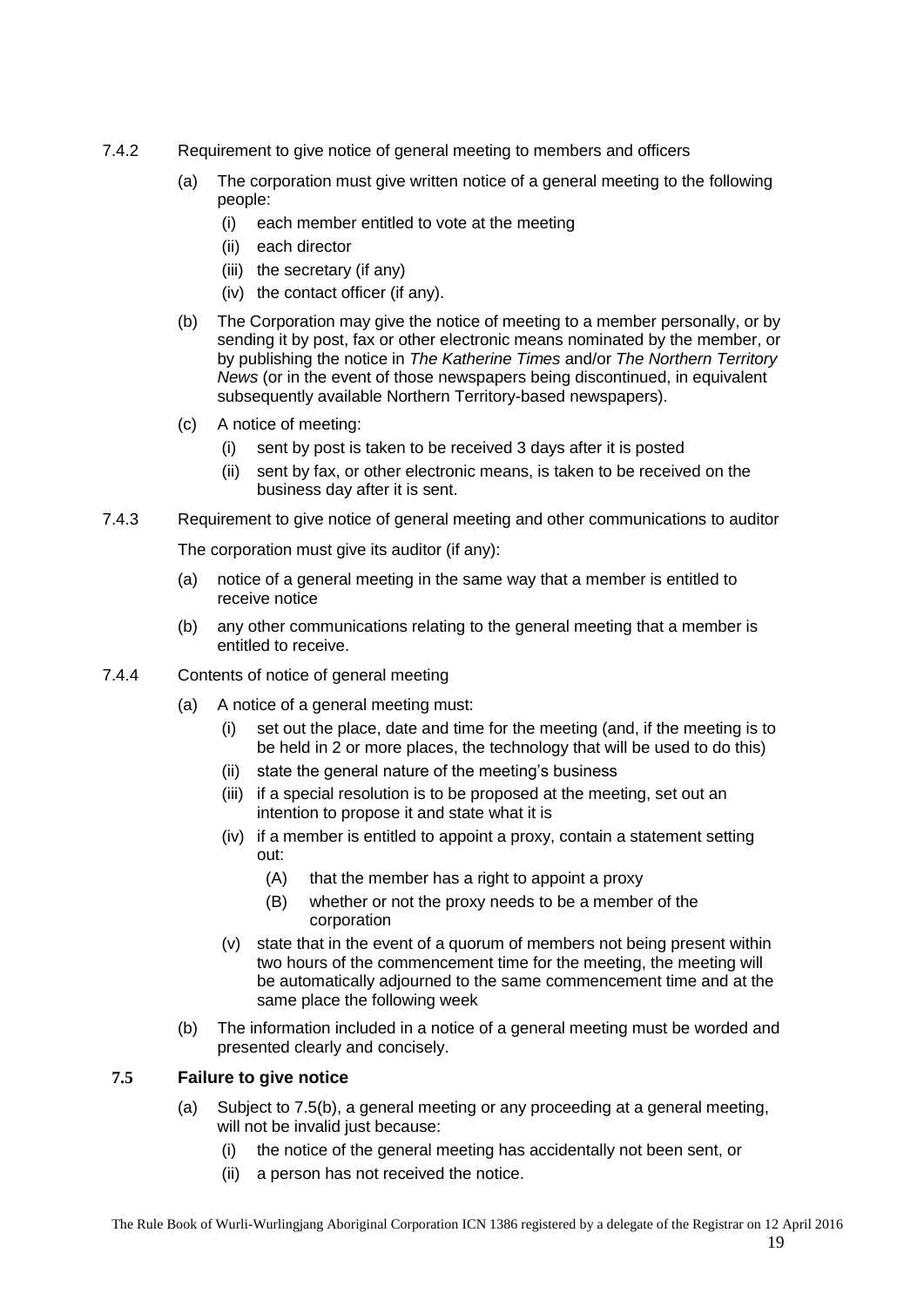(b) The members at a general meeting can resolve that a prior general meeting was invalid upon concluding that 50% or more of the total membership of the corporation failed to receive notice of that general meeting in circumstances where that failure was not due to the act or omission of the members concerned.

## <span id="page-19-0"></span>**7.6 Members' resolutions**

- <span id="page-19-4"></span><span id="page-19-1"></span>7.6.1 Notice of members' resolutions
	- (a) If a member or members wish to move a resolution at a general meeting, a notice of that resolution must be given to the corporation by at least the required number of members under rule [7.6.1\(d\).](#page-19-1)
	- (b) A notice of a members' resolution must:
		- (i) be in writing
		- (ii) set out the wording of the proposed resolution
		- (iii) be signed by the members proposing to move the resolution.
	- (c) Separate copies of a document setting out the notice may be used for signing by members if the wording of the notice is identical in each copy.
	- (d) For the purposes of rule [7.6.1\(a\),](#page-19-4) the required number of members is the greater of:
		- (i) the number of members prescribed by the Regulations and applicable to the corporation for the purposes of the giving of such a notice , or, if none is prescribed, 5 members, or
		- (ii) the percentage of members prescribed by the Regulations and applicable to the corporation for the purposes of the giving of such a notice, or, if none is prescribed, 10% of the members.
- <span id="page-19-2"></span>7.6.2 Consideration of members' resolutions
	- (a) If the corporation has been given notice of a members' resolution it must be considered at the next general meeting that occurs more than 28 days after the notice is given.
	- (b) The corporation must give all its members notice of that resolution at the same time, or as soon as possible afterwards, and in the same way, as it gives notice of a general meeting.
	- (c) The corporation does not have to give notice of a resolution if it is defamatory.
- <span id="page-19-5"></span><span id="page-19-3"></span>7.6.3 Members' statements to be distributed
	- (a) Members may ask the corporation to give all its members a statement about:
		- (i) a resolution that is proposed to be moved at the general meeting or
		- (ii) any other matter that may be considered at that general meeting.
	- (b) This request must be:
		- (i) made by at least the required number of members under rule [7.6.3\(f\)](#page-20-7)
		- (ii) in writing
		- (iii) signed by the members making the request
		- (iv) given to the corporation.
	- (c) Separate copies of a document setting out the request may be used for signing by members if the wording of the request is identical in each copy.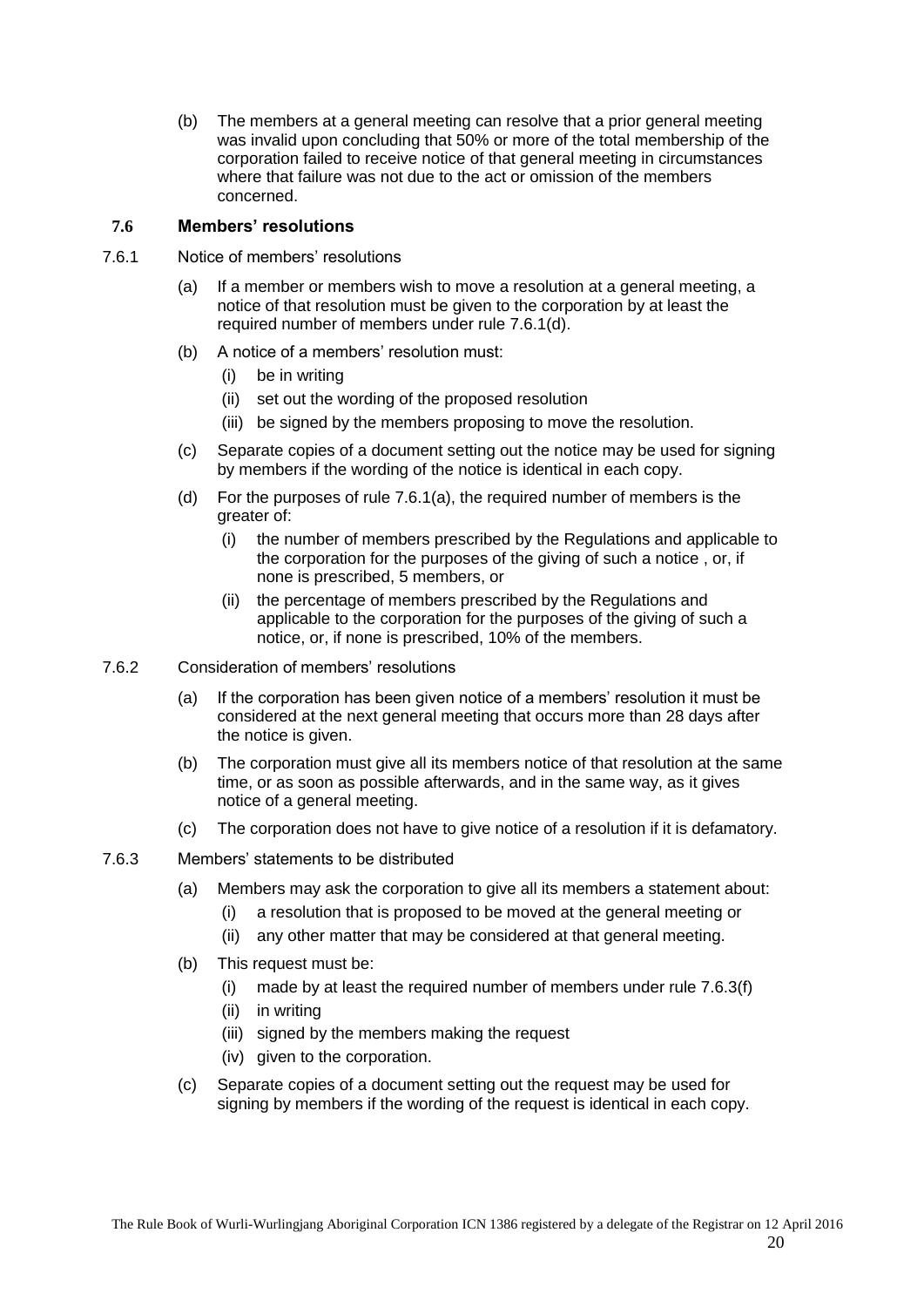- (d) After receiving a request, the corporation must distribute a copy of the statement to all its members at the same time, or as soon as possible afterwards, and in the same way, as it gives notice of the relevant general meeting.
- (e) The corporation does not have to comply with a request to distribute a statement if it is defamatory.
- <span id="page-20-7"></span>(f) For the purposes of rule [7.6.3\(a\),](#page-19-5) the required number of members for the corporation is the greater of:
	- (i) the number of members prescribed by the Regulations and applicable to the corporation for the purposes of making such a request, or, if none is prescribed, 5 members, or
	- (ii) the percentage of members prescribed by the Regulations and applicable to the corporation for the purposes of making such a request, or, if none is prescribed, 10% of the members.

## <span id="page-20-0"></span>**7.7 Quorum for general meeting**

<span id="page-20-1"></span>7.7.1 Quorum

The quorum for a general meeting of the corporation's members is 25.

- <span id="page-20-2"></span>7.7.2 Quorum to be present
	- (a) The quorum must be present at all times during the meeting.
	- (b) In determining whether a quorum is present, if an individual is attending both as a member and as a proxy, counting that individual only once.
- <span id="page-20-3"></span>7.7.3 Adjourned meeting where no quorum
	- (a) A meeting of the corporation's members that does not have a quorum present within 4 hours after the time for the meeting set out in the notice is adjourned to the same time of the same day in the next week, and to the same place, unless the directors specify otherwise.
	- (b) If no quorum is present at the resumed meeting within 4 hours after the time for the meeting, the meeting is dissolved.

#### <span id="page-20-4"></span>**7.8 Chairing general meeting**

- (a) The Chairperson of the corporation shall normally chair all general meetings of the corporation but if he or she is not present or does not wish to take the chair, the members present shall choose a chair.
- (b) The chair must adjourn a general meeting if the majority of members present agree or direct that the chair to do so.

#### <span id="page-20-5"></span>**7.9 Use of technology for general meeting**

The corporation may hold a general meeting at 2 or more venues using any technology that gives the members as a whole a reasonable opportunity to participate.

#### <span id="page-20-6"></span>**7.10 Auditor's right to be heard at general meetings**

- (a) If the corporation has an auditor, the auditor is entitled to attend any general meeting of the corporation.
- (b) The auditor is entitled to be heard at a general meeting on any part of the business of that meeting that concerns the auditor in their professional capacity.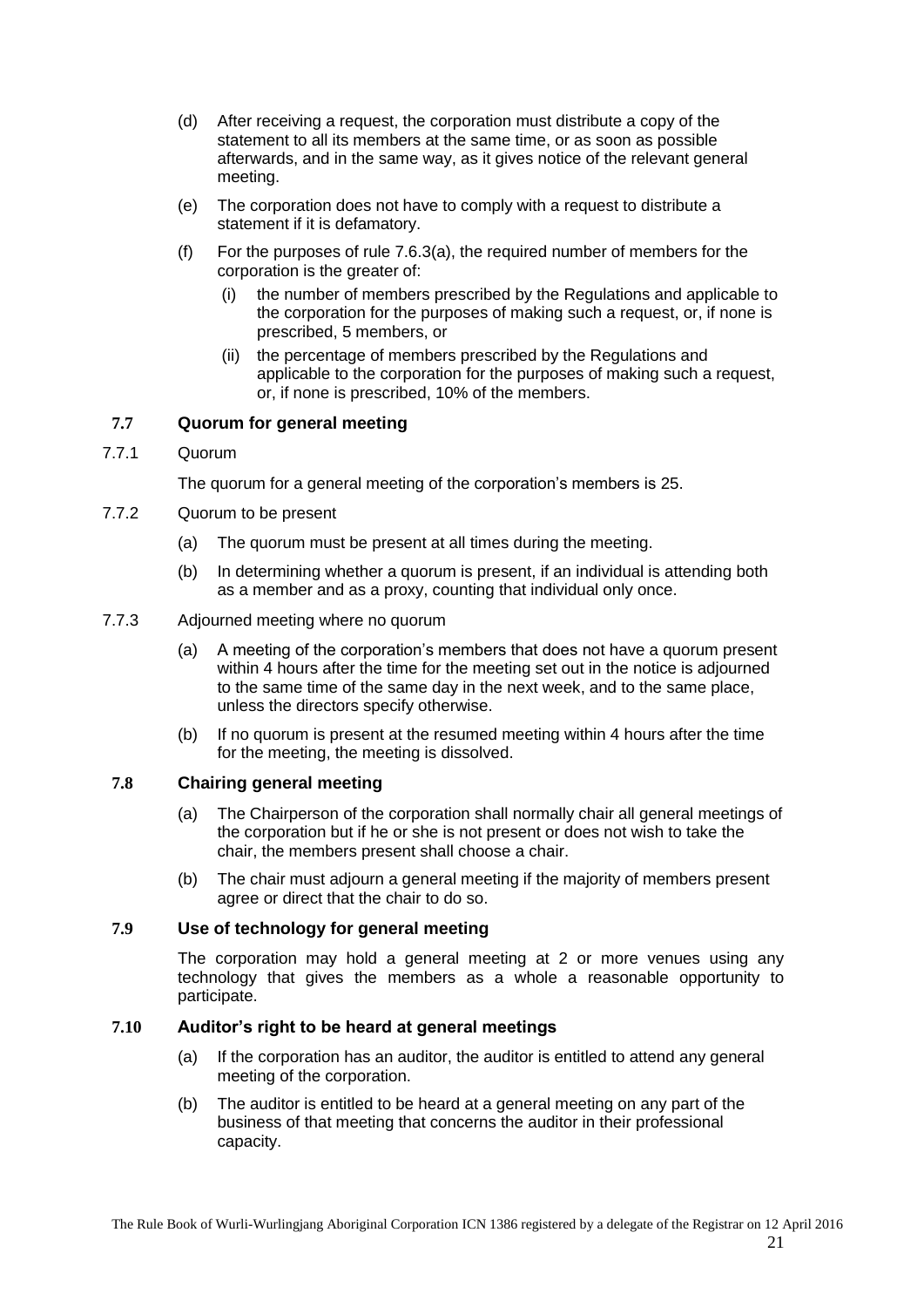- (c) The auditor is entitled to be heard even if:
	- (i) the auditor retires at that meeting, or
	- (ii) that meeting passes a resolution to remove the auditor from office.
- (d) The auditor may authorise a person in writing as the auditor's representative for the purpose of attending and speaking at any general meeting.

## <span id="page-21-0"></span>**7.11 Decisions at general meetings**

Subject to subrule 8.4.1(b) and any decision which the Act or this Rule Book requires to be made by special resolution, decisions at general meetings shall be made by consensus of the members entitled to participate in the decision, or failing consensus, by voting in accordance with subrule [7.12.](#page-21-1)

## <span id="page-21-1"></span>**7.12 Voting at general meetings**

- <span id="page-21-2"></span>7.12.1 Entitlement to vote
	- (a) At a general meeting, each member has 1 vote, both on a show of hands and a poll.
	- (b) The chair has a casting vote, and also, if he or she is a member, any vote he or she has as a member.

#### <span id="page-21-3"></span>7.12.2 Objections to right to vote

A challenge to a right to vote at a general meeting:

- (a) may only be made at the meeting, and
- (b) must be determined by a vote taken amongst the members present other than the person whose right to vote is objected to.
- <span id="page-21-4"></span>7.12.3 How voting is carried out
	- (a) A resolution put to the vote at a general meeting must be decided by simple majority on a show of hands unless a poll is demanded.
	- (b) Before a vote is taken the chair must inform the meeting whether any proxy votes have been received and how the proxy votes are to be cast.
	- (c) On a show of hands, a declaration by the chair is conclusive evidence of the result, provided that the declaration reflects the show of hands and the votes of the proxies received. Neither the chair nor the minutes need to state the number or proportion of the votes recorded for or against.
- <span id="page-21-5"></span>7.12.4 Matters on which a member can demand a poll
	- (a) At a general meeting, a poll may be demanded on any resolution.
	- (b) A demand for a poll may be withdrawn.
- <span id="page-21-6"></span>7.12.5 When members can demand a poll
	- (a) At a general meeting, a poll may be demanded by:
		- (i) at least 5 members entitled to vote on the resolution
		- (ii) members with at least 5% of the votes that may be cast on the resolution on a poll, or
		- (iii) the chair.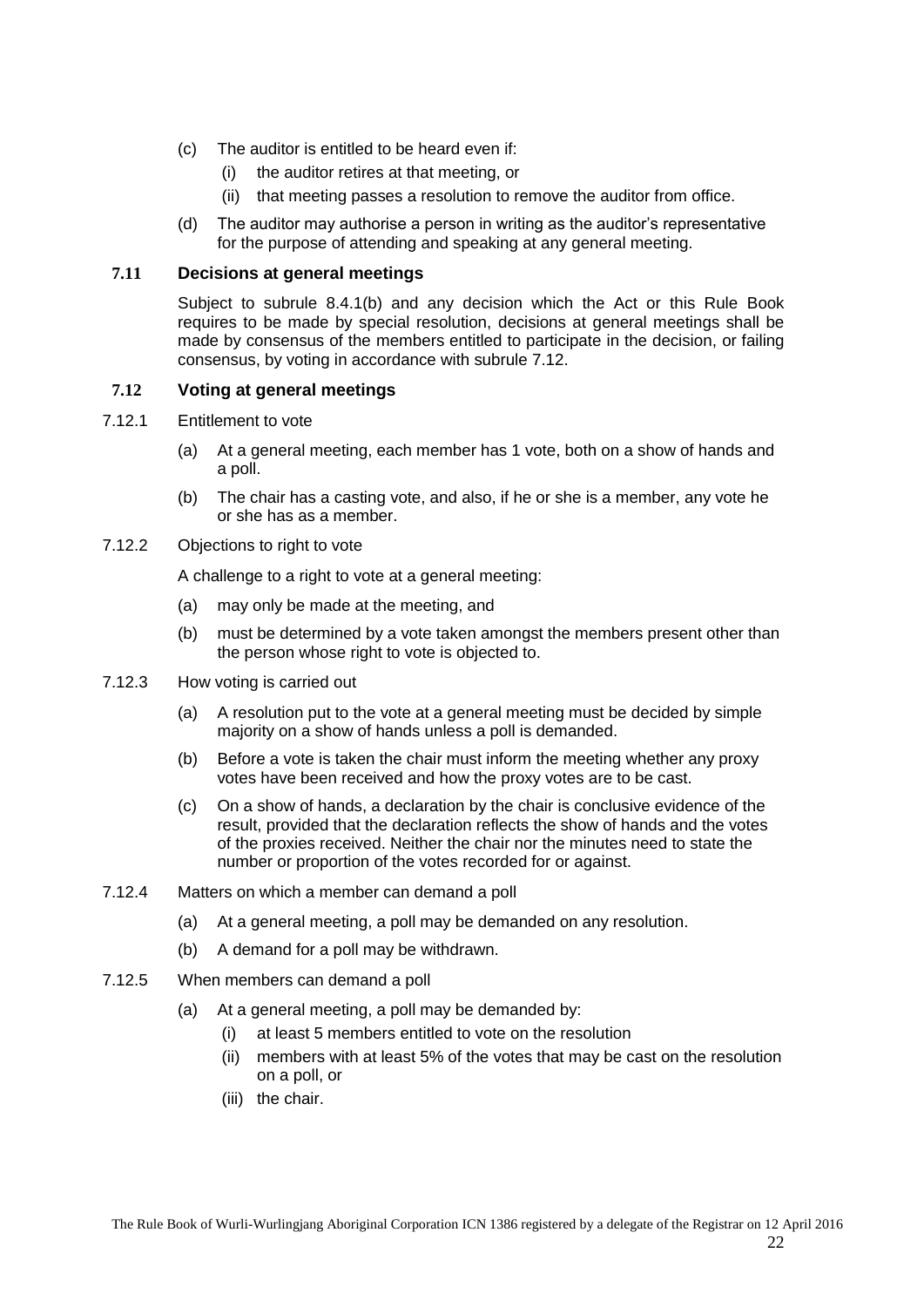- (b) The poll may be demanded:
	- (i) before a vote is taken
	- (ii) before the voting results on a show of hands are declared, or
	- (iii) immediately after the voting results on a show of hands are declared.
- <span id="page-22-0"></span>7.12.6 When and how polls must be taken
	- (a) At a general meeting, a poll on the election of a chair or on the question of an adjournment must be taken immediately.
	- (b) At a general meeting, a poll demanded on other matters must be taken when and in the manner the chair directs.

#### <span id="page-22-5"></span><span id="page-22-1"></span>**7.13 Resolutions without a general meeting**

- (a) The corporation may pass a resolution without a general meeting being held if all the members entitled to vote on the resolution sign a document stating that they are in favour of it.
- (b) Auditors cannot be removed by a resolution without a general meeting.
- (c) Separate copies of a document under rule [7.13\(a\)](#page-22-5) may be used for signing by members if the wording of the resolution and statement is identical in each copy.
- (d) A resolution under rule [7.13\(a\)](#page-22-5) is passed when the last member signs.
- <span id="page-22-6"></span>(e) The corporation in passing a resolution under this rule without holding a meeting satisfies any requirement in the Act:
	- (i) to give members information or a document relating to the resolution—by giving members that information or document with the document to be signed
	- (ii) to lodge with the Registrar a copy of a notice of meeting to consider the resolution—by lodging a copy of the document to be signed by members
	- (iii) to lodge a copy of a document that accompanies a notice of meeting to consider the resolution—by lodging a copy of the information or documents referred to in rul[e 7.13\(e\)\(i\).](#page-22-6)
- (f) The passage of the resolution satisfies any requirement in the Act, or the corporation's rules, that the resolution be passed at a general meeting.
- (g) This rule does not affect any rule of law relating to the assent of members not given at a general meeting.

#### <span id="page-22-2"></span>**7.14 Proxies**

<span id="page-22-3"></span>7.14.1 Who may appoint a proxy

A member who is entitled to attend and cast a vote at a general meeting may appoint another corporation member as proxy to attend and vote for them at the meeting.

- <span id="page-22-4"></span>7.14.2 Rights of proxies
	- (a) Subject to this rule, a proxy appointed to attend and vote for a member has the same rights as the member:
		- (i) to speak at the meeting
		- (ii) to vote (but only to the extent allowed by the appointment)
		- (iii) join in a demand for a poll.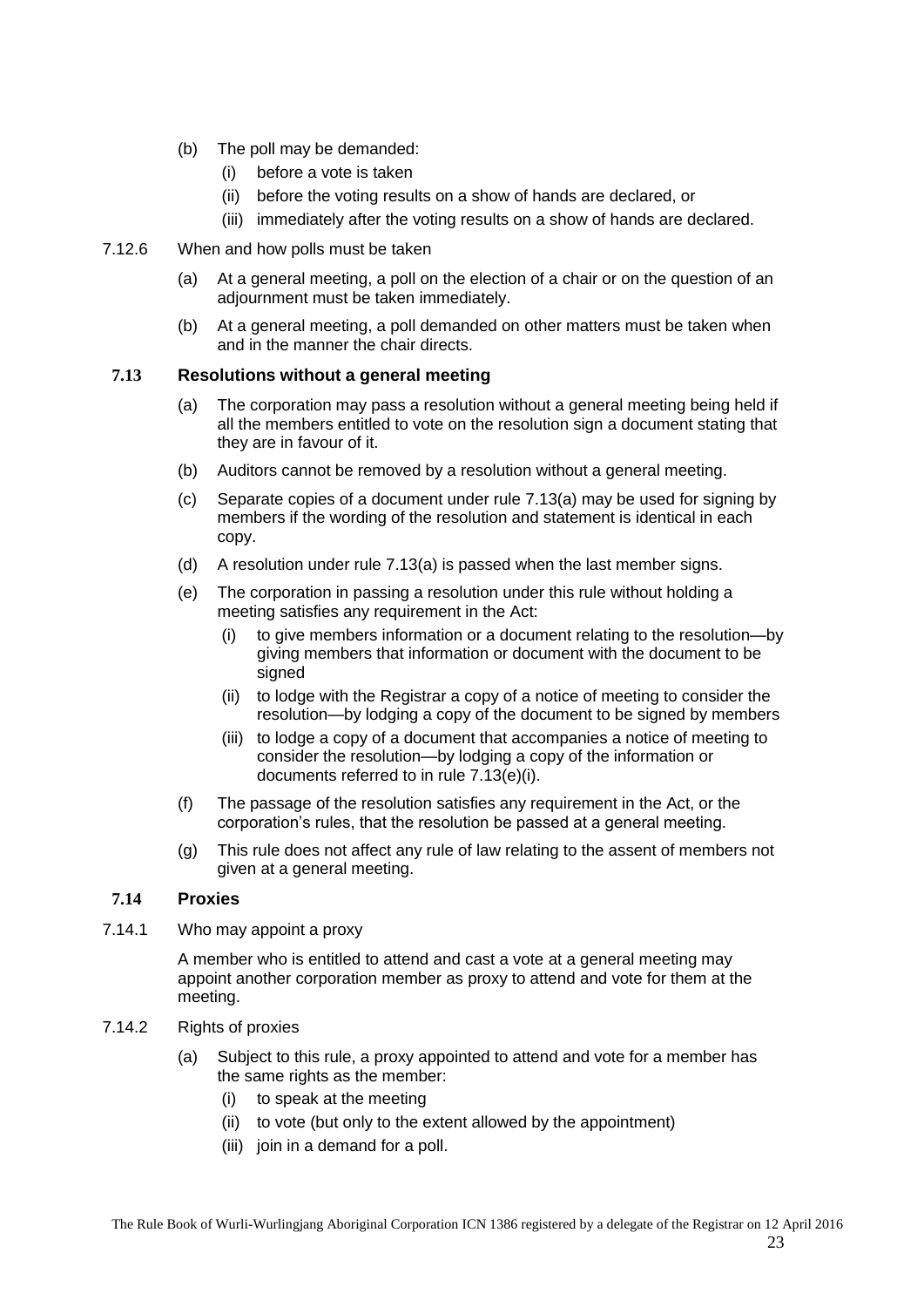- (b) A proxy's authority to speak and vote for a member at a meeting is suspended if the member is present at the meeting.
- <span id="page-23-2"></span>(c) A person must not exercise proxies for more than 3 members:

However, a contravention of this rule [7.14.2\(c\)](#page-23-2) does not affect the validity of the votes cast.

## <span id="page-23-0"></span>7.14.3 Appointing a proxy

- (a) An appointment of a proxy is valid if it is signed, or otherwise authenticated as prescribed by the Regulations, by the member making the appointment and contains the following information:
	- (i) the member's name and address
	- (ii) the corporation's name
	- (iii) the proxy's name or the name of the office held by the proxy
	- (iv) the meetings at which the appointment may be used.
- (b) An undated appointment is taken to have been dated on the day it is given to the corporation.
- <span id="page-23-3"></span>(c) An appointment may specify the way the proxy is to vote on a particular resolution. If it does:
	- (i) the proxy need not vote on a show of hands
	- (ii) if the proxy has 2 or more appointments that specify different ways to vote on the resolution, the proxy must not vote on a show of hands
	- (iii) if the proxy is the chair, the proxy must vote by poll, and must vote as directed
	- (iv) if the proxy is not the chair, the proxy need not vote by poll.
	- (v) this rule [7.14.3\(c\)](#page-23-3) does not affect how the person casts any votes they hold as a member.
- (d) A person who contravenes this rule commits an offence under the Act, but only if the person's appointment as a proxy resulted from the corporation sending to members:
	- (i) a list of persons willing to act as proxies, or
	- (ii) a proxy appointment form holding the person out as being willing to act as a proxy.
- (e) An appointment of a proxy does not have to be witnessed.
- (f) A later appointment of a proxy revokes an earlier one if both appointments could not be validly exercised at the meeting.
- <span id="page-23-1"></span>7.14.4 Receipt of proxy documents
	- (a) For an appointment of a proxy for a meeting of members to be effective, the following documents must be received by the corporation at least 48 hours before the meeting:
		- (i) the proxy's appointment
		- (ii) if the appointment is signed by the appointor's attorney, the authority or a certified copy of the authority.
	- (b) If a meeting has been adjourned an appointment and any authority received by the corporation at least 48 hours beforehand is still valid when the meeting resumes.
	- (c) The period of notice for appointing proxies may be reduced.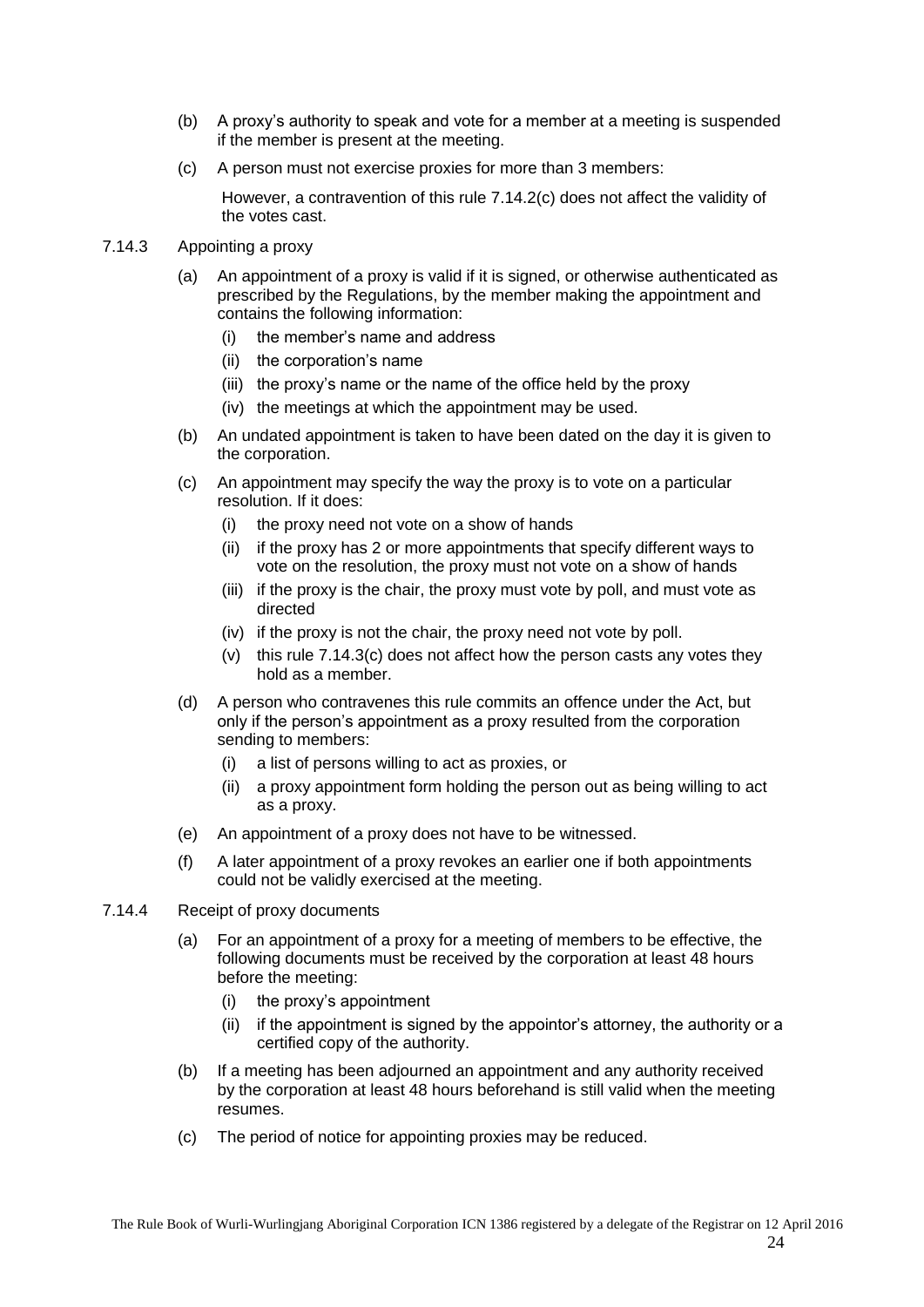## <span id="page-24-0"></span>**7.15 Questions at AGMs**

<span id="page-24-1"></span>7.15.1 Questions and comments by members on corporation management at AGM

The chair of an AGM must give members a reasonable opportunity to ask questions about or make comments on the management of the corporation.

<span id="page-24-2"></span>7.15.2 Questions by members of auditors at AGM

If the corporation's auditor or the auditor's representative is at an AGM, the chair of the meeting must give members a reasonable opportunity to ask the auditor or the auditor's representative questions relevant to:

- (a) the conduct of the audit
- (b) the preparation and content of the auditor's report
- (c) the accounting policies adopted by the corporation in the preparation of the financial statements
- (d) the independence of the auditor in relation to the conduct of the audit.

#### <span id="page-24-3"></span>**7.16 Adjourned meetings**

<span id="page-24-4"></span>7.16.1 When resolution passed after adjournment of meeting

A resolution passed at a general meeting resumed after an adjournment is passed on the day it was passed.

<span id="page-24-5"></span>7.16.2 Business at adjourned meetings

Only unfinished business is to be transacted at a general meeting resumed after an adjournment.

<span id="page-24-6"></span>7.16.3 Re-notification of adjourned meeting

If a general meeting is adjourned for 30 days or more, at least 21 days' notice must be given to the members, directors and the secretary or contact person of the day, time and place of when the general meeting will be resumed.

#### <span id="page-24-7"></span>8. **Directors of the corporation**

#### <span id="page-24-8"></span>**8.1 Numbers of directors**

<span id="page-24-9"></span>8.1.1 The corporation must have not less than 9 and not more than 16 directors.

#### <span id="page-24-10"></span>**8.2 Eligibility to be a director**

- <span id="page-24-11"></span>8.2.1 Eligibility for appointment as a director
	- (a) Subject to rule [8.3.1\(b\),](#page-25-3) an individual is eligible for appointment as a director if he/she:
		- (i) is a member, and at least 18 years of age, and
		- (ii) is not an employee of the corporation.
	- (b) An individual who is disqualified from managing an Aboriginal and Torres Strait Islander Corporation under Part 6-5 of the Act may only be appointed as a director of the corporation if the appointment is made:
		- (i) with permission granted by the Registrar, or
		- (ii) with leave granted by the court.
- <span id="page-24-12"></span>8.2.2 Consent to act as director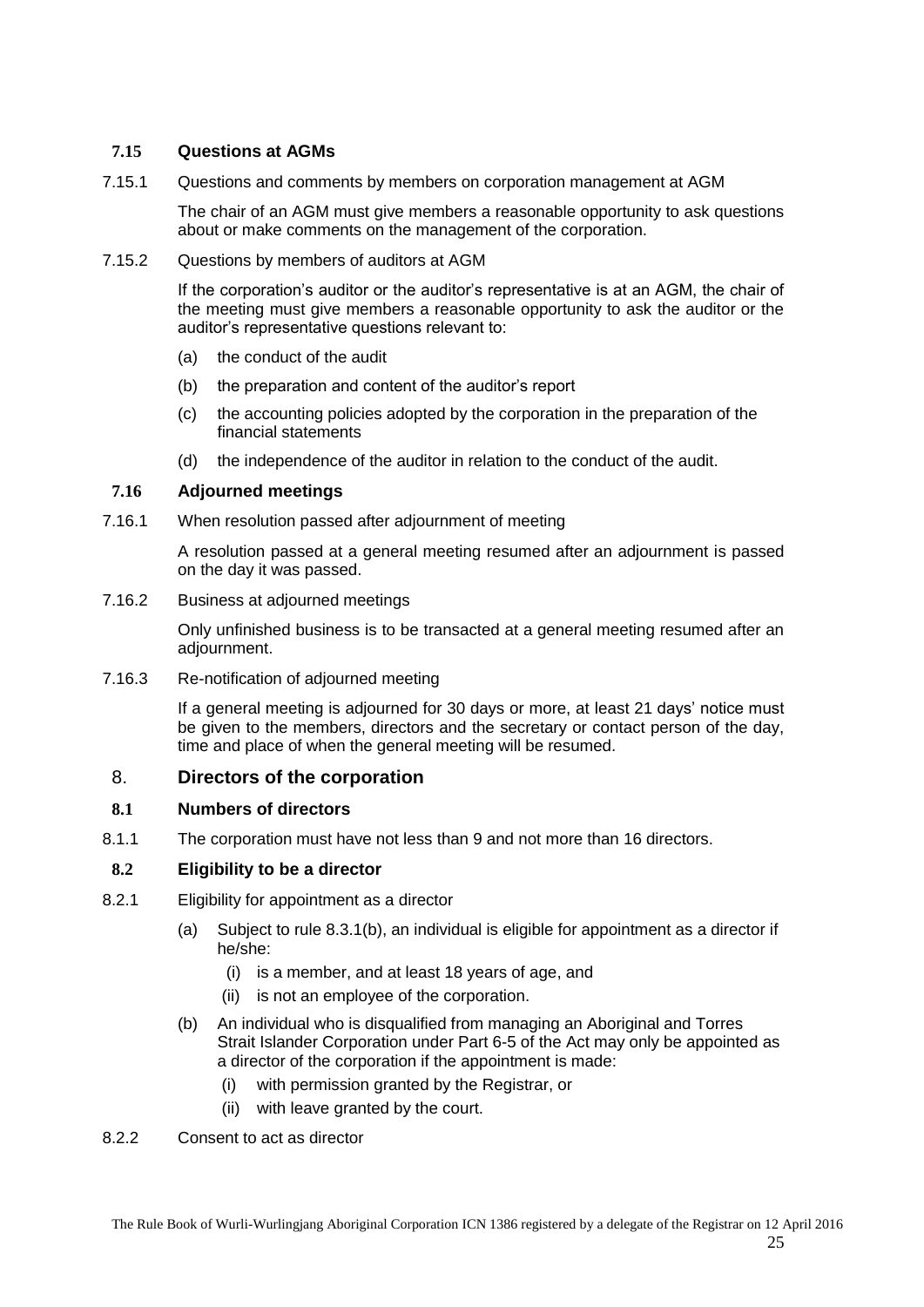- (a) Before a person may be appointed as a director, that person must give the corporation a signed consent to act as a director of the corporation.
- (b) The corporation must keep the consent.

## <span id="page-25-0"></span>**8.3 Becoming a director by appointment**

- <span id="page-25-7"></span><span id="page-25-6"></span><span id="page-25-5"></span><span id="page-25-4"></span><span id="page-25-3"></span><span id="page-25-2"></span><span id="page-25-1"></span>8.3.1 Becoming a director by appointment at a relevant annual general meeting
	- (a) Subject to paragraphs [\(b\),](#page-25-3) [\(c\),](#page-25-4) [\(d\)](#page-25-2) and [\(e\),](#page-25-5) the corporation may by resolution at the annual general meeting in 2009 and every third annual general meeting thereafter (a "relevant annual general meeting"), appoint a person as a director.
	- (b) In appointing directors at a relevant annual general meeting the members must ensure that the appointments include directors who are representative of the Member Communities itemised in subrule [5.2.2\(a\)](#page-10-5) and whose appointments have been preceded by the following nomination process:
		- (i) Rockhole Aboriginal Living Area 4 directors permanently resident at the Rockhole Aboriginal Living area as nominated in accordance with paragraph [\(c\)](#page-25-4)
		- (ii) Mailli Brumby Aboriginal Living Area 4 directors permanently resident at the Mailli Brumby Aboriginal Living Area as nominated in accordance with paragraph [\(c\)](#page-25-4)
		- (iii) Geyulkgan Ngurro Aboriginal Living Area 1 director permanently resident at Walpiri Aboriginal Living Area as nominated in accordance with paragraph [\(c\)](#page-25-4)
		- (iv) Katherine Town 4 directors permanently resident at Katherine Town as nominated in accordance with paragraph [\(d\)](#page-25-2)
		- (v) Jodetluk Aboriginal Living Area 1 director permanently resident at Jodetluk Aboriginal Living Area as nominated in accordance with paragraph [\(c\)](#page-25-4)
		- (vi) Binjari Aboriginal Living Area 2 directors permanently resident at Binjari Aboriginal Living Area as nominated in accordance with paragraph (c)
	- (c) The members permanently resident in each Member Community, other than the Town Member Community, shall meet during the two weeks prior a relevant annual general meeting and nominate from amongst the members permanently resident in their respective Member Community the number of directors allocated to their respective Member Community in accordance with paragraph [\(b\).](#page-25-3) Each Member Community shall notify the CEO of its nominations prior to the commencement of the relevant annual general meeting.
	- (d) At a relevant annual general meeting, those members permanently resident in Katherine Town who are present at the meeting shall nominate, either by consensus, or failing consensus, by voting, the number of directors to be appointed in accordance with paragraph [\(b\)\(iv\).](#page-25-6) In the event of a vote being necessary such vote shall be by show of hands for each member nominated, or by secret ballot, and supervised by the chair of the meeting, and such scrutineers as he or she may appoint.
	- (e) No person shall be nominated to be a director in accordance with paragraphs [\(c\)](#page-25-4) or [\(d\),](#page-25-2) or appointed as a director in accordance with paragraph [\(b\),](#page-25-3) unless the person has consented to be appointed as director.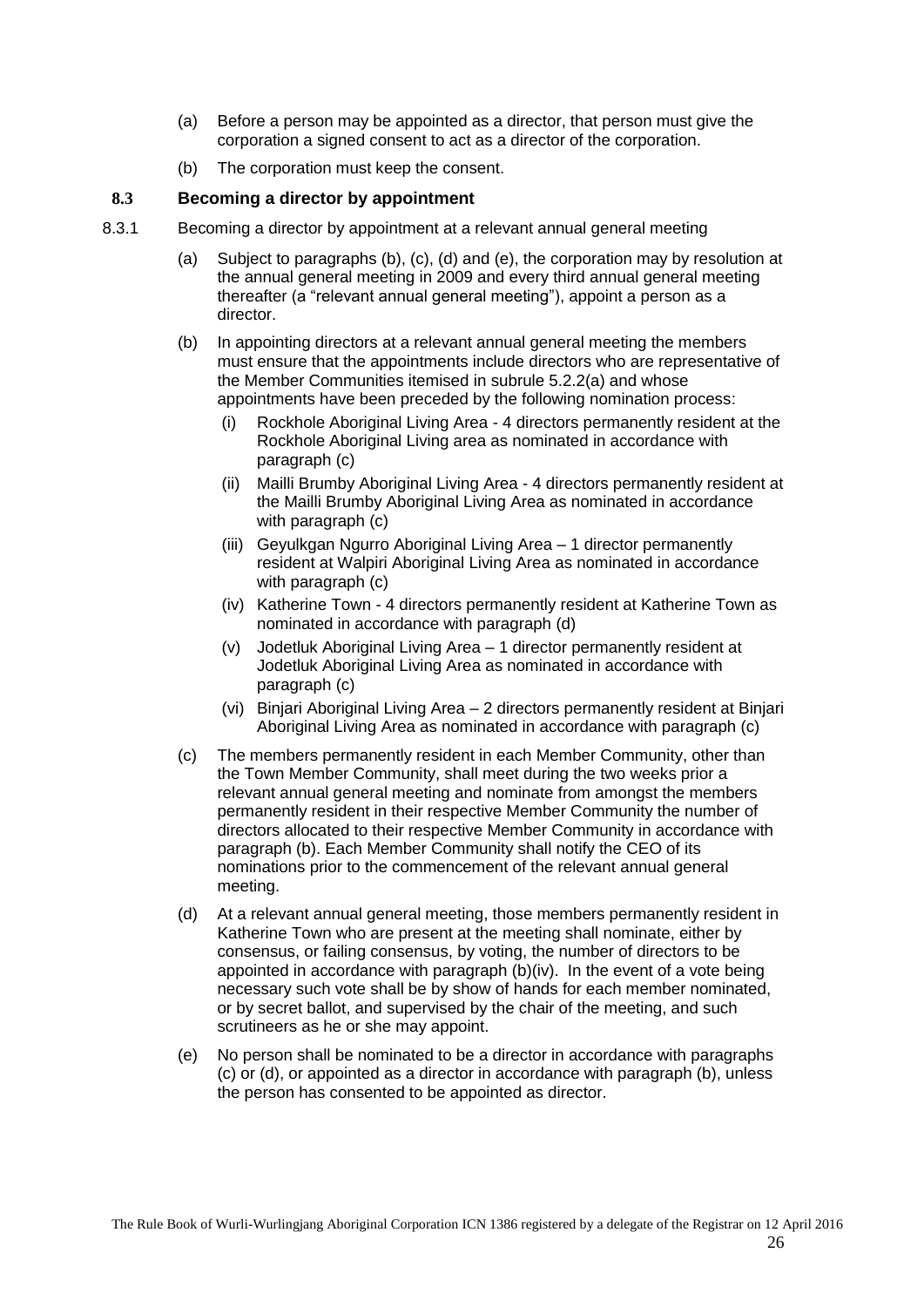- <span id="page-26-2"></span><span id="page-26-0"></span>8.3.2 Filling of casual or original vacancies
	- (a) As long as the maximum number of directors is not exceeded, the directors of the corporation may appoint a person as a director, but only after
		- (i) first having regard to the requirements relating to geographical representation set out in subrule [8.3.1\(b\);](#page-25-3) and then
		- (ii) consulting with the relevant Member Community from which the director is to be appointed; and
		- (iii) being satisfied that the person consents to being appointed as a director.
	- (b) If the total number of directors does not make up a quorum, the residual directors may appoint interim directors under paragraph [\(a\)](#page-26-2) to make up a quorum for a directors' meeting. A quorum for a directors meeting held for the purpose of filling vacancies under this paragraph shall be a majority of the remaining directors, and if only two remain shall be those two directors. Whilst such vacancies exist the directors may only act or continue to act for the purpose of filling the vacancies or calling a special general meeting.
	- (c) If a person is appointed under paragraph [\(a\),](#page-26-2) and if the next annual general meeting after their appointment is a relevant annual general meeting, that person shall hold office until the relevant annual general meeting, and shall be eligible for reappointment.
	- (d) If a person is appointed under paragraph (a), and if the next annual general meeting after their appointment is not a relevant annual general meeting, the corporation must confirm the appointment by resolution at the next AGM. If the appointment is not confirmed, the person ceases to be a director of the corporation at the end of the AGM. A director whose appointed is confirmed in this way shall hold office until the next relevant annual general meeting, and shall be eligible for reappointment.

#### <span id="page-26-1"></span>**8.4 Term of appointment**

- (a) Subject to paragraphs (c) and (d) of subrule [8.3.2,](#page-26-0) and this subrule, directors shall be appointed for terms of approximately three years, ending at the next relevant annual general meeting that occurs after the AGM at which the director was last appointed.
- (b) Subject to paragraph [\(d\),](#page-26-3) a director must not be appointed for more than 3 years.
- (c) A director is eligible for reappointment.
- <span id="page-26-3"></span>(d) If the terms of appointment of all of the directors of the corporation expire so that there are no directors at a particular time, the terms are extended until the next general meeting that occurs after the last director's appointment has expired.
- (e) If this Rule Book is approved in the year 2008 then:
	- (i) at the corporations AGM in 2009 all directors' terms of appointment shall end and a fresh appointment of directors shall take place in accordance with the procedures under this Rule Book.
	- $(i)$  prior to the AGM in 2009 the directors (formerly referred to as the "the Council") shall continue to hold office.
- (f) At each relevant annual general meeting all directors' terms of appointment shall end and a fresh appointment of directors shall take place in accordance with subrule [8.3.1.](#page-25-1)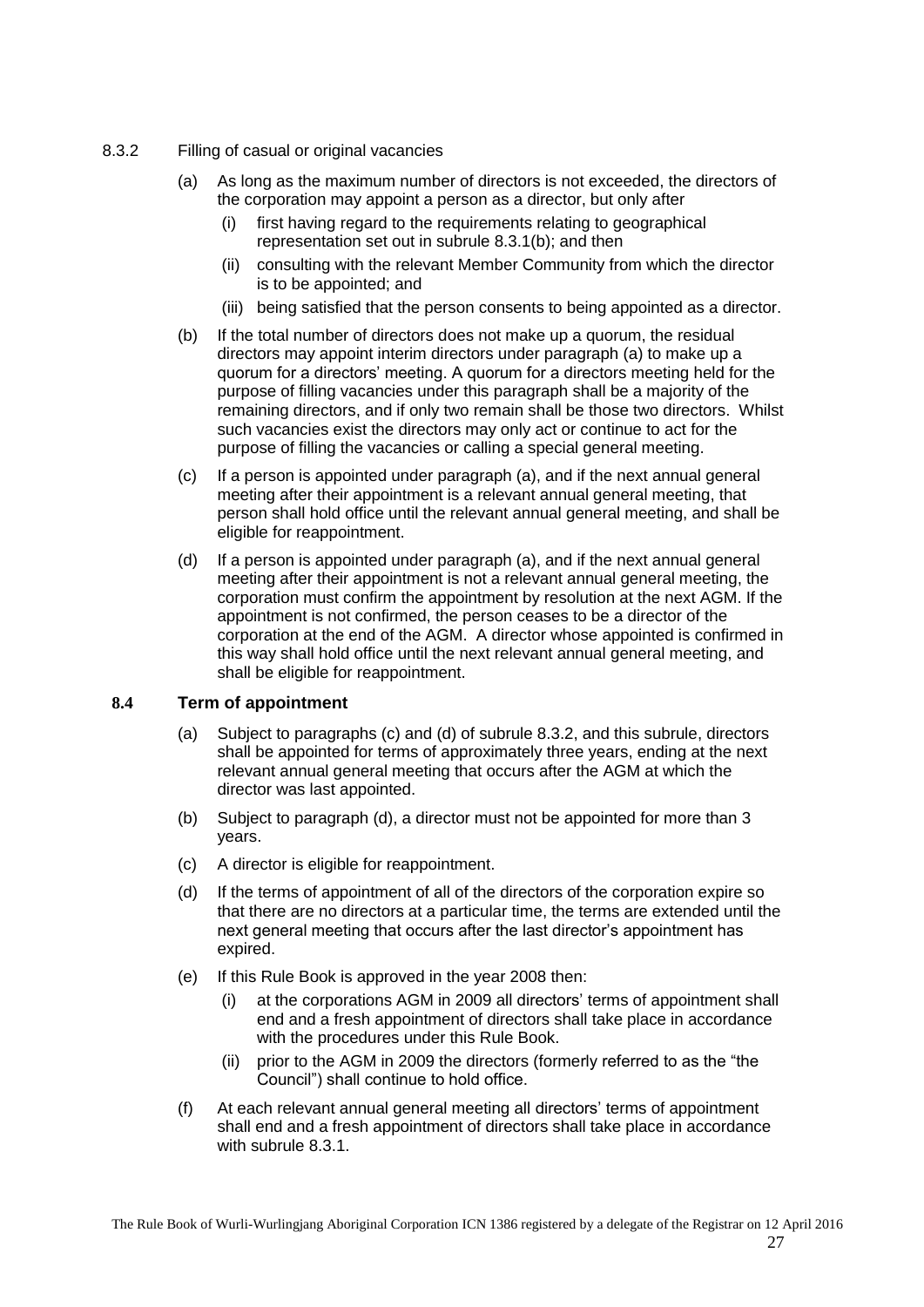## <span id="page-27-0"></span>**8.5 How to become Chairperson of the corporation**

- (a) The Chairperson is a director of the corporation and is elected by the directors from their number at their first directors' meeting after a relevant annual general meeting.
- (b) The Chairperson shall hold office for a 3 year term.
- (c) Upon any casual vacancy in the office of Chairperson, the directors shall elect from their number a replacement Chairperson who shall hold office until the next relevant annual general meeting.

#### <span id="page-27-1"></span>**8.6 Alternate directors**

- (a) At the first directors meeting after a relevant annual general meeting the directors shall appoint a person who is eligible to be a director, and who consents to be a director, to be the Alternate director of the corporation.
- (b) Subject to paragraph [\(c\),](#page-27-4) the Alternate director may act as an alternate director of the corporation in the event that one of the directors is unable to exercise some or all of his powers as director.
- <span id="page-27-4"></span>(c) With the other directors' approval a director (appointing director) may appoint the Alternate director to act as an alternate director and thereby exercise some or all of the appointing director's powers for a specified period.
- <span id="page-27-5"></span>(d) In the event that
	- (i) the Alternate director is unable or unwilling to accept his appointment as an alternate director under paragraph [\(c\),](#page-27-4) or
	- (ii) the Alternate director is already acting as an alternate director in accordance with an appointment under paragraph [\(c\),](#page-27-4)

(iii) with the other director's approval a director (appointing director) may appoint an alternate director to exercise some or all of the appointing director's powers for a specified period, but in so doing the appointing director must have regard to the geographical requirements set out in subrule [8.3.1\(b\)](#page-25-3) - this would normally require the appointing director to appoint a person who permanently resides in the same Member Community as the appointing director.

- (e) If the appointing director (within the meaning of paragraphs [\(c\)](#page-27-4) or [\(d\)](#page-27-5) asks the corporation to give the alternate director notice of directors' meetings, the corporation must do so.
- (f) The appointing director may terminate the alternate's appointment at any time.
- (g) An appointment of an alternate or its termination must be in writing. A copy must be given to the corporation.

#### <span id="page-27-2"></span>**8.7 How a person ceases to be a director**

- <span id="page-27-3"></span>8.7.1 A person ceases to be a director if:
	- (a) the person dies
	- (b) the person resigns as a director as provided for in rule [8.8](#page-28-0)
	- (c) the term of the person's appointment as a director expires
	- (d) the person is removed as a director by the members as provided for in rule [8.9.1](#page-28-2)
	- (e) the person is removed as a director by the other directors as provided for in rule [8.9.2,](#page-28-3) or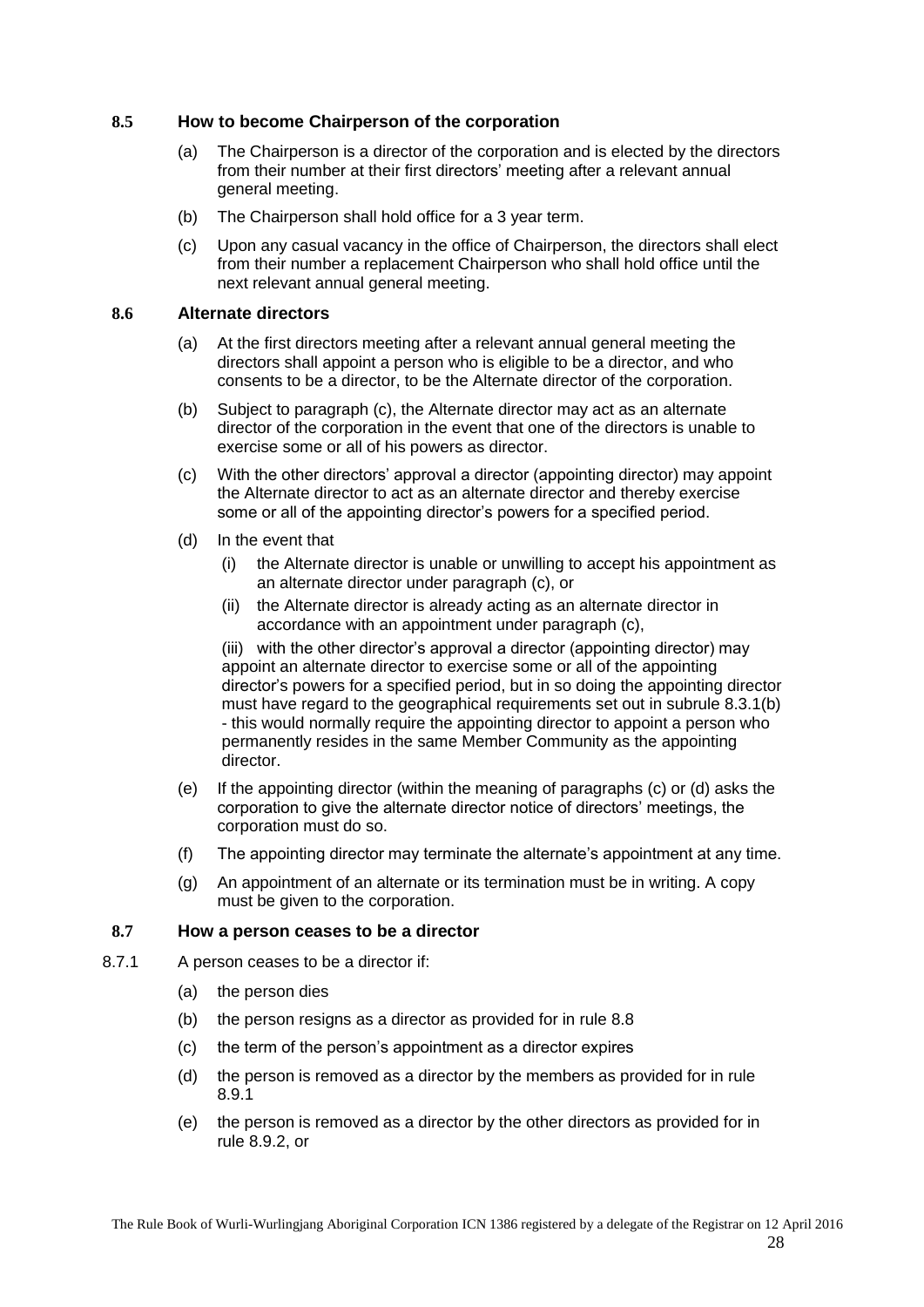(f) the person becomes disqualified from managing Aboriginal and Torres Strait Islander corporations under Part 6-5 of the Act.

## <span id="page-28-0"></span>**8.8 Resignation of director**

A director may resign as a director by giving notice of resignation in writing to the corporation.

## <span id="page-28-1"></span>**8.9 Process for removing a director**

- <span id="page-28-6"></span><span id="page-28-2"></span>8.9.1 Removal by members
	- (a) The corporation may, by resolution in general meeting, remove a director from office despite anything in:
		- (i) the corporation's constitution
		- (ii) an agreement between the corporation and the director concerned, or
		- (iii) an agreement between any or all members of the corporation and the director concerned.
	- (b) A notice of intention to move a resolution to remove a director must be given to the corporation at least 21 days before the meeting is to be held. However, if the corporation calls a meeting after the notice of intention is given, the meeting may pass the resolution even though the meeting is held less than 21 days after the notice is given.
	- (c) The corporation must give the director concerned a copy of the notice as soon as possible after it is received.
	- (d) The director concerned is entitled to put his or her case to members by:
		- (i) giving the corporation a written statement for circulation to members (see rules [8.9.1\(e\)](#page-28-4) and [\(f\)\)](#page-28-5)
		- (ii) speaking to the motion at the meeting (whether or not the director concerned is a member).
	- (e) The corporation is to circulate the written statement given under rule  $8.9.1(d)(i)$ to members by:
		- (i) sending a copy to everyone to whom notice of the meeting is sent if there is time to do so, or
		- (ii) if there is not time to comply with rule  $8.9.1(e)$  (i), having the statement distributed to members attending the meeting and read out at the meeting before the resolution is voted on.
	- (f) The written statement given under rule [8.9.1\(d\)\(i\)](#page-28-6) does not have to be circulated to members if it is defamatory.
	- (g) If a person is appointed to replace a director removed under this rule, the time at which:
		- (i) the replacement director, or
		- (ii) any other director,

<span id="page-28-7"></span><span id="page-28-5"></span><span id="page-28-4"></span>is to retire is to be worked out as if the replacement director had become a director on the day on which the replaced director was last appointed a director.

- <span id="page-28-8"></span><span id="page-28-3"></span>8.9.2 Removal by other directors
	- (a) The only ground on which the directors may remove a director from office is that they fail without reasonable excuse to attend 3 or more consecutive directors' meetings. The directors may remove a director by resolution.
	- (b) Rule [8.9.2\(a\)](#page-28-8) operates despite anything in:
		- (i) the corporation's constitution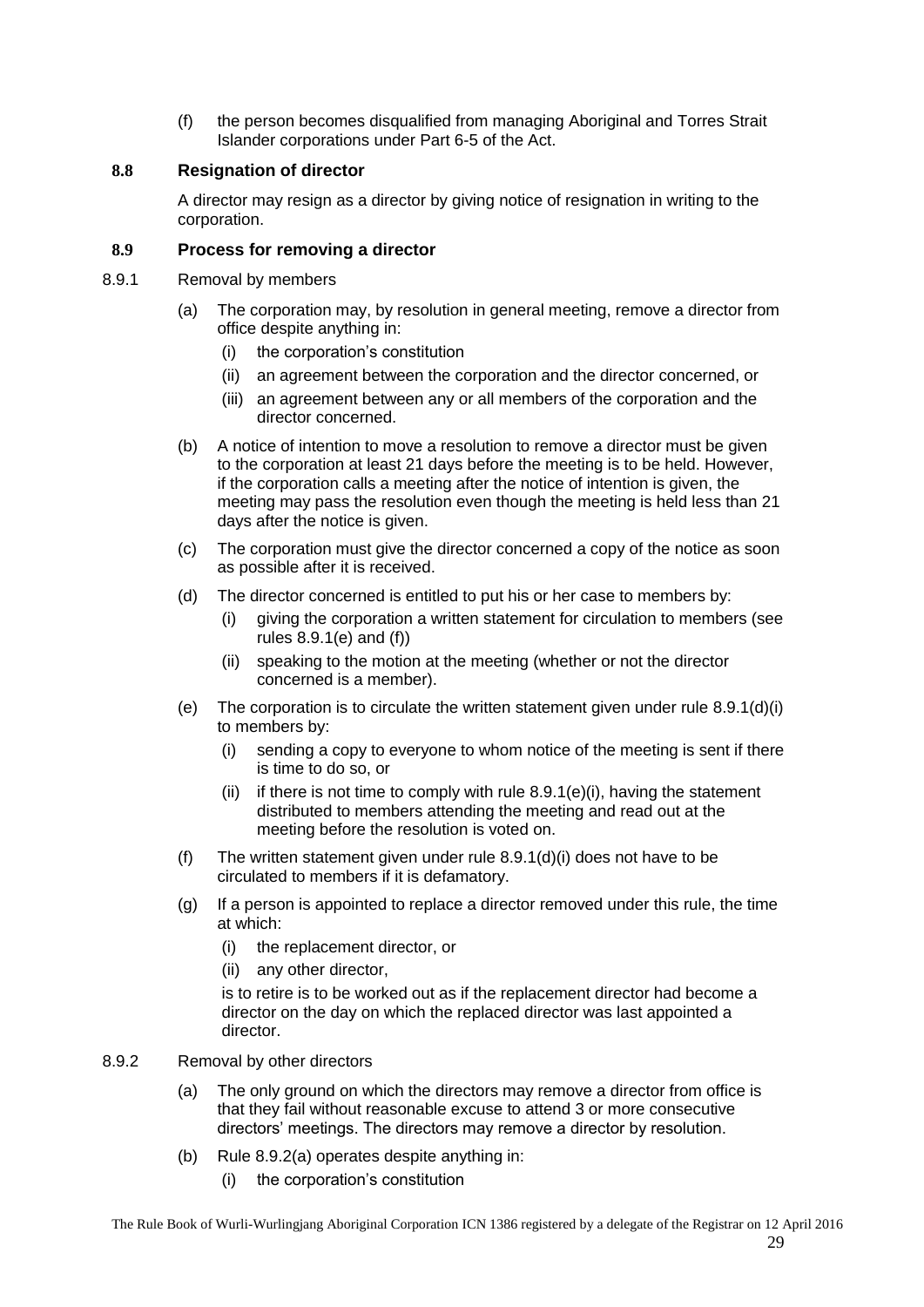- (ii) an agreement between the corporation and the director concerned, or
- (iii) an agreement between any or all members and the director concerned.
- (c) Before removing the director concerned, the directors must give the director concerned notice in writing:
	- (i) stating that the directors intend to remove the director concerned from office because they have failed without reasonable excuse to attend 3 or more consecutive directors' meetings
	- (ii) stating that the director concerned has 14 days to object in writing to the removal
- (d) If the director concerned does not object, the directors must remove the director concerned.
- (e) If the director concerned does object:
	- (i) the directors cannot remove the director concerned
	- (ii) the corporation, by resolution in general meeting, may remove the director in accordance with rule [8.9.1.](#page-28-2)
- (f) If the director concerned is removed, the corporation must give them a copy of the resolution as soon as possible after the resolution has been passed.

## <span id="page-29-0"></span>9. **General duties**

#### <span id="page-29-1"></span>**9.1 General duties**

- (a) The directors, secretary, other officers and employees must comply with the duties imposed on them by the Act and the general law. These include:
	- (i) a duty of care and diligence
	- (ii) a duty of good faith
	- (iii) a duty of disclosure of material personal interests (see rule [10.2\)](#page-29-4)
	- (iv) a duty not to improperly use position or information
	- (v) a duty to prevent insolvent trading.
- (b) In circumstances where the corporation has acted or has purported to act as trustee, the directors may be liable for debts and other obligations incurred by the corporation to the extent provided for in Section 271-1 of the Act.

## <span id="page-29-2"></span>10. **Functions, powers and duties of directors**

#### <span id="page-29-3"></span>**10.1 Powers of directors**

- (a) The business of the corporation is to be managed by or under the direction of the directors.
- (b) The directors may exercise all the powers of the corporation except any that the Act or the corporation's constitution requires the corporation to exercise in general meeting.

#### <span id="page-29-4"></span>**10.2 Duty of directors, officers and employees to disclose material personal interests**

- <span id="page-29-6"></span><span id="page-29-5"></span>10.2.1 Duty of directors to disclose material personal interests
	- (a) A director who has a material personal interest in a matter that relates to the affairs of the corporation must give the other directors notice of the interest unless rule [10.2.1\(b\)](#page-30-2) says otherwise.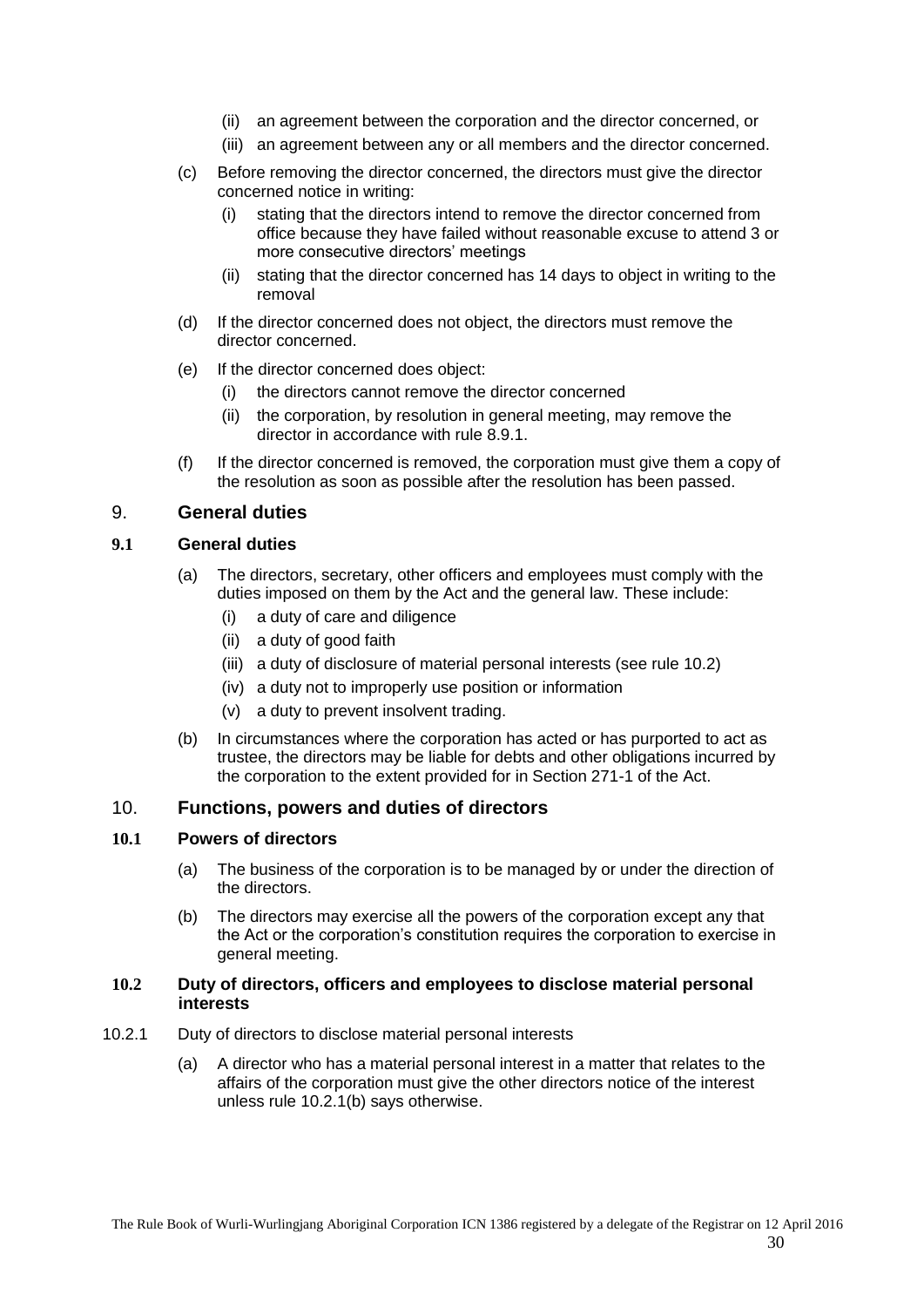- <span id="page-30-2"></span>(b) A director does not need to give notice of an interest under rule [10.2.1\(a\)](#page-29-6) if:
	- (i) the interest:
		- (A) arises because the director is a member and is held in common with the other members
		- (B) relates to a contract the corporation is proposing to enter into that is subject to approval by the members and will not impose any obligation on the corporation if it is not approved by the members
	- (ii) all the following conditions are satisfied:
		- (A) the director has already given notice of the nature and extent of the interest and its relation to the affairs of the corporation under rule [10.2.1\(a\)](#page-29-6)
		- (B) if a person who was not a director when the notice under rule [10.2.1\(a\)](#page-29-6) was given is appointed as a director, the notice is given to that person
		- (C) the nature or extent of the interest has not materially increased above that disclosed in the notice or
	- (iii) the director has given a standing notice of the nature and extent of the interest and that notice is still effective.
- (c) The notice required by rule [10.2.1\(a\)](#page-29-6) must:
	- (i) give details of:
		- (A) the nature and extent of the interest
		- (B) the relation of the interest to the affairs of the corporation
	- (ii) be given at a directors' meeting as soon as possible after the director becomes aware of their interest in the matter.
	- (iii) The details must be recorded in the minutes of the meeting.
- (d) A contravention of this rule [10.2](#page-29-4) by a director does not affect the validity of any act, transaction, agreement, instrument, resolution or other thing.
- <span id="page-30-0"></span>10.2.2 Disclosure of material personal interest by an officer or employee
	- (a) An officer or employee of the corporation who has a material personal interest in any contract or arrangement made or proposed to be made with the corporation shall disclose his or her interest at the first meeting of the directors at which the contract or arrangement is considered.
	- (b) The notice required by paragraph (a) must:
		- (i) give details of:
			- (A) the nature and extent of the interest
			- (B) the relation of the interest to the affairs of the corporation
		- (ii) be given at a directors' meeting as soon as possible after the employee becomes aware of their interest in the matter.
		- (iii) The details must be recorded in the minutes of the meeting.

#### <span id="page-30-3"></span><span id="page-30-1"></span>**10.3 Remuneration**

- (a) No director shall receive remuneration other than a flat rate sitting fee set at a half daily rate or a full daily rate as determined by the directors from time to time.
- (b) Paragraph [\(a\)](#page-30-3) does not prevent reasonable payments (having regard to the market costs of obtaining similar goods or services) to the director for a contract for goods or services, provided that rule [10.2](#page-29-4) has been complied with.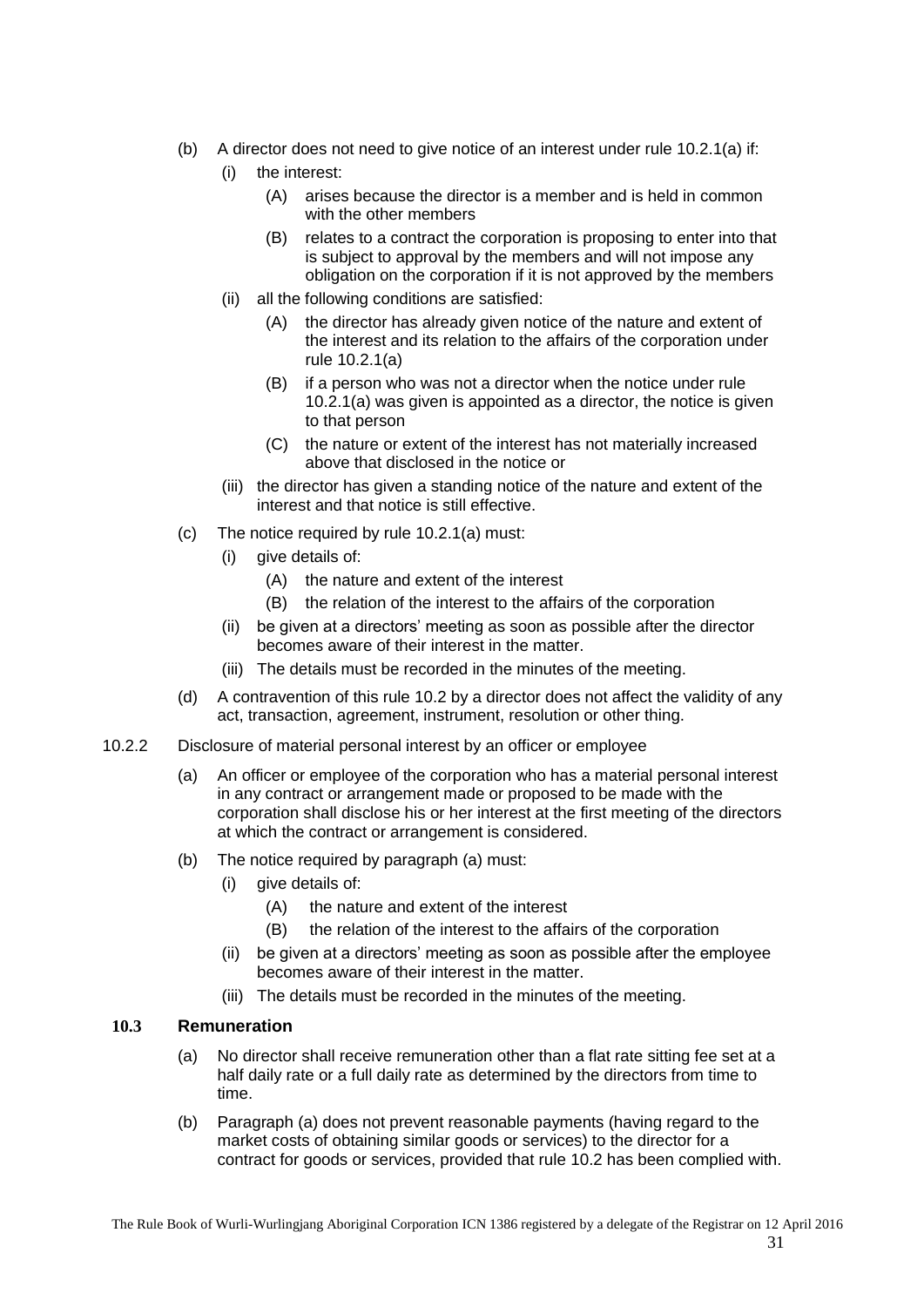- (c) The corporation may pay the directors' travelling and other expenses that the directors incur:
	- (i) in attending directors' meetings or any meetings of committees of directors
	- (ii) in attending any general meetings of the corporation
	- (iii) in connection with the corporation's business.
- (d) Expenses for the purposes of paragraph (c) of this subrule may include lost wages resulting from a director taking time off from his/her regular employment, provided that confirmation and quantification of the loss is provided in writing by the director's employer.

## <span id="page-31-0"></span>**10.4 Negotiable instruments**

- (a) Any 2 directors of the corporation may sign, draw, accept, endorse or otherwise execute a negotiable instrument.
- (b) The directors may determine that a negotiable instrument may be signed, drawn, accepted, endorsed or otherwise executed in a different way.

## <span id="page-31-1"></span>**10.5 Delegation by directors**

- (a) Subject to paragraphs (d) and (e) of this subrule, the directors may by resolution delegate any of their powers to:
	- (i) a committee of directors
	- (ii) a director
	- (iii) an employee of the corporation, or
	- (iv) a Committee comprising directors and such other persons as the directors may have appointed to the Committee or permitted the Committee to enlist in accordance with the delegation.
- (b) A delegate must exercise the powers delegated in accordance with any directions of the directors.
- (c) The exercise of a power by a delegate is as effective as if the directors had exercised it.
- (d) Any delegation made by the directors pursuant to this rule must be the subject of a formal and valid resolution, and in the case of a delegation to a staff member, the precise terms of the delegation should be noted in or on the Wurli-Wurlingjang Aboriginal Corporation Policies and Procedures Manual.
- (e) The directors shall cause to be prepared and maintained a Delegations Manual which shall comprise an itemised chronological order record of all delegations made by the directors pursuant to this rule, setting out in respect of each delegation:
	- (i) numerical identifier;
	- (ii) name and/or position of delegation holder (or holders in the case of a delegation to a subcommittee);
	- (iii) date of the resolution granting the delegation;
	- (iv) date of signed staff member contract or variation of staff member contract (if applicable);
	- (v) full particulars of the nature and extent of the delegation and all limits (including dollar value limit), restrictions and conditions determined by the directors as to its exercise (if a summary of the relevant resolution, this wording to correspond accurately to the wording of that resolution).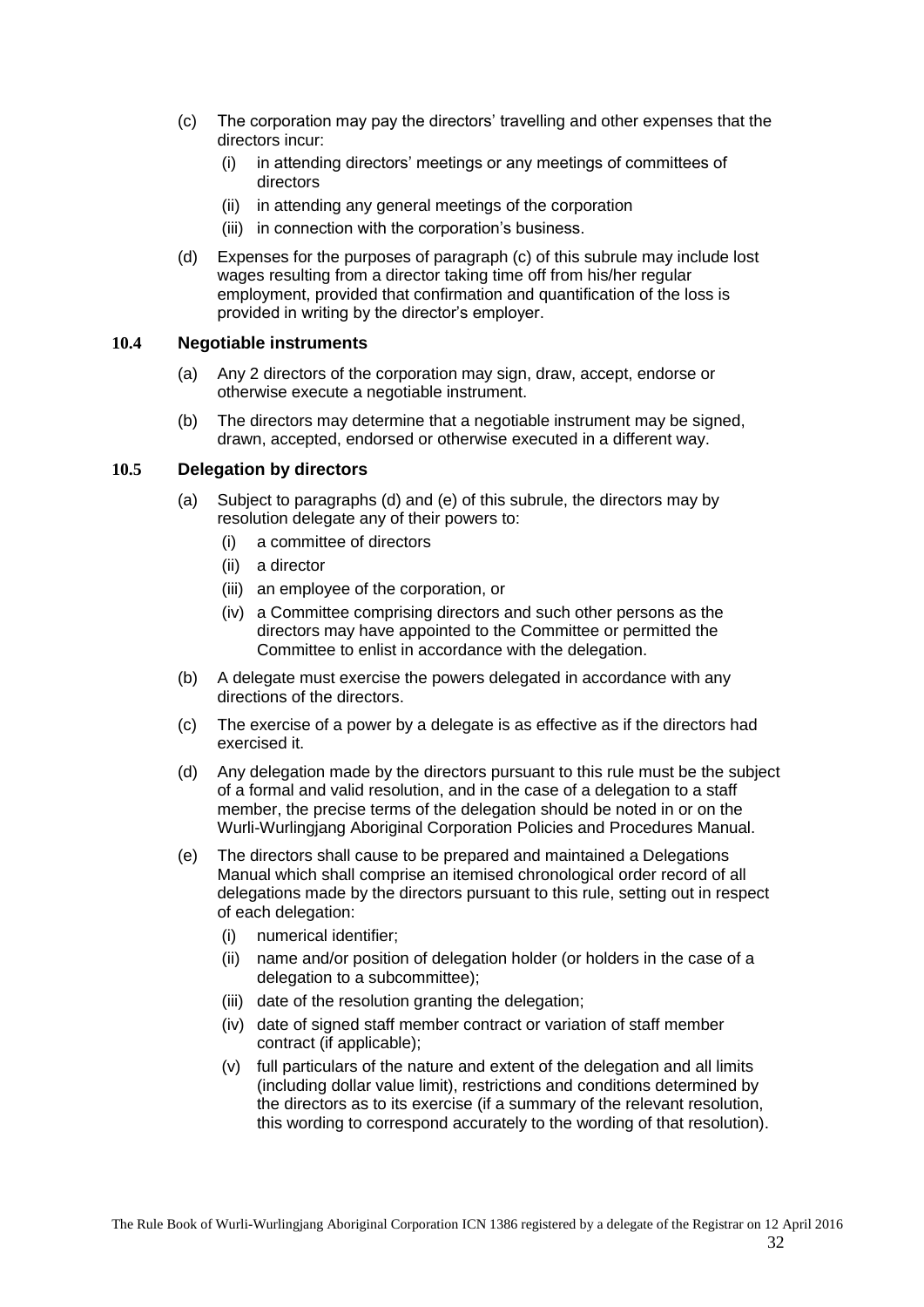## <span id="page-32-4"></span><span id="page-32-0"></span>**10.6 Member approval needed for related party benefit**

- (a) For the corporation, or an entity that the corporation controls, to give a financial benefit to a related party of the corporation:
	- (i) the corporation or entity must:
		- (A) obtain the approval of the members in the way set out in Division 290 of the Act, and
		- (B) give the benefit within 15 months after the approval, or
	- (ii) the giving of the benefit must fall within an exception to the requirement for member approval set out in Division 287 of the Act.
- (b) If:
	- (i) the giving of the benefit is required by a contract
	- (ii) the making of the contract was approved in accordance with rule [10.6\(a\)\(i\)\(A\)](#page-32-4) and
	- (iii) the contract was made:
		- (A) within 15 months after that approval, or
		- (B) before that approval, if the contract was conditional on the approval being obtained,

member approval for the giving of the benefit is taken to have been given and the benefit need not be given within the 15 months.

## <span id="page-32-1"></span>11. **Directors' meetings**

#### <span id="page-32-2"></span>**11.1 Frequency of directors meetings**

The directors will meet as often as the directors consider necessary for the good functioning of the corporation, but must meet at least once every 3 months.

#### <span id="page-32-5"></span><span id="page-32-3"></span>**11.2 Calling and giving notice of directors' meetings**

- (a) The directors will normally determine the date, time and place of each directors' committee meeting at the previous meeting.
- (b) A directors' meeting may be called by a director giving reasonable notice individually to every other director.
- (c) The date, time and place for a directors' meeting must not unreasonably prevent a director attending.
- (d) Reasonable notice of each directors' meeting must be given to each director. The notice must state:
	- (i) the date, time and place of the meeting
	- (ii) the general nature of the business to be conducted at the meeting
	- (iii) any proposed resolutions.
- (e) Subject to paragraph (f) a resolution passed at a directors' meeting will not be invalid only because of an unintentional omission or mistake in giving notice of the directors' meeting under rule [11.2\(d\)](#page-32-3) or in giving notice of any changes to the item, date or place of the directors' meeting.
- (f) In the event of the directors concluding that at a previous directors' meeting a third or more of the directors did not receive notice of the meeting through no fault of their own, the directors may declare a resolution passed at that meeting to be invalid for any purposes other than contractual or other dealings with third parties conducted on the basis of the reliance of the third party on the validity of the resolution, or on acts undertaken by the corporation or on its behalf pursuant to the resolution.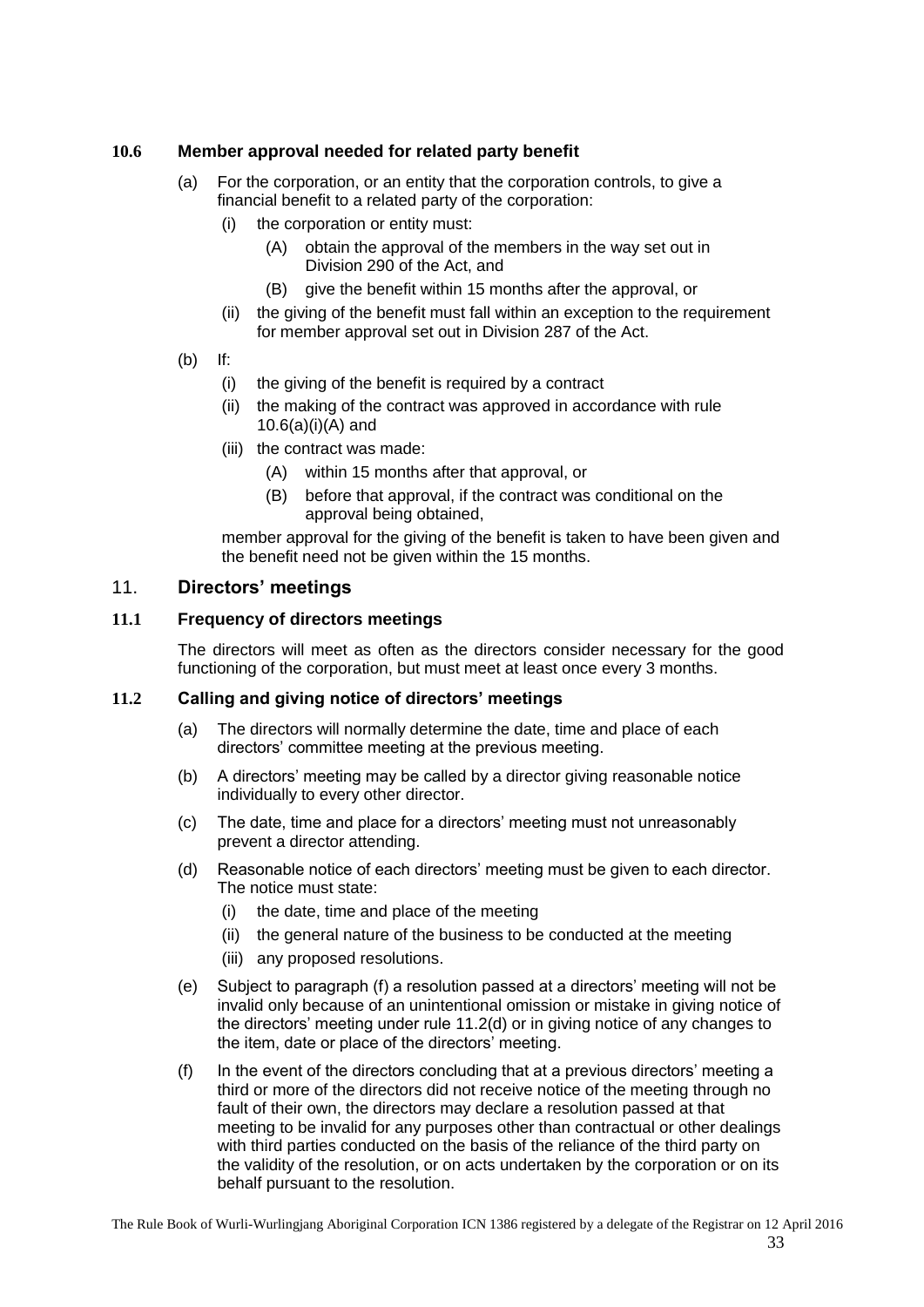## <span id="page-33-0"></span>**11.3 Quorum at director's meetings**

The quorum for a directors' meeting is a majority of the directors, and the quorum must be present at all times during the meeting.

## <span id="page-33-1"></span>**11.4 Chairing directors' meetings**

The Chairperson shall chair each directors' meeting. In the event of the Chairperson being unwilling to chair a particular meeting, or in the event of the absence of the Chairperson, the other directors present shall elect or appoint one of their number to chair the meeting.

#### <span id="page-33-2"></span>**11.5 Use of technology**

A directors' meeting may be called or held using any technology consented to by all the directors. The consent may be a standing one. A director may only withdraw his or her consent within a reasonable period before the meeting.

#### <span id="page-33-3"></span>**11.6 Resolutions at directors' meetings**

- <span id="page-33-4"></span>11.6.1 Passing of directors' resolutions
	- (a) A resolution of the directors must be passed by a majority of the votes cast by directors entitled to vote on the resolution.
	- (b) The director chairing the meeting shall have a casting vote.
- <span id="page-33-10"></span><span id="page-33-5"></span>11.6.2 Circulating resolutions
	- (a) the directors may pass a resolution without a directors' meeting being held if all the directors entitled to vote on the resolution sign a statement that they are in favour of the resolution set out in the document.
	- (b) Separate copies of a document under rule [11.6.2\(a\)](#page-33-10) may be used for signing by directors if the wording of the resolution and statement is identical in each copy.
	- (c) A resolution under rule [11.6.2\(a\)](#page-33-10) is passed when the last director signs.

## <span id="page-33-6"></span>12. **Secretary and contact person**

#### <span id="page-33-7"></span>**12.1 Requirements for secretary or contact person**

- <span id="page-33-8"></span>12.1.1 Who may be a secretary or contact person
	- (a) Only an individual who is at least 18 years of age may be appointed as a secretary or contact person of the corporation.
	- (b) A person who is disqualified from managing an Aboriginal and Torres Strait Islander corporation under Part 6-5 of the Act may only be appointed as a secretary or contact person if the appointment is made with:
		- (i) the Registrar's permission under section 279-30(7) of the Act, or
		- (ii) the leave of the court under section 279-35 of the Act.

#### <span id="page-33-11"></span><span id="page-33-9"></span>12.1.2 Consent to act as secretary or contact person

- (a) The corporation must receive a signed consent from a person to act as secretary or contact person of the corporation, before that person is appointed as secretary or contact person of the corporation
- (b) The corporation must keep each consent received under rule [12.1.2\(a\).](#page-33-11)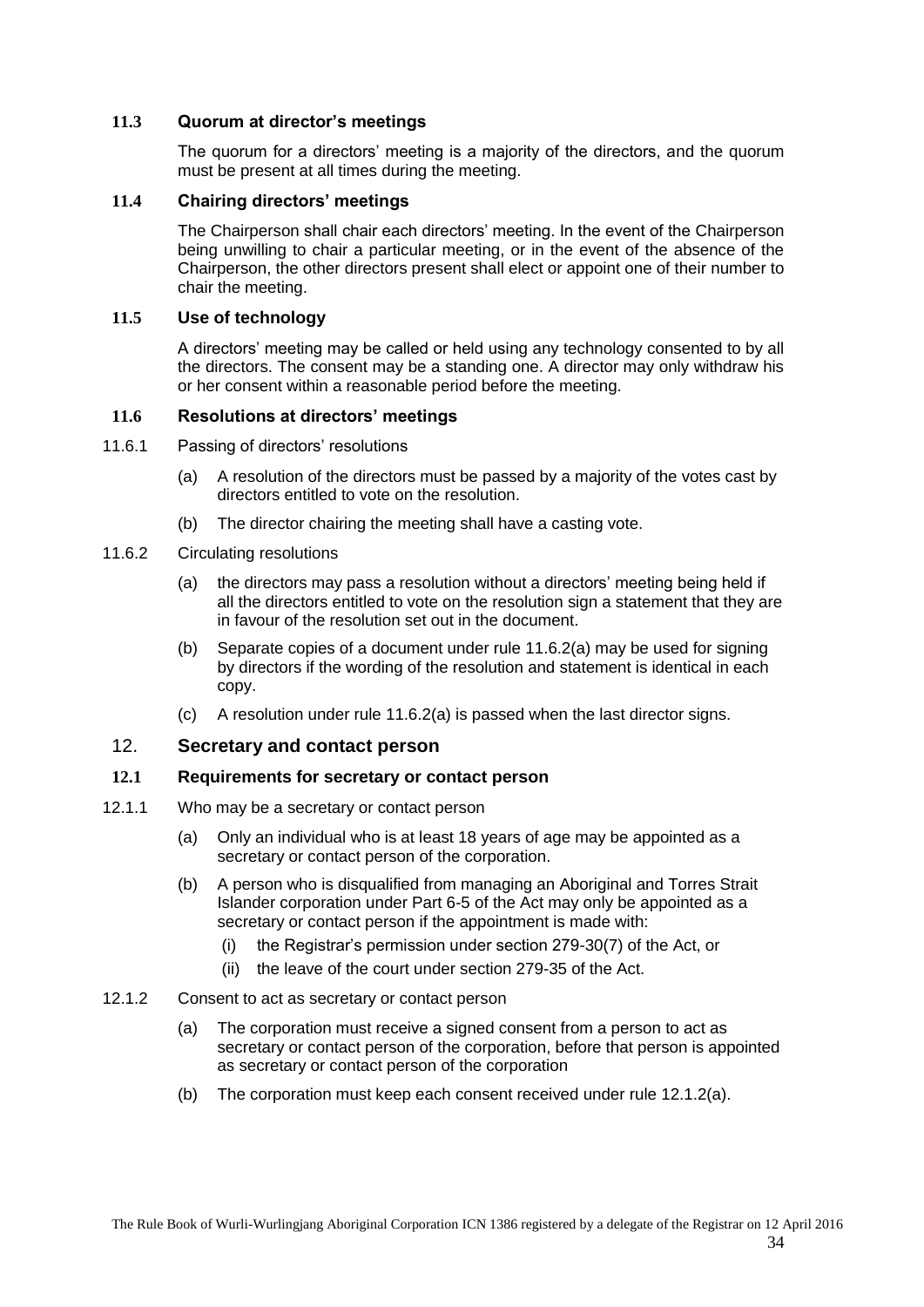#### <span id="page-34-0"></span>**12.2 Initial secretary or a contact person**

- (a) The first secretary or contact person after approval of this Rule Book shall be the contact person or secretary appointed under its pervious constitution as amended by the Act.
- (b) The designation of the person referred to in paragraph (a) as secretary or contact person shall depend on the registered status of the corporation as either
	- (i) a small or medium corporation, or
	- (ii) a large corporation.

## <span id="page-34-1"></span>**12.3 How a secretary or contact person is appointed**

The directors appoint a secretary or contact person.

## <span id="page-34-2"></span>**12.4 Terms and conditions of office**

<span id="page-34-3"></span>12.4.1 Terms and conditions of office for secretaries

A secretary holds office on the terms and conditions (including remuneration) that the directors determine.

#### <span id="page-34-4"></span>12.4.2 Terms and conditions of contact person's appointment

A contact person's appointment is subject to the terms and conditions (including remuneration) that the directors determine.

## <span id="page-34-5"></span>**12.5 Duties of secretary and contact person**

<span id="page-34-6"></span>12.5.1 Contact person must pass on communications received

While entered on the Register of Aboriginal and Torres Strait Islander Corporations as the contact person, a person:

- (a) appointed with his or her consent as the contact person, or
- (b) determined to be the contact person,

must pass on to a least one of the directors each communication received by that person for the corporation within 14 days after receiving it.

## <span id="page-34-7"></span>12.5.2 Secretary must pass on communications received

While entered on the Register of Aboriginal and Torres Strait Islander Corporations as the secretary, a person appointed with his or her consent to be the secretary must pass on to a least one of the directors each communication received by that person for the corporation within 14 days after receiving it.

<span id="page-34-8"></span>12.5.3 Effectiveness of acts by secretaries

An act done by the secretary is effective even if their appointment is invalid because the corporation or secretary did not comply with the corporation's constitution or the Act.

## <span id="page-34-9"></span>13. **Execution of document and the common seal of the Corporation**

## <span id="page-34-10"></span>**13.1 Corporation may have common seal**

- (a) The corporation may have a common seal.
- (b) If the corporation does have a common seal:
	- (i) the corporation must set out on it the corporation's name and ICN
	- (ii) the common seal must be kept by a person nominated by the directors.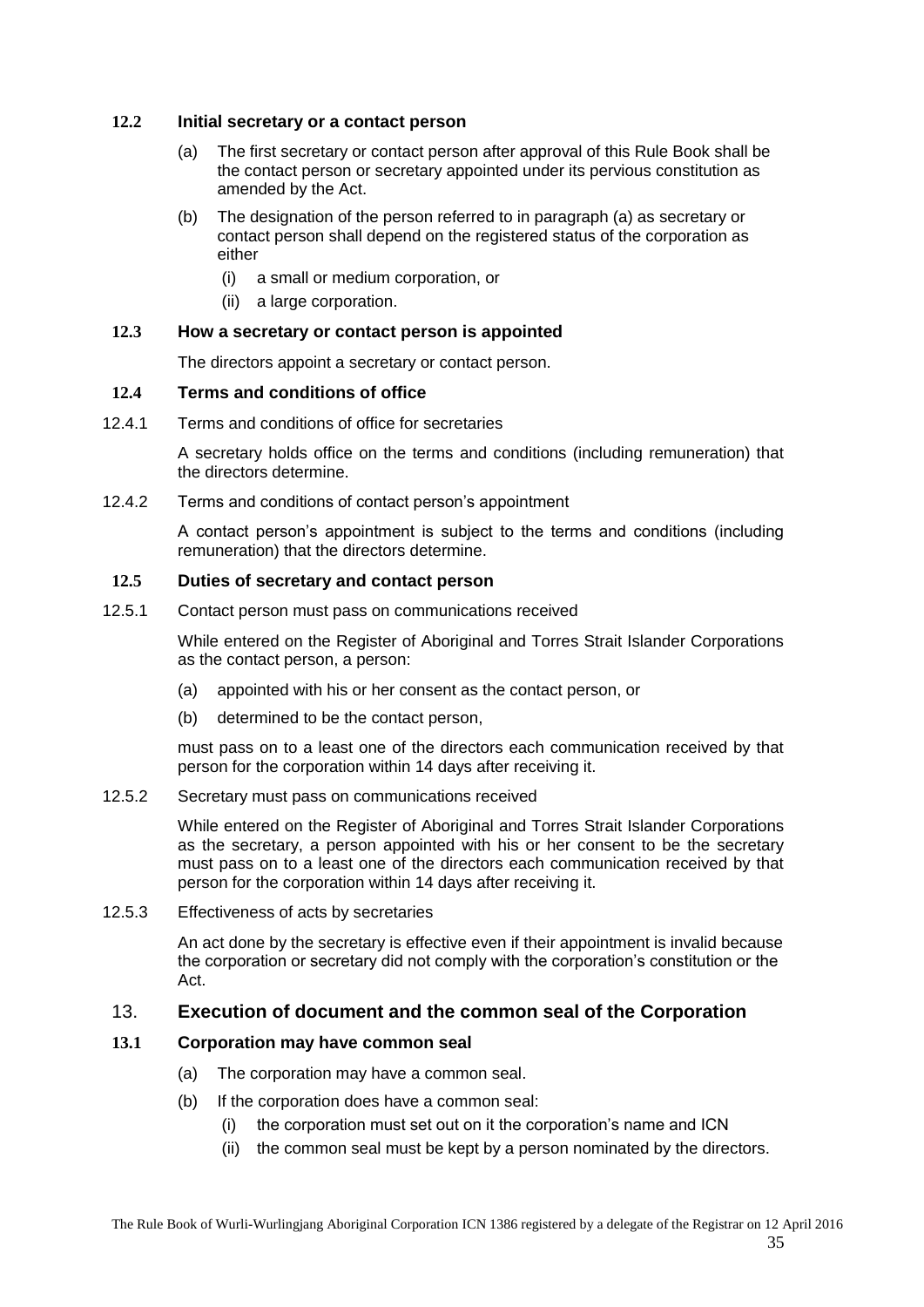(iii) The corporation may have a duplicate common seal. The duplicate must be a copy of the common seal with the words 'duplicate seal' added.

## <span id="page-35-0"></span>**13.2 Execution of documents**

<span id="page-35-1"></span>13.2.1 Agent exercising corporation's power to make contracts etc.

<span id="page-35-6"></span>The corporation's power to make, vary, ratify or discharge a contract may be exercised by an individual acting with the corporation's express or implied authority and on behalf of the corporation. The power may be exercised without using a common seal.

- <span id="page-35-5"></span><span id="page-35-2"></span>13.2.2 Execution of documents (including deeds) by the corporation
	- (a) The corporation may execute a document without using a common seal if the document is signed by:
		- (i) 2 directors, or
		- (ii) a director and the CEO.
	- (b) If the corporation has a common seal, the corporation may execute a document if the seal is fixed to the document and the fixing of the seal is witnessed by:
		- (i) 2 directors, or
		- (ii) a director and the CEO
	- (c) The corporation may execute a document as a deed if the document is expressed to be executed as a deed and is executed in accordance with rules [13.2.2\(a\)](#page-35-5) or [13.2.2\(a\)\(ii\).](#page-35-6)
	- (d) This rule [13.2.2](#page-35-2) does not limit the ways in which the corporation may execute a document (including a deed).

#### <span id="page-35-3"></span>14. **Finances and record keeping**

#### <span id="page-35-4"></span>**14.1 Application of funds and property**

- (a) Subject to the Act and the corporation's constitution, all funds or property of the corporation not subject to any special trust can be used at the discretion of the directors to carry out the corporation's objectives.
- <span id="page-35-7"></span>(b) Subject to the Act and the corporation's constitution, no portion of the funds and property of the corporation may be paid or distributed to any member of the corporation, except by way of special payments for the relief of poverty and hardship.
- (c) Nothing in rule [14.1\(b\)](#page-35-7) is intended to prevent:
	- (i) the payment in good faith of reasonable wages to a member who is an employee of the corporation (having regard to the circumstances of the corporation and the qualifications, role and responsibilities of the member as an employee), or
	- (ii) reasonable payment in good faith to a member for a contract for goods or services provided by that member (having regard to the market costs for obtaining similar goods or services in the area where the goods or services are to be provided).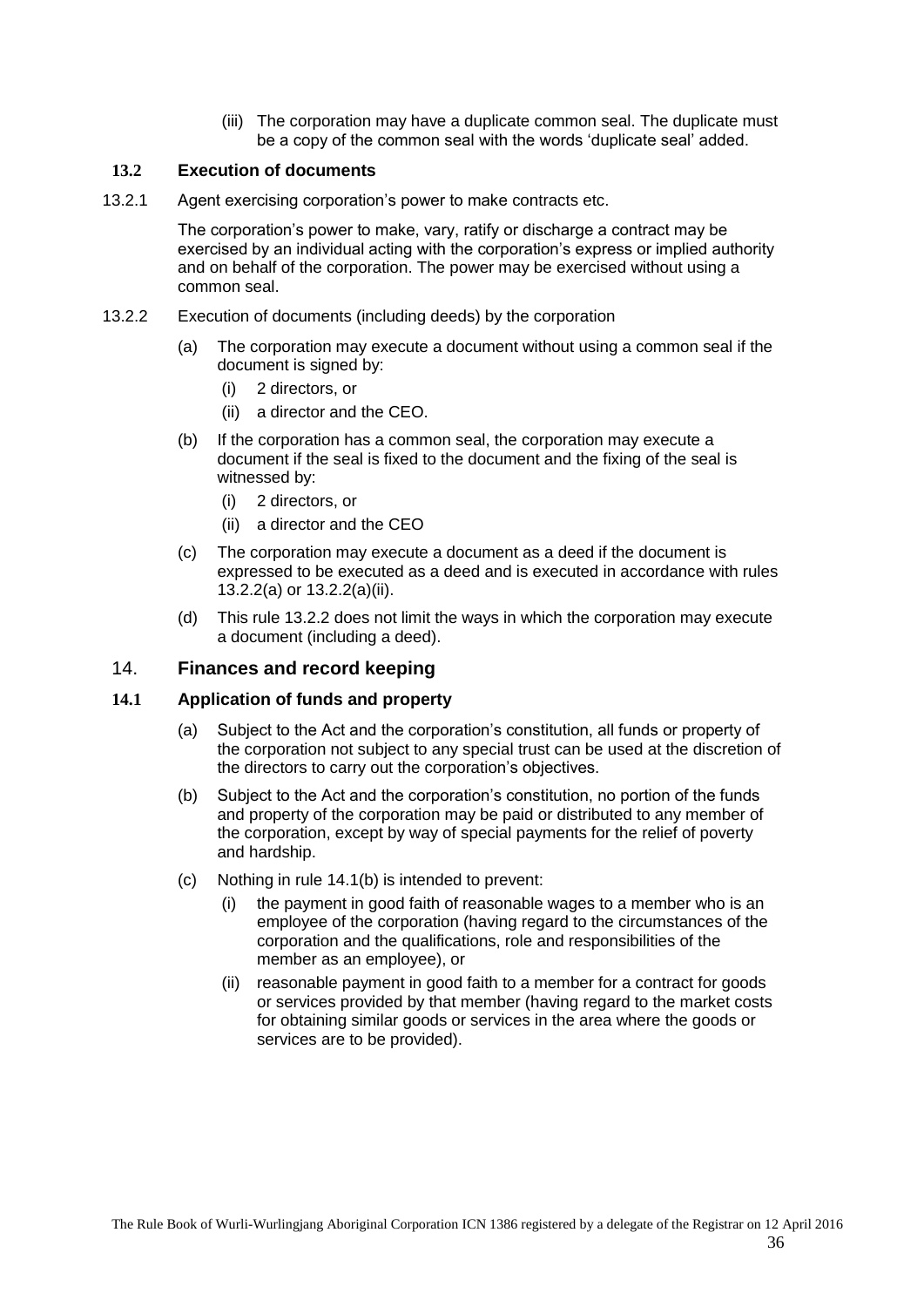## <span id="page-36-0"></span>**14.2 Minutes of meetings**

- <span id="page-36-2"></span><span id="page-36-1"></span>14.2.1 Obligation to keep minutes
	- (a) The corporation must keep minute books in which it records within 1 month:
		- (i) proceedings and resolutions of general meetings
		- (ii) proceedings and resolutions of directors' meetings (including meetings of a committee of directors)
		- (iii) resolutions passed by members without a meeting
		- (iv) resolutions passed by directors without a meeting.
	- (b) The minutes of the meeting may be kept:
		- (i) in writing, or
		- (ii) by means of an audio, or audio-visual, recording.
	- (c) If the minutes of the meeting are kept by means of an audio, or audio-visual, recording of the meeting, the corporation must ensure that, on the recording:
		- (i) each person attending the meeting states their name and
		- (ii) if a person attending the meeting holds a proxy, the person states the name of the person for whom the person is acting as proxy.
	- (d) If the minutes of the meeting are kept in writing, the corporation must ensure that either:
		- (i) the chair of the meeting, or
		- (ii) the chair of the next meeting,
		- (iii) signs those minutes within a reasonable time after the first meeting.
	- (e) If the minutes of the meeting are kept by means of an audio, or audio-visual, recording, the corporation must ensure that either:
		- (i) the chair of the meeting, or
		- (ii) the chair of the next meeting,
		- (iii) signs a declaration under rule [14.2.1\(f\)](#page-36-2) within a reasonable time after the first meeting.
	- (f) The declaration under this rule [14.2.1\(f\)](#page-36-2) must:
		- (i) identify the audio, or audio-visual, recording
		- (ii) if the recording is not a recording of the whole of the meeting, identify the part of the meeting that is recorded
		- (iii) declare that the recording constitutes the minutes of the meeting or that part of the meeting.
	- (g) The corporation must ensure that minutes of the passing of a resolution without a meeting are signed by a director within a reasonable time after the resolution is passed.
	- (h) If the corporation has only 1 director, that director must sign the minutes of the making of a declaration by that director within a reasonable time after the declaration is made.
	- (i) The corporation must keep its minute books at:
		- (i) its registered office if it is registered as a large corporation, or
		- (ii) its document access address if it is registered as a small or medium corporation.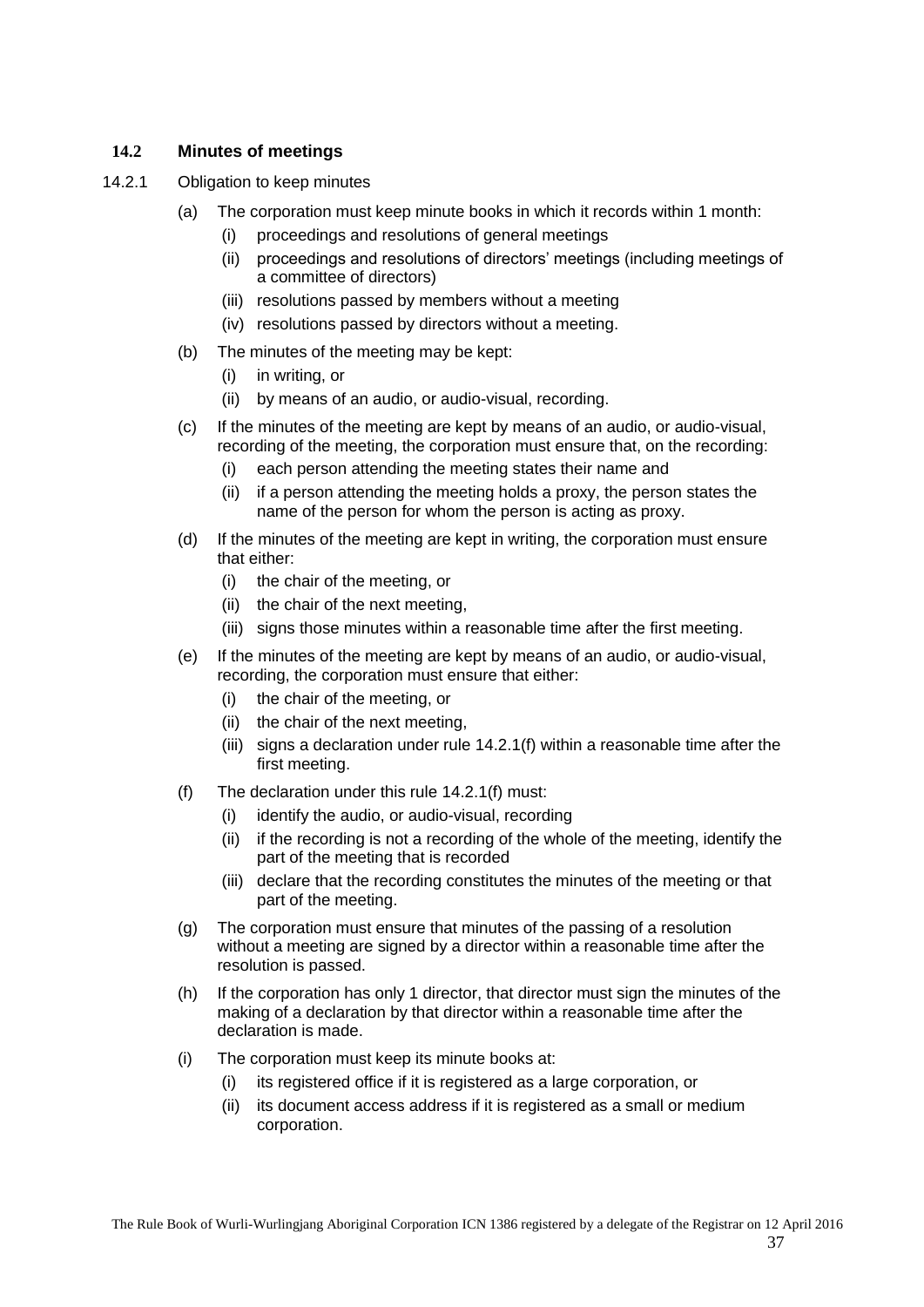(j) A minute that is recorded and signed in accordance with this rule [14.2.1](#page-36-1) is evidence of the proceeding, resolution or declaration to which it relates, unless the contrary is proved.

## <span id="page-37-0"></span>**14.3 Constitution and records about officers, contact person, etc.**

The corporation must keep:

- (a) an up-to-date copy of its constitution (incorporating any changes to the constitution made in accordance with the Act and the terms of the constitution)
- (b) written records relating to:
	- (i) the names and addresses of the corporation's current officers and secretary or contact person (as the case may be)
	- (ii) the corporation's registered office (if any)
	- (iii) the corporation's document access address (if any).

## <span id="page-37-1"></span>**14.4 Financial records**

<span id="page-37-2"></span>14.4.1 Obligation to keep financial records

The corporation must keep written financial records that:

- (a) correctly record and explain its transactions and financial position and performance
- (b) would enable true and fair financial reports to be prepared and audited.

This obligation extends to transactions undertaken as trustee.

#### <span id="page-37-3"></span>14.4.2 Period for which financial records must be retained

The financial records must be retained for 7 years after the transactions covered by the records are completed.

## <span id="page-37-4"></span>**14.5 Physical format**

If the records that the corporation is required to keep under rules [14.3](#page-37-0) and [14.4](#page-37-1) are kept in electronic form:

- (a) the records must be convertible into hard copy;
- (b) that hard copy must be made available, within a reasonable time, to a person who is entitled to inspect the records.

#### <span id="page-37-5"></span>**14.6 Place where records are kept**

If the corporation is registered as:

- (a) a large corporation, the records that the corporation is required to keep under rules [14.3](#page-37-0) and [14.4](#page-37-1) must be kept at the corporation's registered office, or
- (b) a small or medium corporation, the records that the corporation is required to keep under rules [14.3](#page-37-0) and [14.4](#page-37-1) must be kept at the corporation's document access address.

#### <span id="page-37-6"></span>**14.7 Right of access to corporation books by director or past director**

- (a) A director may inspect the books of the corporation (other than its financial records) for the purposes of a legal proceeding:
	- (i) to which that person is a party
	- (ii) which that person proposes in good faith to bring, or
	- (iii) which that person has reason to believe will be brought against him or her.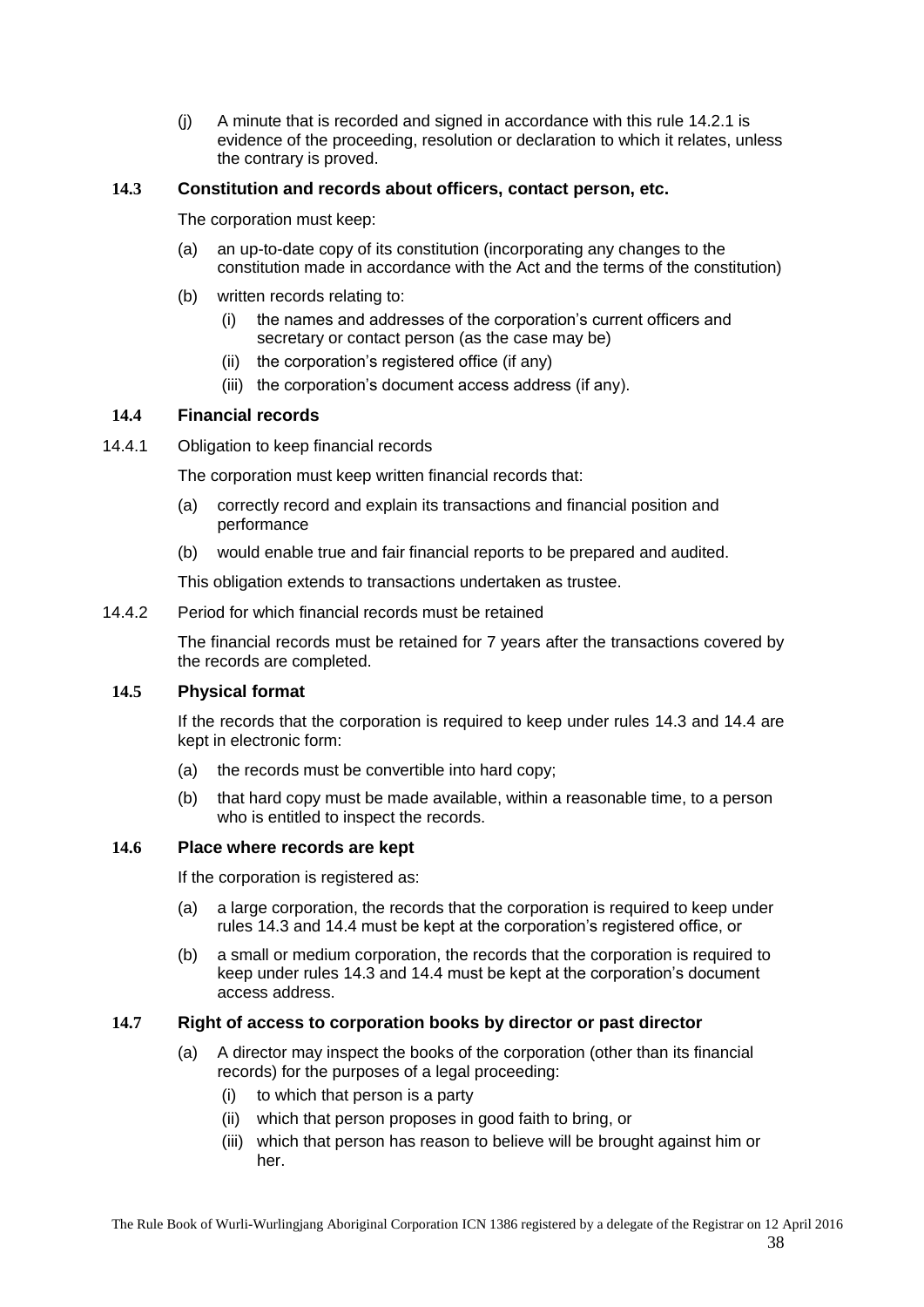- (b) For 7 years after a former director ceases to be a director, that person may inspect the books of the corporation (including its financial records) for the purposes of a legal proceeding:
	- (i) to which that person is a party
	- (ii) which that person proposes in good faith to bring, or
	- (iii) which that person has reason to believe will be brought against him or her.
- (c) A person authorised to inspect books under this rule [14.7](#page-37-6) for the purposes of a legal proceeding may make copies of the books for the purposes of those proceedings.
- (d) The corporation must allow a person to exercise the person's rights to inspect or take copies of the books under this rule [14.7.](#page-37-6)
- (e) This rule [14.7](#page-37-6) does not limit any right of access to corporation books that a person has apart from this rule [14.7.](#page-37-6)

#### <span id="page-38-0"></span>**14.8 Access to financial records by directors**

- (a) A director has a right of access to the records that the corporation is required to keep under rule [14.3](#page-37-0) or rule [14.4.](#page-37-1)
- <span id="page-38-2"></span>(b) On application by a director, the court may authorise a person to inspect on the director's behalf the records that the corporation is required to keep under rule [14.3](#page-37-0) or rule [14.4](#page-37-1) subject to any other orders the court considers appropriate.
- (c) A person authorised to inspect records under rule [14.8\(b\)](#page-38-2) may make copies of the records unless the court orders otherwise.

#### <span id="page-38-1"></span>**14.9 Members' access to minutes**

- (a) If the corporation is registered as a large corporation, the corporation must make available for inspection by members, at its registered office, the minute books for the meetings of its members and for resolutions of members passed without meetings. The books must be made available for inspection each business day from at least 10 am to 12 noon and from at least 2 pm to 4 pm.
- (b) If the corporation is registered as a small or medium corporation, the corporation must make available for inspection by members, at its document access address, the minute books for the meetings of its members and for resolutions of members passed without meetings. The books must be made available within 7 days of a member's written request for inspection.
- (c) The corporation must make minutes available free of charge.
- (d) A member may ask the corporation in writing for a copy of:
	- (i) any minutes of a meeting of the corporation's members or an extract of the minutes or
	- (ii) any minutes of a resolution passed by members without a meeting. *Note: The ss.376-5(3) of the Act provides that the member may ask the corporation for an English translation if the minutes are not in the English language.*
- (e) If the corporation does not require the member to pay for the copy, the corporation must send it:
	- (i) within 14 days after the member asks for it or
	- (ii) within any longer period that the Registrar approves.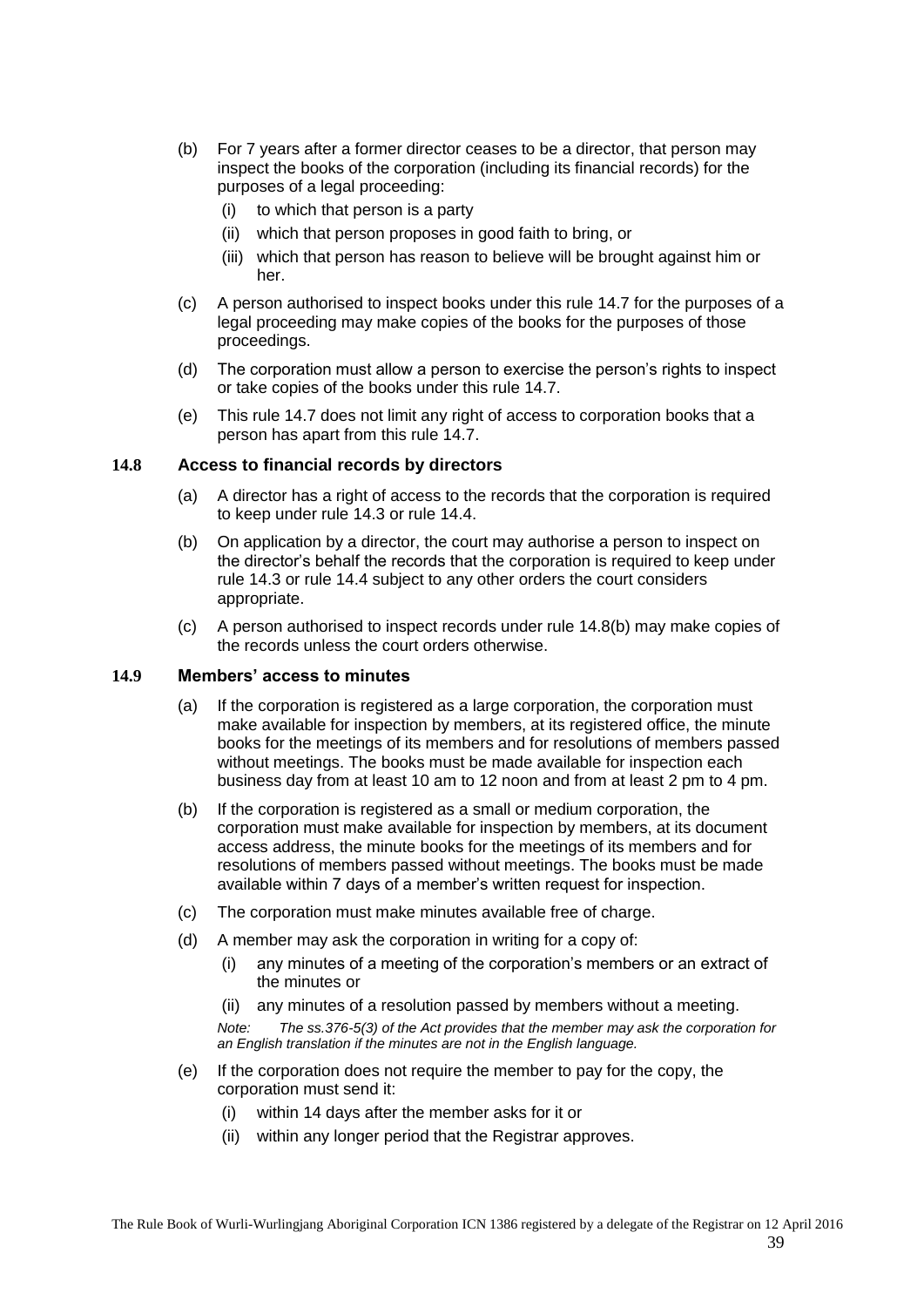- (f) If the corporation requires payment for the copy, the corporation must send it:
	- (i) within 14 days after the corporation receives the payment or
	- (ii) within any longer period that the Registrar approves.
- (g) The amount of any payment the corporation requires under this subrule cannot exceed 50 cents per page.

#### <span id="page-39-0"></span>**14.10 Inspection of books by members**

The directors, or the corporation by a resolution passed at a general meeting, may authorise a member to inspect the books of the corporation.

#### <span id="page-39-1"></span>**14.11 Access to governance material**

<span id="page-39-2"></span>14.11.1 Corporation to provide member with rules, if requested

If a member asks for a copy of the corporation's rule book, the corporation must provide it:

- (a) free of charge and
- (b) within 7 days.
- <span id="page-39-3"></span>14.11.2 Registered office

If the corporation is registered as a large corporation, the corporation must make available for inspection by members and officers at its registered office, its rule book. This rule book must be available for inspection each business day from at least 10 am to 12 noon and from at least 2 pm to 4 pm.

<span id="page-39-4"></span>14.11.3 Document access address

If the corporation is registered as a small or medium corporation, the corporation must make available for inspection by members and officers at its document access address, its rule book. This rule book must be made available for inspection within 7 days of a member's or officer's written request for inspection.

- <span id="page-39-5"></span>14.11.4 General provisions regarding access to internal governance framework rules
	- (a) The rule book of the corporation comprises its internal governance framework rules for the purposes of Section 72-5(7) of the Act and includes:
		- (i) the corporation's constitution
		- (ii) any replaceable rules that apply to the corporation
		- (iii) any other material concerning the internal governance of the corporation that is prescribed.
	- (b) Access to the corporation's rule book pursuant to rule 14.11.3 shall satisfy the corporation's access compliance obligation under Section 72-5(4) of the Act.

## <span id="page-39-6"></span>15. **Auditor**

The corporation must comply with any requirements set out in the Act relating to the examination or auditing of its financial records.

#### <span id="page-39-7"></span>16. **Annual reporting**

The corporation must comply with the annual reporting requirements set out in the Act.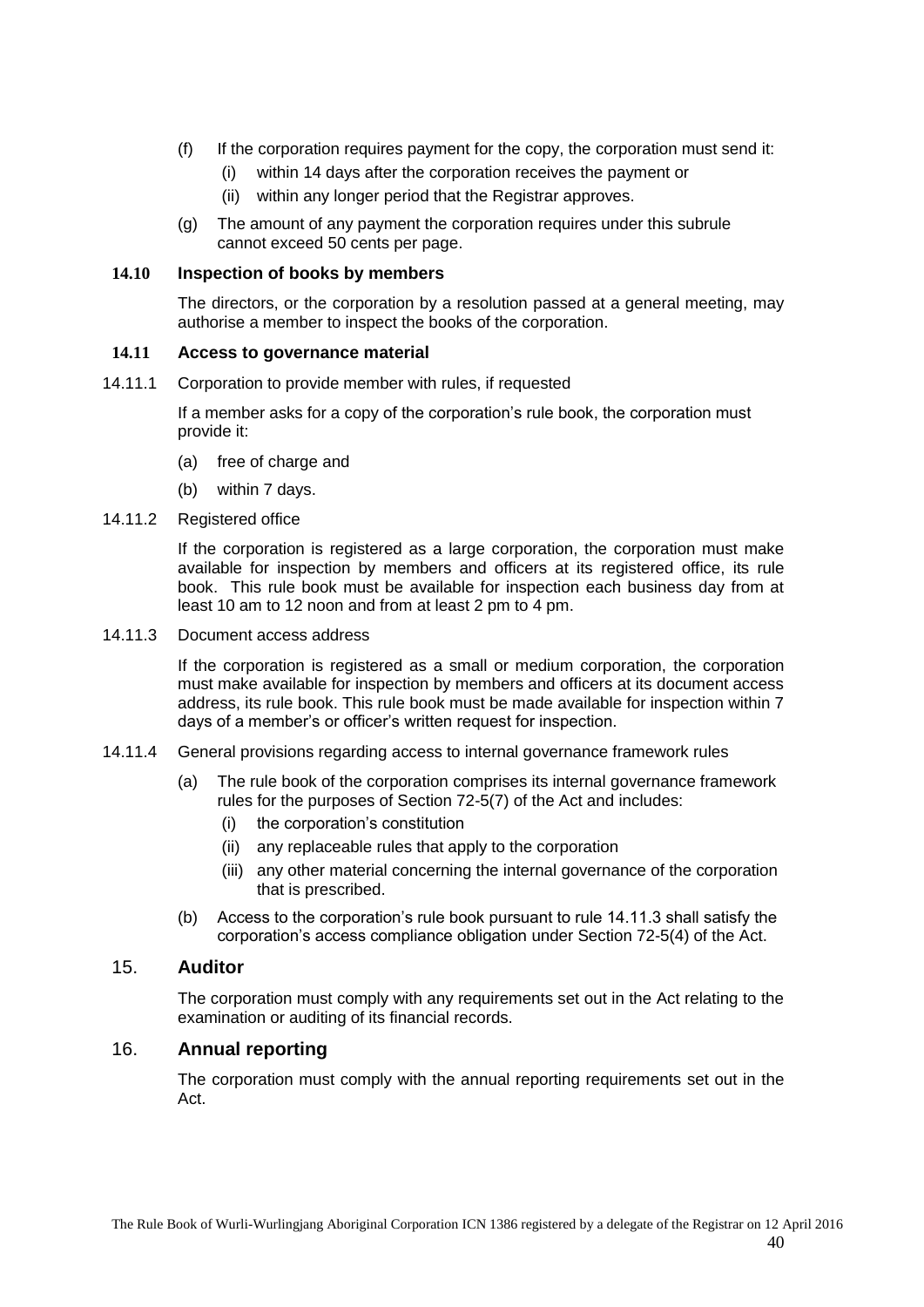## <span id="page-40-0"></span>17. **Disputes**

#### <span id="page-40-1"></span>**17.1 Dispute resolution process**

This rule 17 sets out the steps which must be taken to try to resolve any disagreement or dispute about the affairs of the corporation or how the Act or the corporation's constitution applies, which arises between:

- (a) members
- (b) members and directors, or
- (c) directors.

## <span id="page-40-2"></span>**17.2 Informal negotiations**

If a dispute arises, the parties must first try to resolve it themselves on an informal basis.

#### <span id="page-40-3"></span>**17.3 Giving of dispute notice**

- (a) If the dispute is not resolved in accordance with rule [17.2](#page-40-2) within 10 business days, any party to the dispute may give a dispute notice to the other parties.
- (b) A dispute notice must be in writing, and must say what the dispute is about.
- (c) A copy of the notice must be given to the corporation.

#### <span id="page-40-4"></span>**17.4 Seeking assistance from the Registrar**

Seeking assistance from the Registrar about the meaning of the Act or the corporation's rule book

- (a) If a dispute or any part of a dispute relates to an issue arising out of the meaning of any provision of the Act or the corporation's rule book, the directors or any party to the dispute may seek an opinion from the Registrar about the correct meaning of the relevant provision.
- (b) The Registrar's opinion will not be binding on the parties to a dispute.

#### <span id="page-40-5"></span>**17.5 Referring dispute to the directors**

The directors must make a reasonable effort to help the parties resolve the dispute within 2 months after the corporation receives the dispute notice.

## <span id="page-40-6"></span>**17.6 Referring dispute to a general meeting**

- (a) If the directors cannot resolve the dispute within 2 months after receiving the dispute notice, it must call a general meeting of the corporation and put the matter to the members to resolve. The general meeting must be held within 3 months after the corporation receives dispute notice.
- (b) When passing any resolution about a dispute, the members in the general meeting are subject to the Act and these rules.

#### <span id="page-40-7"></span>18. **Notices**

#### <span id="page-40-8"></span>**18.1 General**

- (a) Unless the Act or these rules otherwise requires, notices must be given in writing (including by fax).
- (b) Notices of directors' meetings given under rule [11.2\(b\)](#page-32-5) can be given in writing, by email, by telephone or orally, if all the directors agree to notice being given in that way.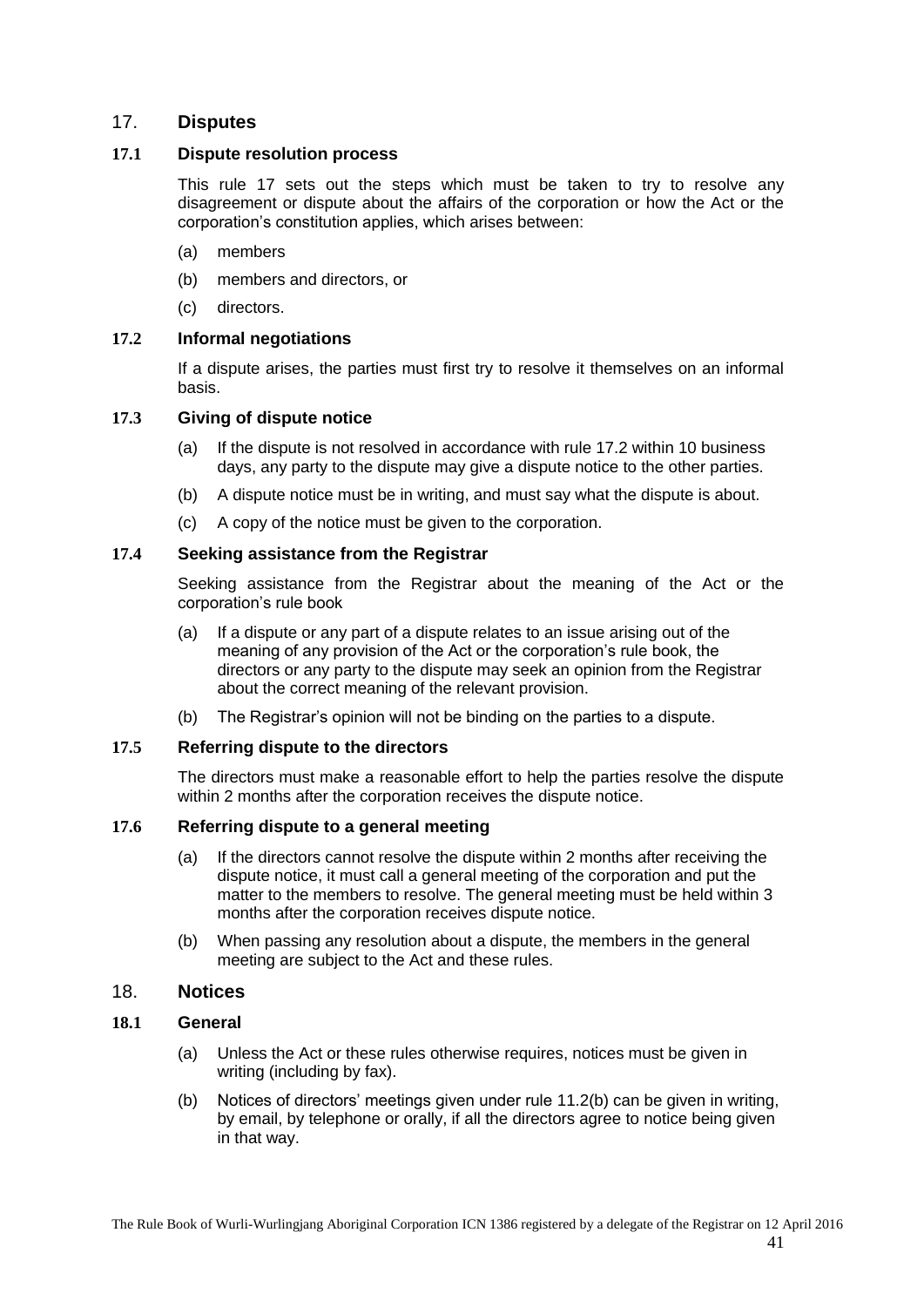## <span id="page-41-0"></span>**18.2 How a notice to a member may be given**

Unless the Act or these rules require otherwise, a notice or communication may be given:

- (a) personally
- (b) left at a member's address as recorded in the register of members
- (c) sent by pre-paid ordinary mail to the member's address as recorded in the register of members
- (d) sent by fax to the member's current fax number for notices (if the member has nominated one)
- (e) sent by email to the member's current email address (if the member has nominated one)
- (f) by publication in a newspaper.

#### <span id="page-41-1"></span>**18.3 When notice taken as being given**

Unless the Act or these rules require otherwise, if a notice or communication:

- (a) is given by post, it is taken to have been given 3 days after posting
- (b) is given by fax, it is taken to have been given on the business day after it is sent
- (c) is published in a newspaper, it is taken to have been given on the business day after it is published
- (d) is given:
	- (i) after 5:00 pm in the place of receipt or
	- (ii) on a day which is a Saturday, Sunday or bank or public holiday in the place of receipt,

it is taken as having been given at 9:00 am on the next day which is not a Saturday, Sunday or public holiday in that place.

## <span id="page-41-2"></span>19. **Winding up**

#### <span id="page-41-3"></span>**19.1 Resolution to distribute surplus assets**

Subject to subrule 19.2, where the members wish to voluntarily wind up the corporation, or where proceedings have been commenced by a non-member to wind up the corporation, the members shall pass a special resolution at a general meeting specifying a fund or other incorporated entity to which the surplus property and funds of the corporation (if any) not subject to any trust, charge, or other enforceable restriction or obligation shall be transferred. Subject to any trust, charge, or other enforceable restriction or obligation in respect of any particular item of surplus property, such fund or incorporated entity shall be a fund or incorporated entity which:

- (a) carries out its functions in whole or in part in the Katherine Region;
- (b) has as its central object a central object which is equivalent to or which substantially subsumes the central object of the corporation;
- (c) is a fund or entity under the Rules, constitution, or other governing documentation of which the distribution of assets to individual members or beneficiaries is prohibited;
- (d) is a public benevolent institution for the purposes of any Commonwealth taxation Act and meets the requirements of the ITAA 1997.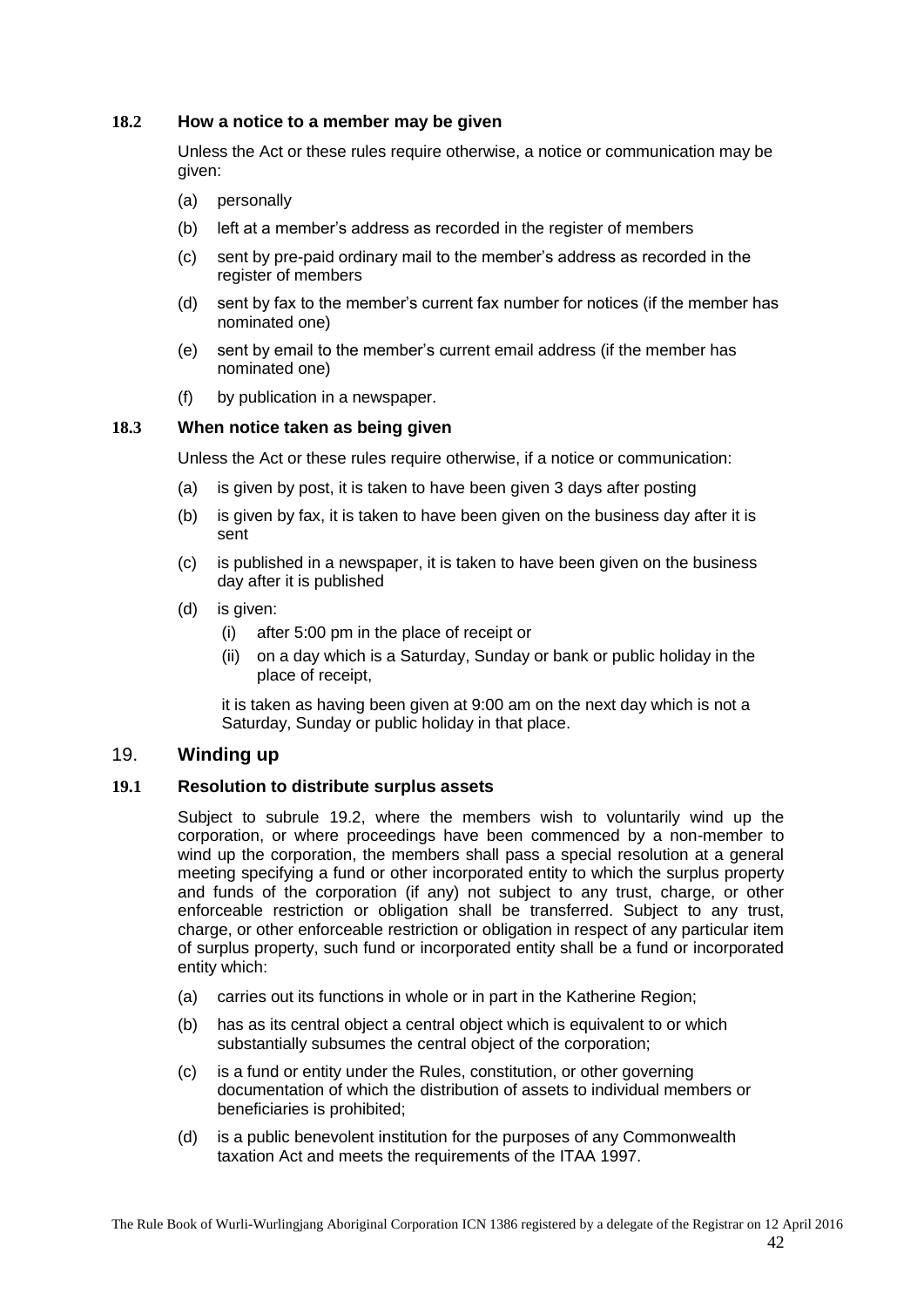## <span id="page-42-0"></span>**19.2 No distribution of surplus assets to members**

The distribution of surplus assets must not be made to any member or to any person to be held on trust for any member.

## <span id="page-42-1"></span>20. **Amendment of the constitution**

#### <span id="page-42-2"></span>**20.1 Corporation wants to change this constitution**

For the corporation to change its constitution, the following steps must be complied with:

- (a) the corporation must pass a special resolution effecting the change
- (b) the corporation must lodge certain documents under rule [20.2](#page-42-3)
- (c) the Registrar must make certain decisions in respect of the change and, if appropriate, must register the change.

#### <span id="page-42-3"></span>**20.2 Corporation to lodge copy of changes**

- (a) Within 28 days after the special resolution is passed, the corporation must lodge with the Registrar:
	- (i) a copy of the special resolution
	- (ii) a copy of those parts of the minutes of the meeting that relate to the passing of the special resolution
	- (iii) a directors' statement signed by 2 directors to the effect that the special resolution was passed in accordance with the Act and the corporation's constitution, and
	- (iv) a copy of the constitutional change.
- (b) If the Registrar directs the corporation to lodge a consolidated copy of the corporation's constitution as it would be if the Registrar registered the change, it must do so.

## <span id="page-42-4"></span>**20.3 Date of effect of change**

A constitutional change under this rule [20](#page-42-1) takes effect on the day the change is registered.

## <span id="page-42-5"></span>21. **Establishment and operation of Gift Fund**

- (a) Prior to seeking or finalising endorsement by the Australian Taxation Office as Deductible Gift Recipient ("DGR"), tax deductible donation, gift or money or property, the corporation shall establish and maintain a separate gift fund consistent with the provisions within sub-sections 30-125 (4) to (7) of the ITAA 1997 or such equivalent legislation as may replace it, and shall utilise that gift fund in relation to the receipt of any tax deductible donation or gift of money or property.
- (b) The gift fund shall be:
	- (i) maintained for the central object of the Corporation;
	- (ii) the sole account into which such gifts are deposited;
	- (iii) used exclusively for the crediting of such gifts;
	- (iv) used, or its funds disseminated, only in a manner consistent with the public benevolent institutional purposes outlined in the Corporation's objects as set out in rul[e 3.](#page-8-2)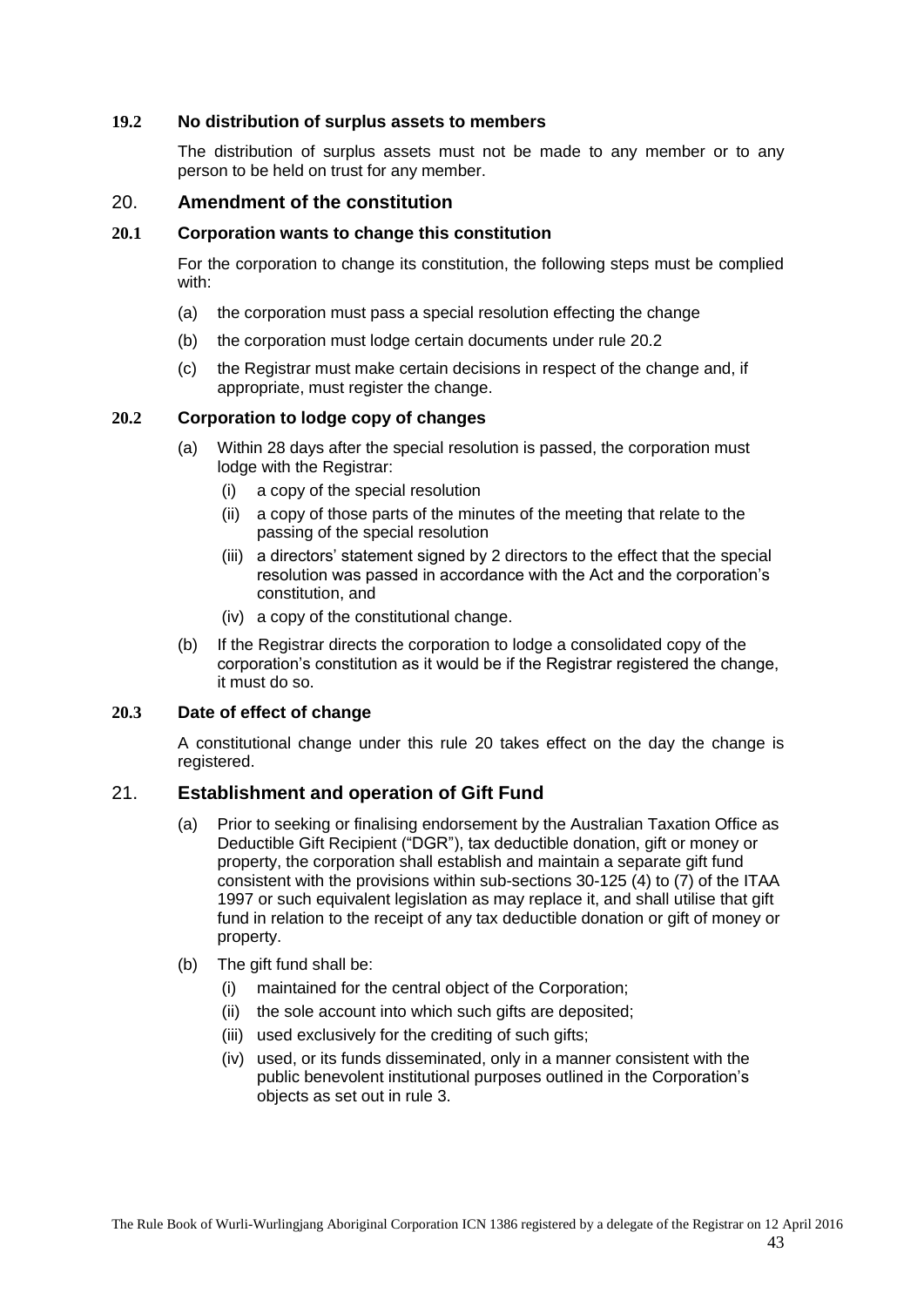- (c) Governance of the fund shall be consistent with the relevant provisions within ITAA 1997 and relevant provisions within these Rules.
- (d) At the first occurrence of the winding up of the gift fund, the winding up of the corporation, or the revocation of endorsement of the corporation as a DGR, any surplus assets of the gift fund remaining after the payment of liabilities attributable to it shall be transferred to another organisation which:
	- (i) carries out its functions in whole or in part in the Katherine Region;
	- (ii) has as its central object a central object which is equivalent to or which substantially subsumes the central object of the Corporation;
	- (iii) is a public benevolent institution for the purposes of any Commonwealth taxation Act;
	- (iv) is an entity, which has been endorsed as a DGR, or to which income tax deductible gifts can be made pursuant to any legislation which replaces ITAA 1997.
- (e) For the purposes of applying the term "funds of the corporation" in rule [19.1,](#page-41-3) the gift fund shall be deemed part of the "funds of the corporation".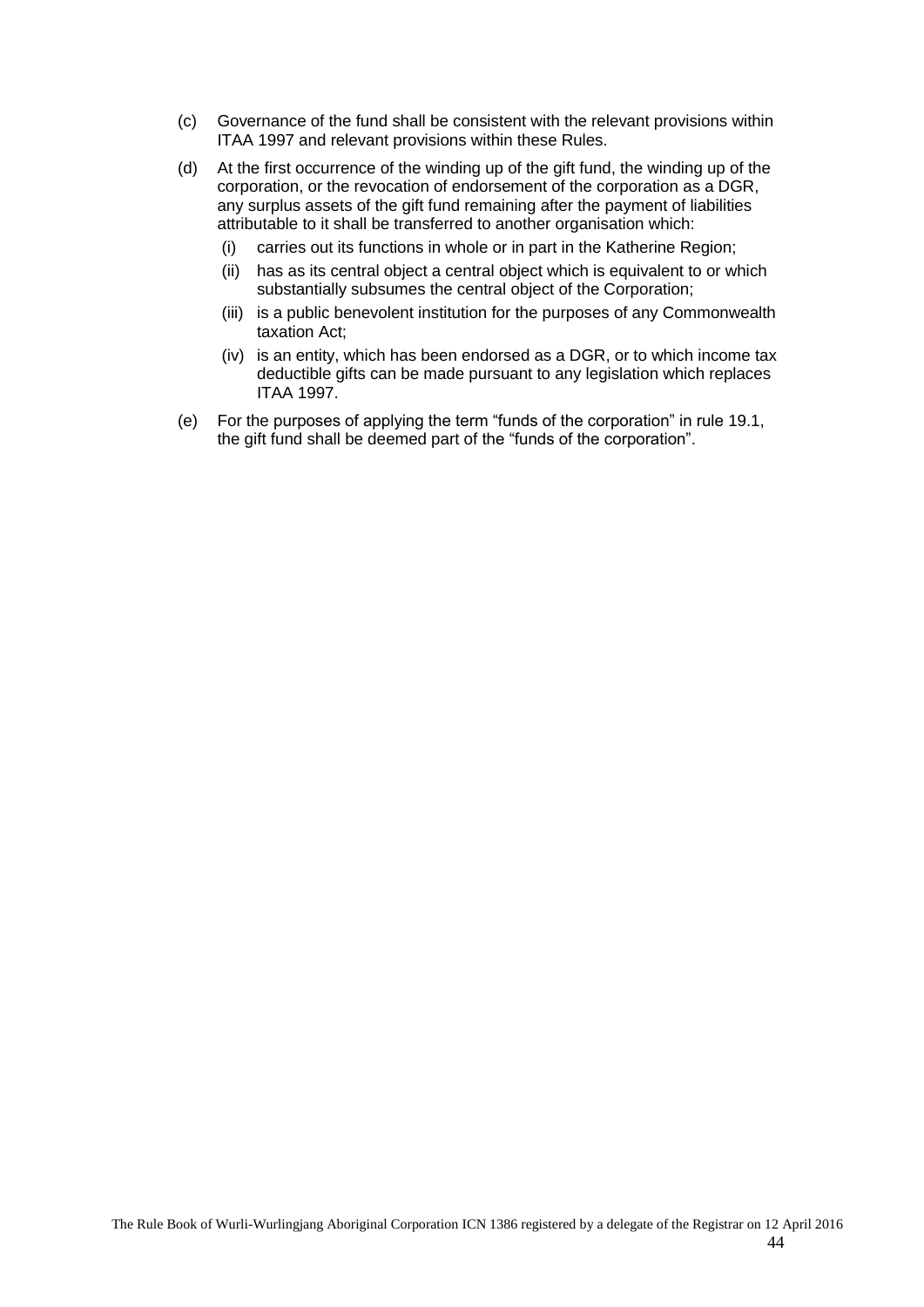# <span id="page-44-0"></span>**Schedule 1 – Interpretation**

## **1. Dictionary**

*Aboriginal person* means a person of the Aboriginal race of Australia.

## *Aboriginal and Torres Strait Islander person* means the following:

- (a) An Aboriginal person;
- (b) A Torres Strait Islander;
- (c) An Aboriginal and Torres Strait Islander person;
- (d) A Torres Strait Islander and Aboriginal person;
- (e) An Aboriginal and Torres Strait Islander corporation;
- (f) A body corporate prescribed by name in the regulations made under the Act;
- (g) A body corporate in which a controlling interest in held by any, or all, of the following persons;
	- (i) Aboriginal persons;
	- (ii) Torres Strait Islanders;
	- (iii) Aboriginal and Torres Strait Islander persons;
	- (iv) Torres Strait Islander and Aboriginal persons.

*Act* means the *Corporations (Aboriginal and Torres Strait Islander) Act 2006* as amended from time to time and any regulations made under it.

*Alternate director* means a person appointed according to **rule [8.6](#page-27-1)**.

*annual general meeting or AGM* means a general meeting held in accordance with **rule [7.1](#page-15-6)**.

*applicant* means a person who is eligible to become a member of the corporation and has applied to become a member according to **rule [5.2](#page-10-0)**

#### *application for membership form* means the form included in **Schedule 2—Application for membership form**

**books** include a register, any record of information, financial reports or records, or documents of a **corporation** however compiled, recorded or stored.

*business day* means a day which is not a Saturday, Sunday or bank or public holiday in the place concerned.

*CEO* means the person employed by the corporation as its Chief Executive Officer.

*circulating resolution* means a resolution of the directors passed according to **rule [11.6.2](#page-33-5)**.

*common seal* means the common seal of the corporation referred to in **rule [13](#page-34-9)**.

*constitution* means the set of special rules that govern the activities of a particular corporation or its members. The constitution includes corporation rules, recommended rules that have been either adopted or changed, replaceable rules that have been changed, rules that the corporation has added, and set laws that have been changed.

*contact person* means a person elected or appointed according to **rule [12](#page-33-6)** (as the case may be)

*corporation* means the corporation referred to at **rule [1](#page-8-0)**.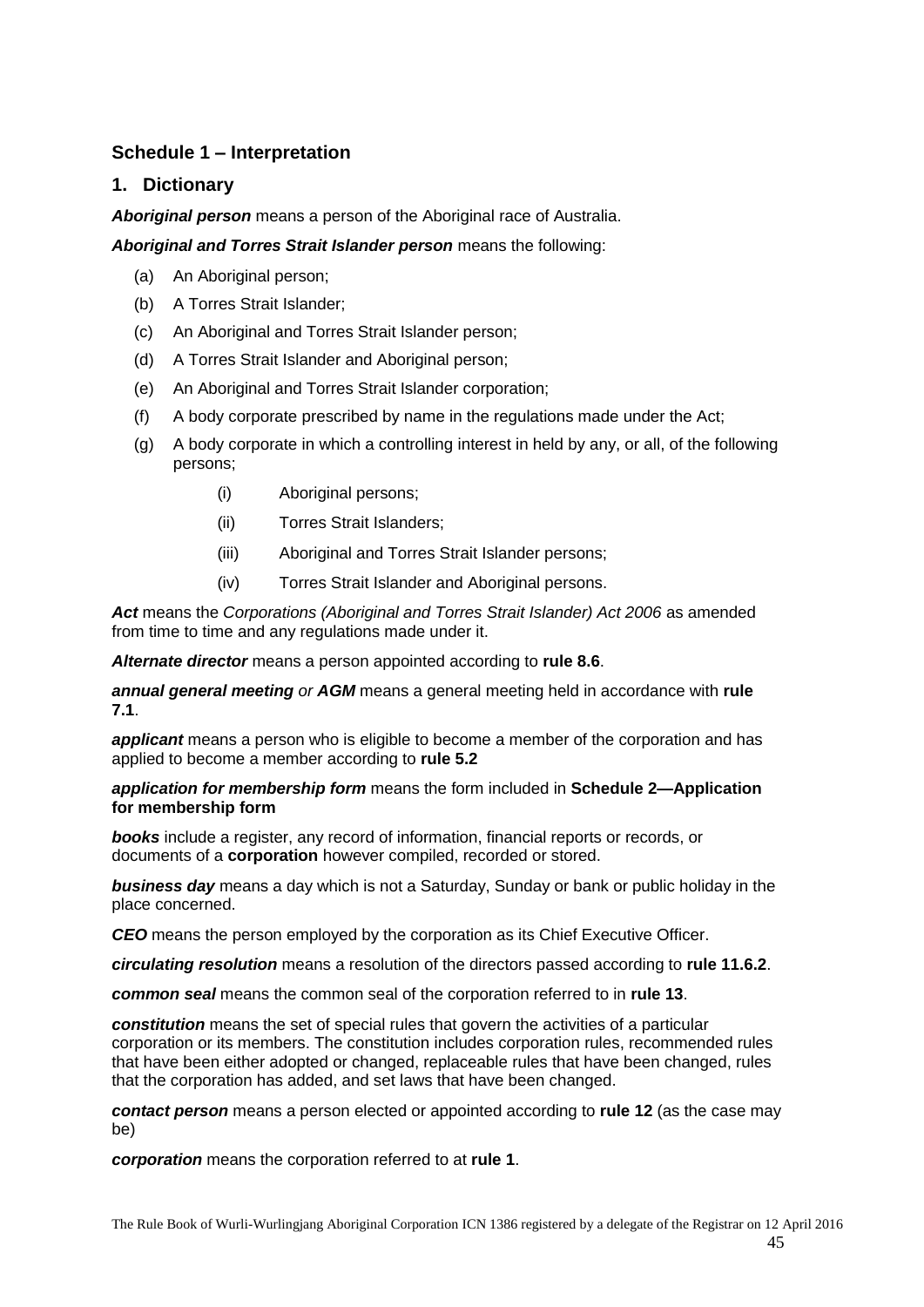*director* means a person who holds office as a director of the corporation according to **rule [8](#page-24-7)**.

*directors* means the groups of person appointed according to **rule 8** to manage the affairs of the corporation in accordance with the Act and this Rule Book, and except where the context indicates otherwise, shall refer to the directors acting together in the exercise of their collective authority.

*directors' meeting* refers to meetings of the directors held according to **rule 11**.

*directors' minute book* means the books and records in which the minutes of all directors' meetings (made under **rule [14.2.1](#page-36-1)**) and copies of any written resolutions passed without a directors' meeting (under **rule [11.6.2](#page-33-5)**) are kept.

*dispute* has the meaning given in **rule [17](#page-40-0)**.

*dispute resolution process* means the process set out in **rule [17](#page-40-0)**.

*financial year* of the corporations means the period beginning on 1<sup>st</sup> July in each year and ending on the next  $30<sup>th</sup>$  June.

*general meeting* refers to both special general meetings and annual general meetings of the members of the corporation called and held according to **rule 7**.

*general meeting minute book* means the books and records in which the minutes of all general meetings (made under **rule [14.214.1](#page-36-0)**) and copies of any written resolutions passed without a general meeting (under **rule [7.13](#page-22-1)**) are kept.

*Indigenous Corporation Number or ICN* means that number given by the **Registrar** to the corporation on registration.

*ITAA 1997 means the Income Tax Assessment Act 1997* (or any equivalent subsequent legislation).

*Katherine Region* means the Katherine Region, as defined by the Northern Territory of Australia Pastoral Map, dated August 1990.

*Katherine Town* means the land area within the Katherine Town Boundaries as identified for the purposes of the operations of the Katherine Town Council

*material personal interest* has the meaning given to it in **rule [10.2.](#page-29-4)**

*member* means a person whose name appears on the **Register of members**.

*Member Community* means a community which is a Member Community of the corporation pursuant to **rule [5.2.2](#page-10-2)**.

*objectives* means the objectives set out in **rule [3](#page-8-2)**.

*officer* is a director, corporation secretary, administrator, special administrator, receiver, receiver and manager, liquidator or trustee of the **corporation** or a person who makes decisions that affect a substantial part of the business of the corporation; or could significantly affect the corporation's financial standing.

**poll** means voting at a general meeting by the members voting signing a paper headed 'for' or ‗against' a motion or resolution, as the case may be (as opposed to voting by a show of hands). A poll can include a secret ballot.

*Chairperson* means the director who has been elected to the office of Chairperson of the corporation under **subrule [8.5](#page-27-0)**.

*proxy form* means the form included in **Schedule 3—Appointment of proxy**.

*proxy* means a member who has been appointed to attend, speak and vote at a general meeting on behalf of another member, according to **rule [7.14.4](#page-23-1)**.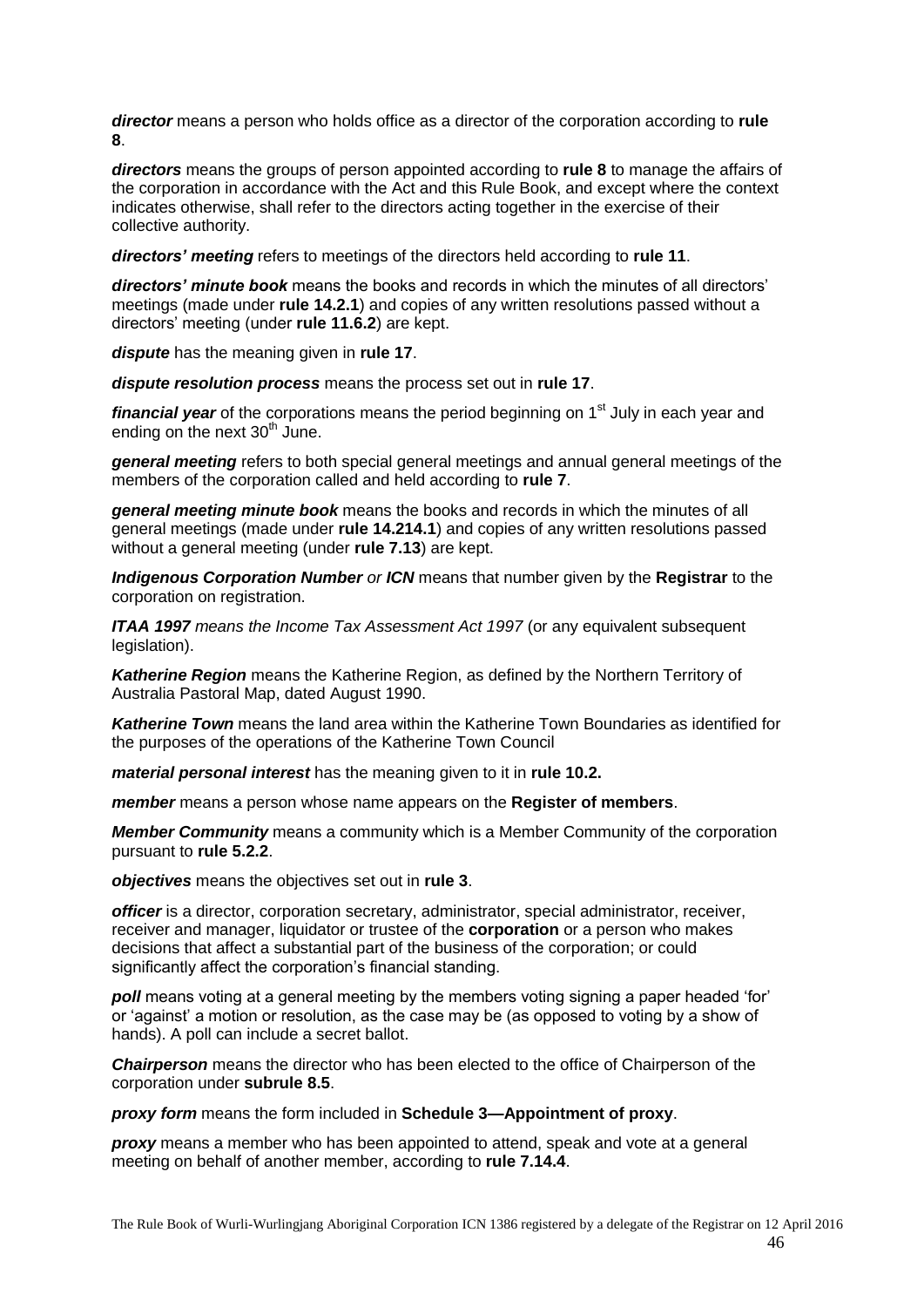*relevant annual general meeting* means an AGM at which the corporation normally appoints persons to be directors as referred to in **rule [8.3.1\(a\).](#page-25-7)** 

*Register of members* means the register of members kept according to **rule [5.3](#page-11-0)**.

*Registrar* means the Registrar of Aboriginal and Torres Strait Islander Corporations appointed in accordance with the **Act**.

*replaceable rule* is a rule under the Act that can be either apply as is or changed.

*rule book* means a document consisting of **set laws** under the CATSI Act, the corporation's **constitution** and any **replaceable rules** that apply to the corporation),

*secretary* means a person elected or appointed according to **rule [12](#page-33-6)** (as the case may be).

*set law* means provisions extracted from the **Act**.

*special general meeting or SGM* means a general meeting other than an annual general meeting.

*special resolution* means a resolution that has been passed by at least 75% of the votes cast by members entitled to vote on the resolution.

*surplus assets* means assets not subject to any special trust or charge which remain the property of the corporation after the repayment of all debts and the discharge of all liabilities.

*Rule Book* means this document (including schedules).

*Torres Strait Islander* means a descendant of an indigenous inhabitant of the Torres Strait Islands.

*Town Member Community* means the Member Community referred to in **rule** [5.2.2\(a\)\(v\).](#page-10-6)

## **2. Interpretation**

In these rules:

- (a) words in the singular include the plural and vice versa
- (b) Words importing the masculine gender also import the feminine and where appropriate the neutral
- (c) the words ‗including', ‗include' and ‗includes' are to be read without limitation
- (d) a reference to legislation is to be read as a reference to that legislation, any subordinate legislation under it, and that legislation and subordinate legislation as amended, re-enacted or replaced for the time being
- (e) headings and notes are used for convenience only and are not intended to affect the interpretation of these rules
- (f) a word or expression defined in the Act and used, but not defined, in these rules has the same meaning given to it in the Act when used in these rules
- (g) any inconsistency with the Act is to be resolved in favour of the Act.
- (h) A strike through of text in this document indicates that that particular section of text from the standard form ORIC document is not included in this Wurli-Wurlingjang Aboriginal Corporation Rule Book (however, there are other sections of nonapplicable text from the standard form ORIC document which have been deleted rather than struck through).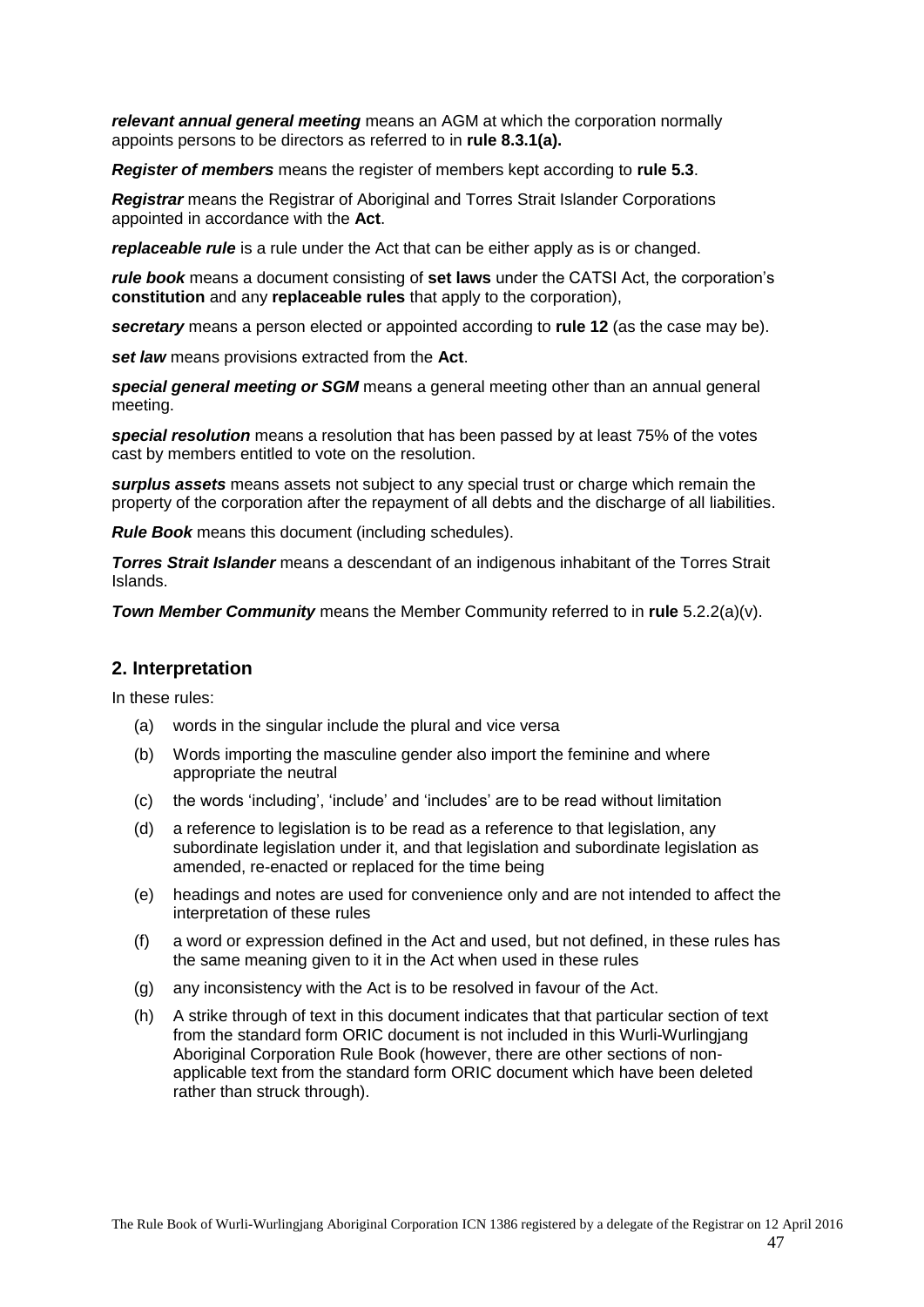# <span id="page-47-0"></span>**Schedule 1 – Application for membership form**

## APPLICATION FOR MEMBERSHIP *Corporations (Aboriginal and Torres Strait Islander) Act 2006*

*(Name of corporation)*

 $I_{\rm c}$  and the contract of the contract of the contract of the contract of the contract of the contract of the contract of the contract of the contract of the contract of the contract of the contract of the contract of

*(First name) (Family name)*

Of

*(address)*

Hereby apply for membership of the

*(Name of corporation)*

I declare that:

- 1. the address set out above is my permanent residential address;
- 2. if granted membership my postal address for the purpose of my being sent notices by the Corporation will be

(set out postal address details  $-$  if the same as residential address write "as above‖)

- 3. if granted membership I will notify the Corporation of any change in my residential and/or postal address;
- 4. if granted membership I will comply with all member obligations set out in the Corporation's Rule Book.

Signed: \_\_\_\_\_\_\_\_\_\_\_\_\_\_\_\_\_\_\_\_\_\_\_\_\_\_\_\_\_\_\_\_\_\_\_\_\_\_\_\_\_\_\_\_

Date: \_\_\_\_\_\_\_\_\_\_\_\_\_\_\_\_\_\_\_\_\_\_\_\_\_\_\_\_\_